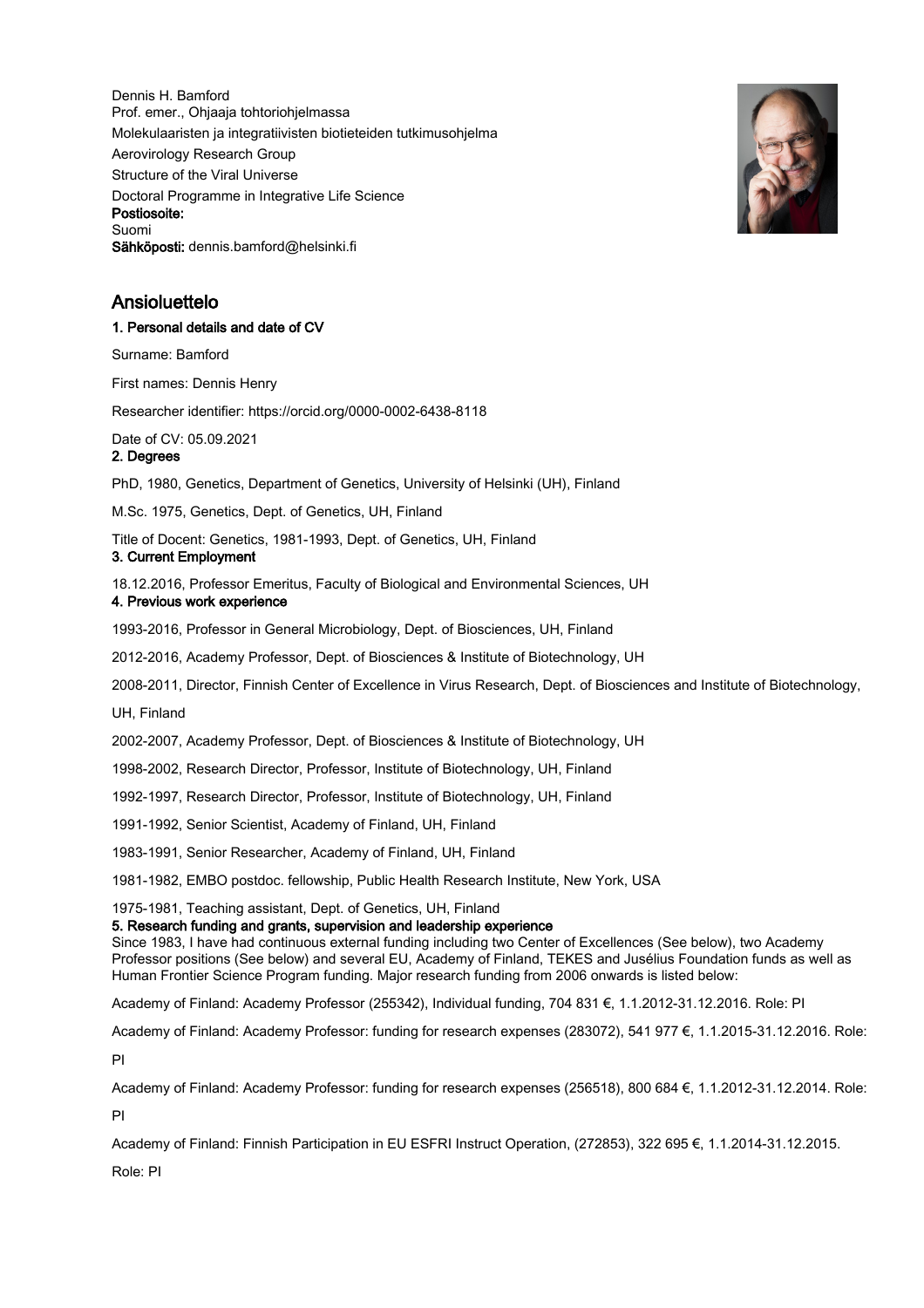Academy of Finland: Integrated Structural Biology Infrastructure, Instruct (ESFRI), (271413), 200 000 €, 14.12.2012- 31.12.2014. Role: PI

Academy of Finland: Specificity in the RNA induced Innate Immunity Responses; an Enzymatic Toolkit for the Production of a Library of RNA Molecules (256197), Consortium (China, Germany, Finland), 230 000 €, 1.1.2012-31.12.2014. Role: Co-applicant.

Sigrid Jusélius Foundation: Virus-Specific RNAs and Polymerases as Molecular Targets and Tool for Drug Discovery.

Collaboration, 167 400 €, 1.1.2013-31.12.2015. Role: Co-applicant.

EU COST Action, COST FA0806 (PlantiVax), 30.3.2009-29.3.2013.

Sigrid Jusélius Foundation: Viral RNA-Dependent RNA Polymerases as Tools and Targets for Antiviral Drug Design. Collaboration, 229 000 €, 1.6.2010-30.4.2013. Role: Co-applicant, Scientific Advisor.

Academy of Finland, Finnish Centre of Excellence in Virus Research. (213467, 129684), 2 268 000 €, 2006-2011. Role: PI, Research Director.

Academy of Finland, Finnish Centre of Excellence in Structural Virology. 2000-2005. Role: PI, Research Director. 6. Research output

Patents and biotechnical applications: "RNA polymerases from bacteriophage PHI 6-PHI 14 and use of thereof", WO 01/46396 A1, Priority: 1999-12-21 FI1999000002751, Patents: AU 785036 B2, NZ 519679 A, EP1242586 B1) and biotechnical applications in the field of RNA interference and such enzymes are globally available through Thermo Fisher Scientific Inc.

EU ESFRI (European Strategy Forum on Research Infrastructures) Instruct (Integrated Structural Biology Research Infrastructure) Director, 2010-2016; Council, observer, 2010-2016; Committee, member, 2010-2016.

EU ESFRI Instruct, Instruct Centre for Virus Production, Committee, chair, 2010-2016; working group chairman, 2008-

#### 2009.

## 7. Teaching merits

Planning and implementation of teaching in genetics, molecular virology, and microbiology at UH for PhD, MSc and BSc students (1980à).

Viikki Graduate Program in Molecular Biosciences, UH, director 2008-2013, steering group member 2000-2007.

International EU COST Training School on dsRNA production for plant virus protection, Helsinki, 7-12.9.2009. Organizer.

Evaluation board member for Structured PhD Education, Irish Higher Education Authority, 17 – 19. 11.2009.

# 8. Awards and honours

European Academy of Microbiology, invited member, 2013.

Scientific Community's golden decoration for 30 years of service pro science, 2013

Commander, Order of Finnish Lion, 2010

European Molecular Biology Organization (EMBO) member, elected 2006.

Societas Biochemica, Biophysica et Microbiologica Fenniae, honorary member, 2006.

University of Helsinki, Prize for scientific innovation (molecular biosciences), 2005.

## 9. Other key academic merits

Encyclopedia of Virology (Elsevier), fourth edition. Editor-in-Chief. 2017-2021.

External evaluator, Uppsala University (Sweden), 2017.

Steering group member, Publication Forum 2016-2020.

Editorial board membership, Journal of General Virology, 1981-1983; 2006–2010, Journal of Virology, 2006-2015.

International Committee on Taxonomy of Viruses, executive committee member 1996-2002, 2012- 2014; bacterial virus subcommittee chair on lipid-containing bacteriophages 1985-.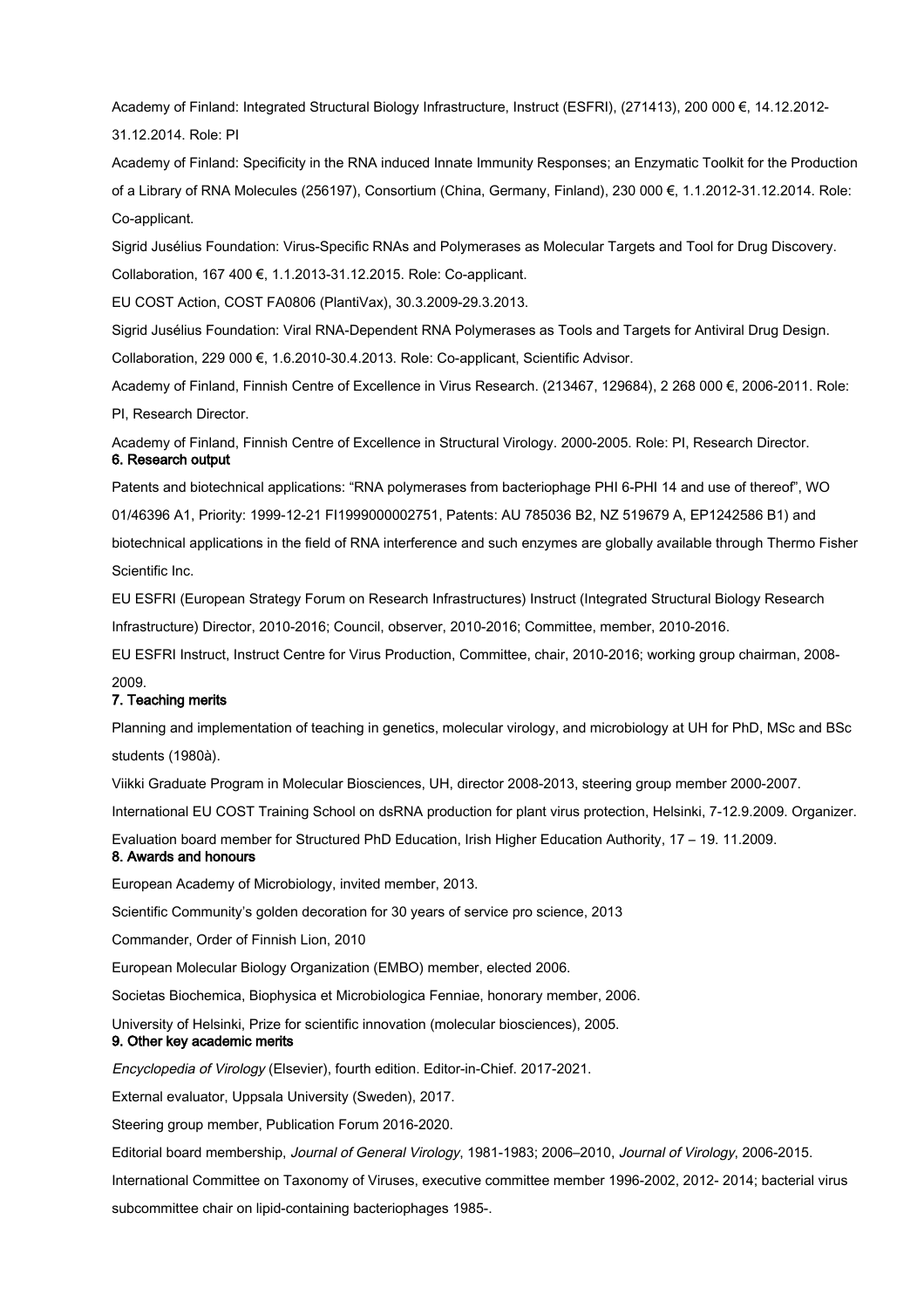EMBL, Hamburg outstation evaluation board member, 2007.

Encyclopedia of Virology (Elsevier), associate editor responsible for bacterial and archaeal viruses, 2005-2008.

Virus Research, Special Issue on Viral Molecular Machines: Replication Systems within the Cores of dsRNAViruses (Elsevier), guest editor, 2004.

Finnish Academy of Science and Letters, member elected, 2002.

Societas Biochemica, Biophysica et Microbiologica Fenniae, president, 1999-2005.

UNESCO Associated Center of Excellence, Vilnius University, SAB member, 2000-2005.

Societas Biochemica, Biophysica et Microbiologica Fenniae, president, 1999-2005.

Board for Gene Technology (Competent Authority, EU), vice chairman 1995-1999.

Foundation for Biotechnical and Industrial Fermentation Research, Helsinki, executive committee member 1995-1998.

Faculty of Mathematics and Natural Sciences, UH, international evaluation committee member 1993, chairman 1994.

Maj and Tor Nessling Foundation, Finland, scientific advisory board, member 1988-1992, chairman 1992-1993.

Referee activity in Nature, Nature Reviews in Microbiology, Journal of Virology, Nucleic Acids Research,PNAS, EMBO Journal, Science, Molecular Cell, Cell, etc.

Several appointments as a pre-examiner or an opponent of doctoral dissertations in Finland and abroad.

Several appointments to evaluate academic competence (e.g. title of docent).

Appointments to evaluate ERC grant applications as an external expert (2017).

Major Institutional Responsibilities

Biocentrum Helsinki (University Center of Excellence), member, 1995- 2016.

Faculty of Biological and Environmental Sciences, UH, Finland, faculty council member, 2004-2009, 2012-2013.

Finnish Center of Excellence in Virus Research, director, 2006-2011.

Bio and Natural Sciences, UH, Finland, member of the fellowship fund board, 2004-2010.

Research Group Organization in Molecular Biosciences, UH, Finland, chairman, 2000-2006.

Program on Structural Virology, a National Center of Excellence, UH, Finland, director, 2000-2005.

Faculty of Mathematics and Natural Sciences, UH, Finland, faculty council member, 1992-1998.

Laboratory Animal Facility, UH, Finland, board member, 1994-1997.

Department of Electron Microscopy, UH, Finland, board member, 1992-1995.

Invited Oral presentations in international meetings since 2007

EMBL-RNA virus symposium, invited speaker, Heidelberg, Germany 6.3.2007

Symposium on Virology, Max-Planck-Gesellschaft, Berlin, Germany, invited speaker 12.4.2007.

Structure-Function Analysis of Viruses, Nantes, France, keynote speaker 31.5.2007.

Gordon conference on Structural, Functional and Evolutionary Genomics, Hingston, UK, invited speaker 29.7.2007.

VIZIER/EMBO workshop on RNA viruses: replication, evolution and drug design, Vienna, invited speaker 27.8. 2007.

Murnau Conference on Structural Biology, Murnau, Germany, plenary speaker 7.9.2007.

FASEB Conference on Virus Assembly, Saxtons River, USA, invited speaker 22.6.2008.

VIZIER/SPINE2 Workshop on Structural Virology, Vienna, invited speaker 14.6.2008.

1st Sino-Finn Life Science Forum, Wuhan, China, invited speaker 26.10.2008.

6th International Virus Assembly Symposium, Crete Greece, invited speaker 3.5.2009.

III Workshop on Structural Biology, Bilbao, Spain, Key note speaker, 4. 6. 2009.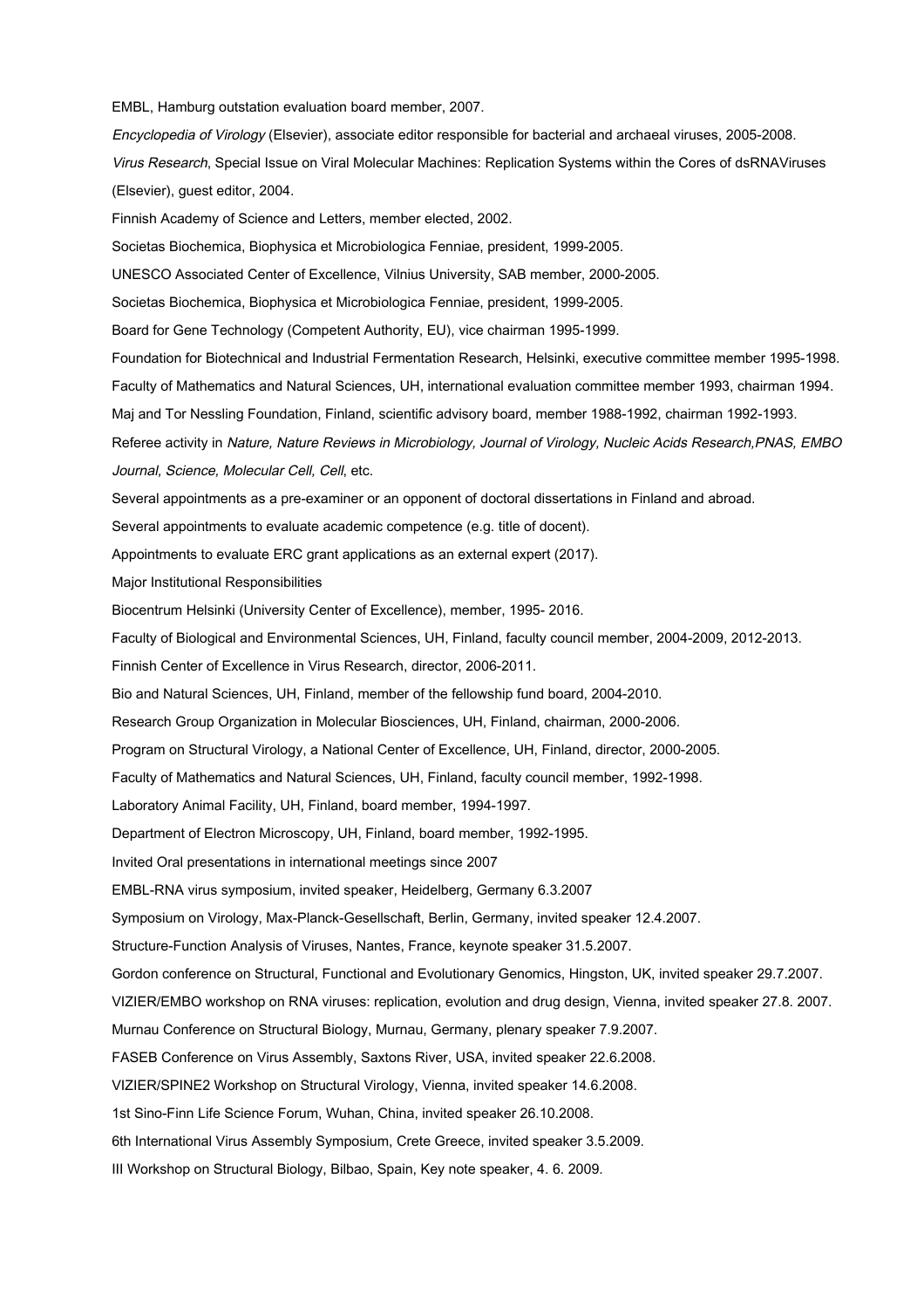5th Smögen Summer Symposium on Virology, Smögen Sweden, keynote speaker, 22.8.2009. EU COST Workshop on Plant Virus Control based on RNA based Vaccines, Helsinki, invited speaker, 12.9.2009. Colloquium on Genome Structure, Function and Evolution, Orsay, France, keynote speaker, 5.12.2009. Wuhan University, China, invited seminar 27.11.2009. INSTRUCT workshop on correlative microscopy, Oxford University, invited speaker 13.1.2010. Society for General Microbiology, UK annual meeting, Edinburgh, plenary speaker, 29.3.2010. INSTRUCT annual meeting, DESY Hamburg, invited speaker, 29.4.2010. ESF-EMBO Symposium on antiviral applications of RNA interference Sant Feliu, Spain, invited speaker 30.5.2010. Conference on Viruses of Microbes, Institut Pasteur, Paris, invited speaker and program committee member, 21.6.2010. 3rd Mathematical Virology Workshop, Ambleside, UK, invited speaker, 16.8.2010. 20th Biocity Symposium, University of Turku, Finland, invited speaker, 20.8.2010. 3rd Sino-Finn Life Science Forum, Shanghai, China, invited speaker, 30.10.2010. Virology Symposium, Lund University, Sweden, keynote speaker, 14.3.2011. Viruses of the Environment, Heidelberg, Germany, 22.3.2011. British-Scandinavian meeting in Microbiology, Bergen, Norway, invited speaker, 26.5.2011. Aquatic Virus Workshop AVW6 Texel, The Netherlands, invited speaker, 30.10.2011. 5th Monolith Summer Symposium, Portoroz, Slovenia, invited speaker, 1.6.2012. EMBO Meeting on Viruses of Microbes, Brussels, Belgium, keynote speaker, 16.7.2012. XII Spanish National Congress on Virology, Burgos, Spain, invited speaker, 9.6.2013. American Society for Virology annual meeting, Pennsylvania, USA, plenary speaker, 20.7.2013 5th European Congress of Virology, Lyon, France, plenary speaker 11.9.2013. Max Planck Institute, Heidelberg, Germany, invited speaker, 12.2.2014 Institut Pasteur, Paris, France, invited speaker, 5.3.2014 FASEB Summer Conference on Virus Assembly, Vermont, USA, keynote speaker, 29.6.2014 Viruses of Microbes, Zurich, Switzerland, invited speaker 14.7.2014 Extremophiles 2014, Saint Petersburg, invited speaker, 7.9.2014 Phages 2014, Oxford, UK, keynote speaker, 16.9.2014. Physical Virology: From Structure to Evolution, Bilbao, Spain, plenary speaker, 9-11.3.2015 Phages 2015, Oxford, Great Britain, keynote speaker, 1-2.9.2015 International Symposium on Double-Stranded RNA Viruses, Goa, India, plenary speaker, 6-10.10.2015. LUCA, its contemporaries and their viruses: 20 years after, Les Treilles, France, invited speaker, 9-14.5.2016. Congress of Baltic Microbiologists, Vilnius, Lithuania, invited speaker, 18-21.10.2016. Centennial Celebration of the Bacteriophage Research, Paris, France, invited speaker 24.4-26.4.2017 1st German Phage Symposium, Stuttgart, Germany, keynote speaker, 9-11.10.2017 10. Scientific and societal impact of research I have published well over 350 internationally peer reviewed articles some 35 of them have appeared in high impact journals (impact factors from about ten upwards). These include more than 20 reviews and close to 40 chapters in

research books. These papers have been cited more than 9000 times and my h-index is 52 (web of science, August 2016).

Our biochemical and atomic-level studies on the dsRNA bacteriophage phi6 RNA-dependent RNA polymerase has led to patents ("RNA polymerases from bacteriophage PHI 6-PHI 14 and use of thereof", WO 01/46396 A1, Priority: 1999-12-21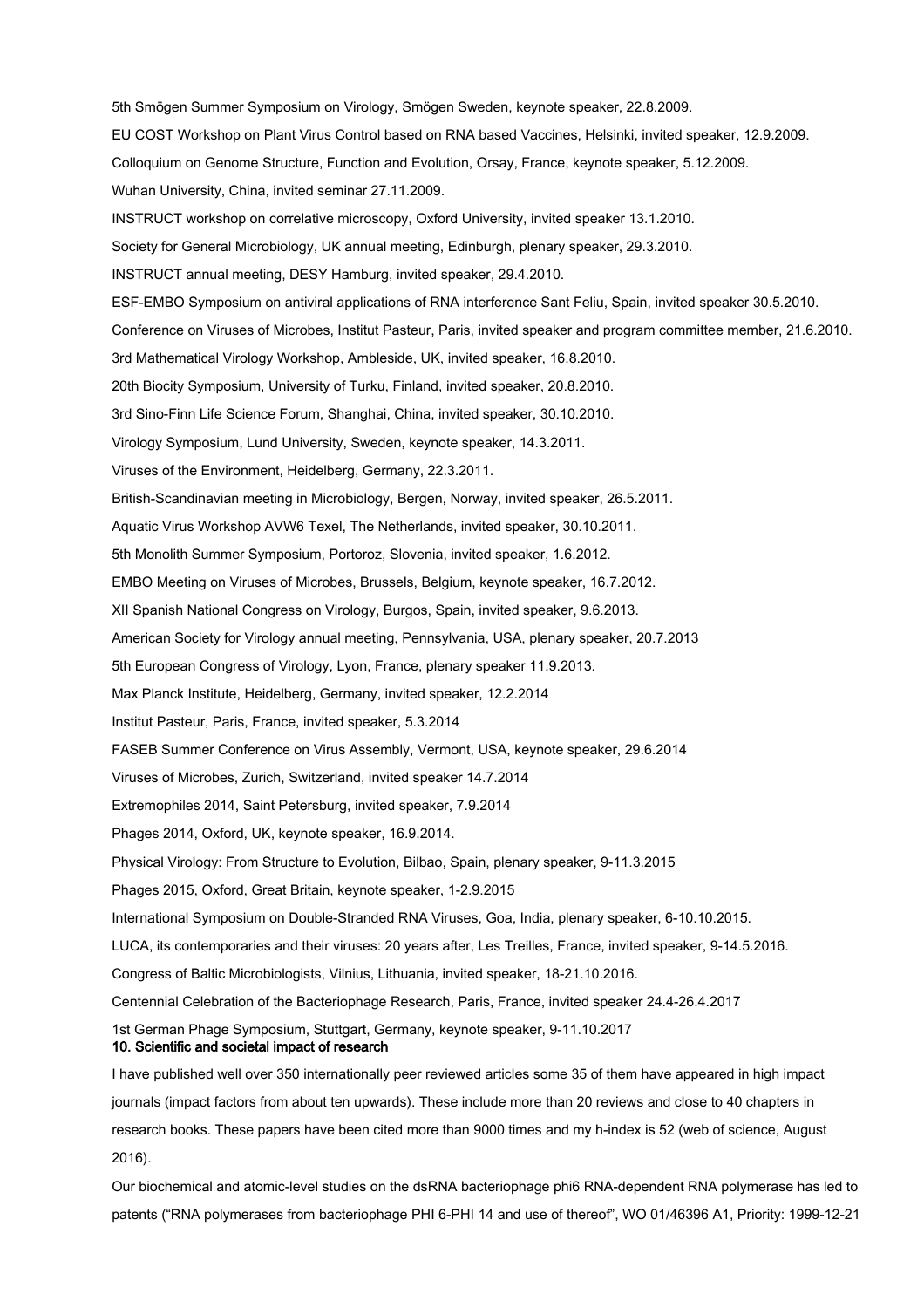FI1999000002751, Patents: AU 785036 B2, NZ 519679 A, EP1242586 B1) and biotechnical applications in the field of

RNA interference and such enzymes are globally available through Thermo Fisher Scientific Inc.

# Pätevyydet

# Vastuullinen tutkija

Ajanjakso : 01.12.2009 - 31.12.2016 organisaatiossa Biotekniikan instituutti

## Vastuullinen tutkija

Ajanjakso : 01.12.2009 - \* organisaatiossa Molekulaaristen ja integratiivisten biotieteiden tutkimusohjelma

# Työsuhteet

Prof. emer. Molekulaaristen ja integratiivisten biotieteiden tutkimusohjelma Helsingin yliopisto Suomi 1 toukok. 2021 → 31 jouluk. 2022

# Aerovirology Research Group

 Helsingin yliopisto Suomi 1 syysk. 2017  $\rightarrow$  present

# Structure of the Viral Universe

 Helsingin yliopisto 1 jouluk. 1993  $\rightarrow$  present

## Ohjaaja tohtoriohjelmassa

Doctoral Programme in Integrative Life Science Helsingin yliopisto Suomi 1 tammik. 2021 → present

# Julkaisut

## Measurement report: Introduction to the HyICE-2018 campaign for measurements of ice-nucleating particles and instrument inter-comparison in the Hyytiala boreal forest

Brasseur, Z., Castarede, D., Thomson, E. S., Adams, M. P., Drossaart van Dusseldorp, S., Heikkilä, P., Korhonen, K., Lampilahti, J., Paramonov, M., Schneider, J., Vogel, F., Wu, Y., Abbatt, J. P. D., Atanasova, N. S., Bamford, D. H., Bertozzi, B., Boyer, M., Brus, D., Daily, M. I., Fösig, R. & 25 muuta, Gute, E., Harrison, A. D., Hietala, P., Höhler, K., Kanji, Z. A., Keskinen, J., Lacher, L., Lampimäki, M., Levula, J., Manninen, A., Nadolny, J., Peltola, M., Porter, G. C. E., Poutanen, P., Proske, U., Schorr, T., Silas Umo, N., Stenszky, J., Virtanen, A., Moisseev, D., Kulmala, M., Murray, B. J., Petäjä, T., Möhler, O. & Duplissy, J., 19 huhtik. 2022, julkaisussa: Atmospheric Chemistry and Physics. 22, 8, s. 5117- 5145 29 Sivumäärä

## Inline-tandem purification of viruses from cell lysate by agarose-based chromatography

Andersson Schönn, M., Eskelin, K., Bamford, D. H., Poranen, M., Unoson, C. & Oksanen, H. M., 1 maalisk. 2022, julkaisussa: Journal of Chromatography. B. 1192, 9 Sivumäärä, 123140.

#### Cold-active Shewanella glacialimarina TZS-4T nov. features a temperature-dependent fatty acid profile and putative sialic acid metabolism

Qasim, M. S., Lampi, M., Heinonen, M-M. K., Garrido-Zabala, B., Bamford, D., Käkelä, R., Roine, E. & Sarin, P., 1 lokak. 2021, julkaisussa: Frontiers in Microbiology. 12, 13 Sivumäärä, 737641.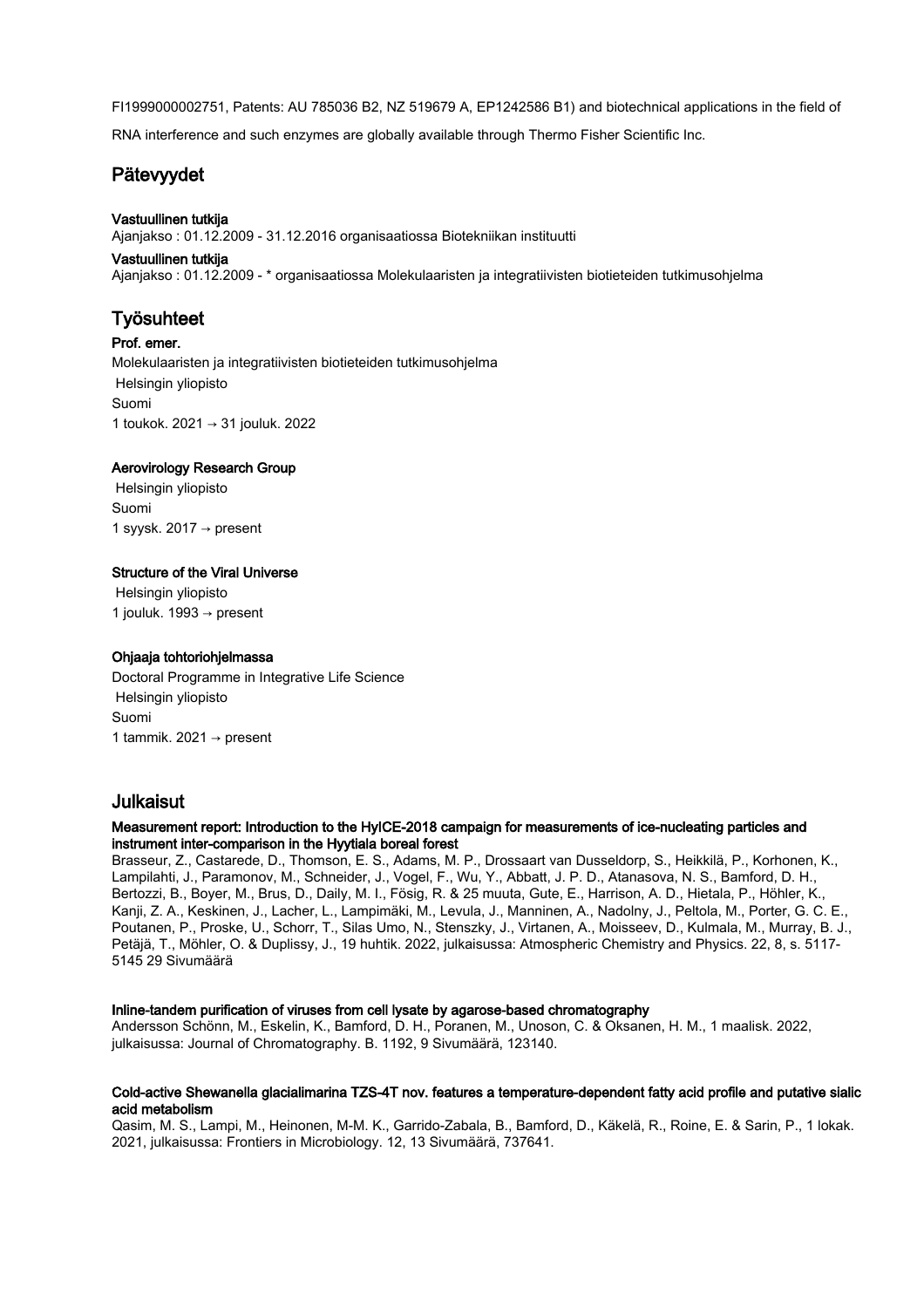#### Ice nucleation by viruses and their potential for cloud glaciation

Adams, M. P., Atanasova, N. S., Sofieva, S., Ravantti, J., Heikkinen, A., Brasseur, Z., Duplissy, J., Bamford, D. H. & Murray, B. J., 28 heinäk. 2021, julkaisussa: Biogeosciences. 18, 14, s. 4431-4444 14 Sivumäärä

#### Novel haloarchaeal viruses from Lake Retba infecting Haloferax and Halorubrum species

Mizuno, C. M., Prajapati, B., Lucas-Staat, S., Sime-Ngando, T., Forterre, P., Bamford, D. H., Prangishvili, D., Krupovic, M. & Oksanen, H. M., kesäk. 2019, julkaisussa: Environmental Microbiology. 21, 6, s. 2129-2147 19 Sivumäärä

#### Assembly of complex viruses exemplified by a halophilic euryarchaeal virus

De Colibus, L., Roine, E., Walter, T. S., Ilca, S. L., Wang, X., Wang, N., Roseman, A. M., Bamford, D., Huiskonen, J. T. & Stuart, D., 29 maalisk. 2019, julkaisussa: Nature Communications. 10, 9 Sivumäärä, 1456.

#### Structural basis for assembly of vertical single β-barrel viruses

Santos-Perez, I., Charro, D., Gil-Carton, D., Azkargorta, M., Elortza, F., Bamford, D. H., Oksanen, H. M. & Abrescia, N. G. A., 12 maalisk. 2019, julkaisussa: Nature Communications. 10, 9 Sivumäärä, 1184.

#### The structure of a prokaryotic viral envelope protein expands the landscape of membrane fusion proteins

El Omari, K., Li, S., Kotecha, A., Walter, T. S., Bignon, E., Harlos, K., Somerharju, P., Haas, F. D., Clare, D., Molin, M., Hurtado, F., Li, M., Grimes, J. M., Bamford, D. H., Tischler, N. D., Huiskonen, J. T., Stuart, D. I. & Roine, E., 19 helmik. 2019, julkaisussa: Nature Communications. 10, 11 Sivumäärä, 846.

#### Efficient Inhibition of Avian and Seasonal Influenza A Viruses by a Virus-Specific Dicer-Substrate Small Interfering RNA Swarm in Human Monocyte-Derived Macrophages and Dendritic Cells

Jiang, M., Osterlund, P., Westenius, V., Guo, D., Poranen, M. M., Bamford, D. H. & Julkunen, I., helmik. 2019, julkaisussa: Journal of Virology. 93, 4, 21 Sivumäärä, 01916.

#### Extremely halophilic pleomorphic archaeal virus HRPV9 extends the diversity of pleolipoviruses with integrases

Atanasova, N. S., Demina, T. A., Krishnam Rajan Shanthi, S. N. V., Oksanen, H. M. & Bamford, D. H., marrask. 2018, julkaisussa: Research in Microbiology. 169, 9, s. 500-504 5 Sivumäärä

#### Asymmetrical flow field-flow fractionation in purification of an enveloped bacteriophage φ 6

Lampi, M., Oksanen, H. M., Meier, F., Moldenhauer, E., Poranen, M. M., Bamford, D. H. & Eskelin, K., 15 syysk. 2018, julkaisussa: Journal of Chromatography. B. 1095, s. 251-257 7 Sivumäärä

### Genome Sequence of PM2-Like Phage Cr39582, Induced from a Pseudoalteromonas sp. Isolated from the Gut of Ciona robusta

Leigh, B., Breitbart, M., Oksanen, H. M., Bamford, D. H. & Dishaw, L., toukok. 2018, julkaisussa: Genome Announcements. 6, 21, 2 Sivumäärä, UNSP e00368-18.

#### Membrane-containing virus particles exhibit the mechanics of a composite material for genome protection

Azinas, S., Bano, F., Torca, I., Bamford, D. H., Schwartz, G. A., Esnaola, J., Oksanen, H. M., Richter, R. P. & Abrescia, N. G., 28 huhtik. 2018, julkaisussa: Nanoscale. 10, 16, s. 7769-7779 11 Sivumäärä

#### The first known virus isolates from Antarctic sea ice have complex infection patterns

Luhtanen, A-M., Eronen-Rasimus, E. L., Oksanen, H. M., Tison, J-L., Delille, B., Dieckmann, G. S., Rintala, J-M. & Bamford, D. H., huhtik. 2018, julkaisussa: FEMS Microbiology Ecology. 94, 4, 15 Sivumäärä, 028.

#### The unexplored diversity of pleolipoviruses: the surprising case of two viruses with identical major structural modules

Atanasova, N. S., Heiniö, C. H., Demina, T. A., Bamford, D. H. & Oksanen, H. M., maalisk. 2018, julkaisussa: Genes. 9, 3 , 18 Sivumäärä, 131.

#### Towards in cellulo virus crystallography

Duyvesteyn, H. M. E., Ginn, H. M., Pietila, M. K., Wagner, A., Hattne, J., Grimes, J. M., Hirvonen, E., Evans, G., Parsy, M-L., Sauter, N. K., Brewster, A. S., Huiskonen, J. T., Stuart, D. I., Sutton, G. & Bamford, D. H., 28 helmik. 2018, julkaisussa: Scientific Reports. 8, 7 Sivumäärä, 3771.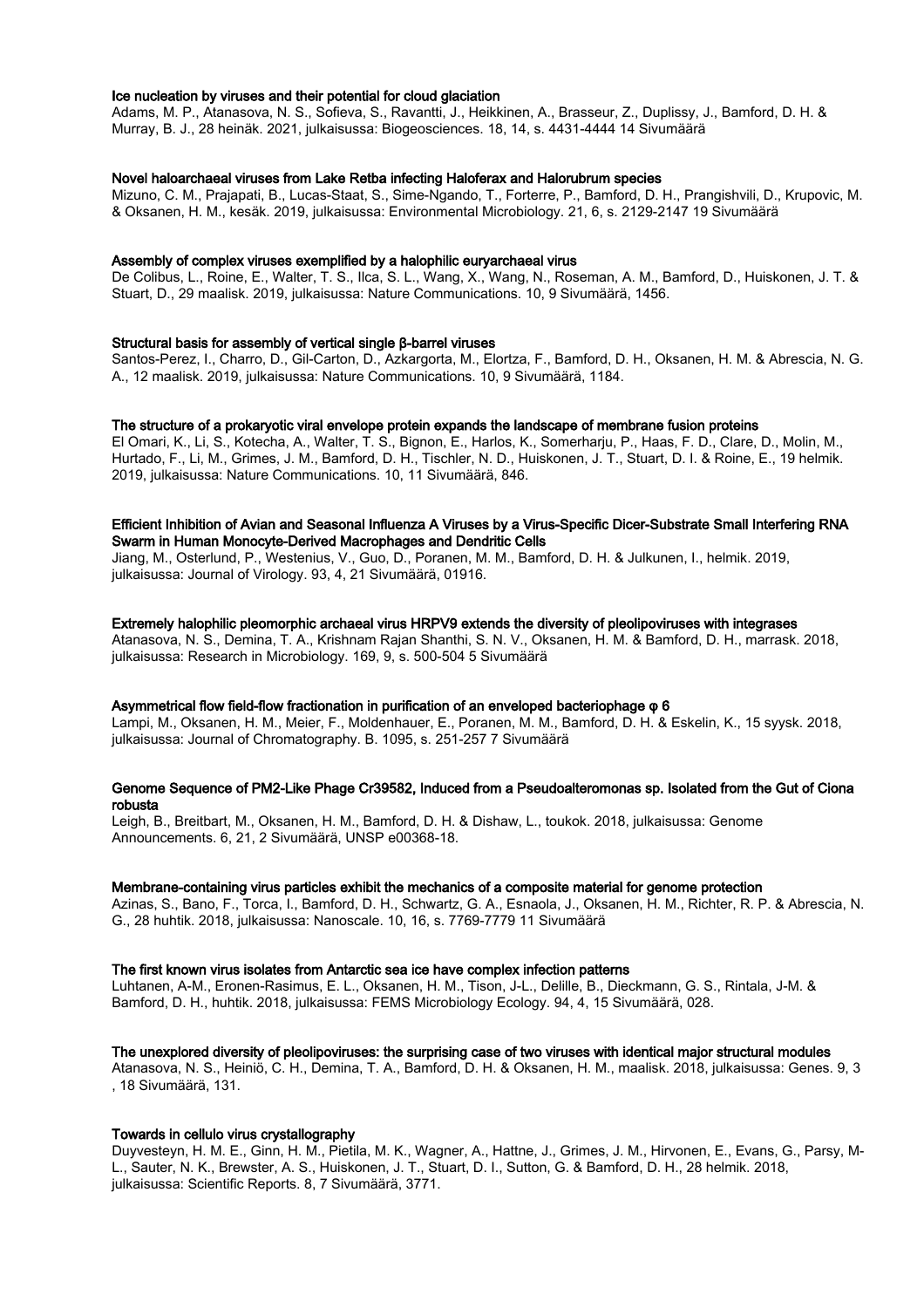#### Taxonomy proposal: One (1) new species, Pseudoalteromonas virus Cr39582, in the genus Corticovirus, in the family **Corticoviridae**

Leigh, B. A., Breitbart, M., Bamford, D. H., Dishaw, L. J., Adriaenssens, E., Kropinki, A. & Oksanen, H. M., 2018, ICTV Online: International Committee on Taxonomy of Viruses (ICTV). International Committee on Taxonomy of Viruses (ICTV) , s. 2018.123B 2018.123B

## The enigmatic archaeal virosphere

Prangishvili, D., Bamford, D. H., Forterre, P., Iranzo, J., Koonin, E. V. & Krupovic, M., jouluk. 2017, julkaisussa: Nature Reviews, Microbiology. 15, 12, s. 724-739 16 Sivumäärä

## Halophilic viruses with varying biochemical and biophysical properties are amenable to purification with asymmetrical flow field-flow fractionation

Eskelin, K., Lampi, M., Meier, F., Moldenhauer, E., Bamford, D. H. & Oksanen, H. M., marrask. 2017, julkaisussa: Extremophiles. 21, 6, s. 1119-1132 14 Sivumäärä

## Nucleic and Amino Acid Sequences Support Structure-Based Viral Classification

Sinclair, R. M., Ravantti, J. J. & Bamford, D. H., huhtik. 2017, julkaisussa: Journal of Virology. 91, 8, 13 Sivumäärä, 02275.

## Membrane-assisted viral DNA ejection

Santos-Perez, I., Oksanen, H. M., Bamford, D. H., Goni, F. M., Reguera, D. & Abrescia, N. G. A., maalisk. 2017, julkaisussa: Biochimica et Biophysica Acta. General Subjects. 1861, 3, s. 664-672 9 Sivumäärä

## Newly isolated Nodularia phage influences cyanobacterial community dynamics

Coloma, S. E., Dienstbier, A., Bamford, D. H., Sivonen, K., Roine, E. & Hiltunen, T., tammik. 2017, julkaisussa: Environmental Microbiology. 19, 1, s. 273-286 14 Sivumäärä

# Single-molecule measurements of viral ssRNA packaging

Hanhijarvi, K. J., Ziedaite, G., Bamford, D. H., Haeggstrom, E. & Poranen, M. M., tammik. 2017, julkaisussa: RNA. 23, 1, s. 119-129 11 Sivumäärä

## HCIV-1 and other tailless icosahedral internal membrane-containing viruses of the family Sphaerolipoviridae

Demina, T., Pietilä, M. K., Svirskaite, J., Ravantti, J. J., Atanasova, N. S., Bamford, D. H. & Oksanen, H. M., 2017, julkaisussa: Viruses (Basel). 9, 32, 15 Sivumäärä, 32.

## ICTV Virus Taxonomy Profile: Pleolipoviridae

Bamford, D. H., Pietilä, M. K., Roine, E. S., Atanasova, N. S., Dienstbier, A., Oksanen, H. M. & ICTV Report Consortium, 2017, julkaisussa: Journal of General Virology. 98, s. 2916–2917

## Topical treatment of herpes simplex virus infection with enzymatically created siRNA swarm

Paavilainen, H., Lehtinen, J., Romanovskaya, A., Nygårdas, M., Bamford, D. H., Poranen, M. M. & Hukkanen, V., 2017, julkaisussa: Antiviral Therapy. 22, 7, s. 631-637

## Virus-host interplay in high salt environments

Atanasova, N. S., Bamford, D. H. & Oksanen, H. M., elok. 2016, julkaisussa: Environmental microbiology reports. 8, 4, s. 431-444 14 Sivumäärä

## Temperature and pH dependence of DNA ejection from archaeal lemon-shaped virus His1

Hanhijärvi, K. J., Ziedaite, G., Haeggström, E. & Bamford, D. H., heinäk. 2016, julkaisussa: European Biophysics Journal. 45, 5, s. 435-442 8 Sivumäärä

## Monitoring physiological changes in haloarchaeal cell during virus release

Svirskaite, J., Oksanen, H. M., Daugelavicius, R. & Bamford, D. H., maalisk. 2016, julkaisussa: Viruses (Basel). 8, 3, 15 Sivumäärä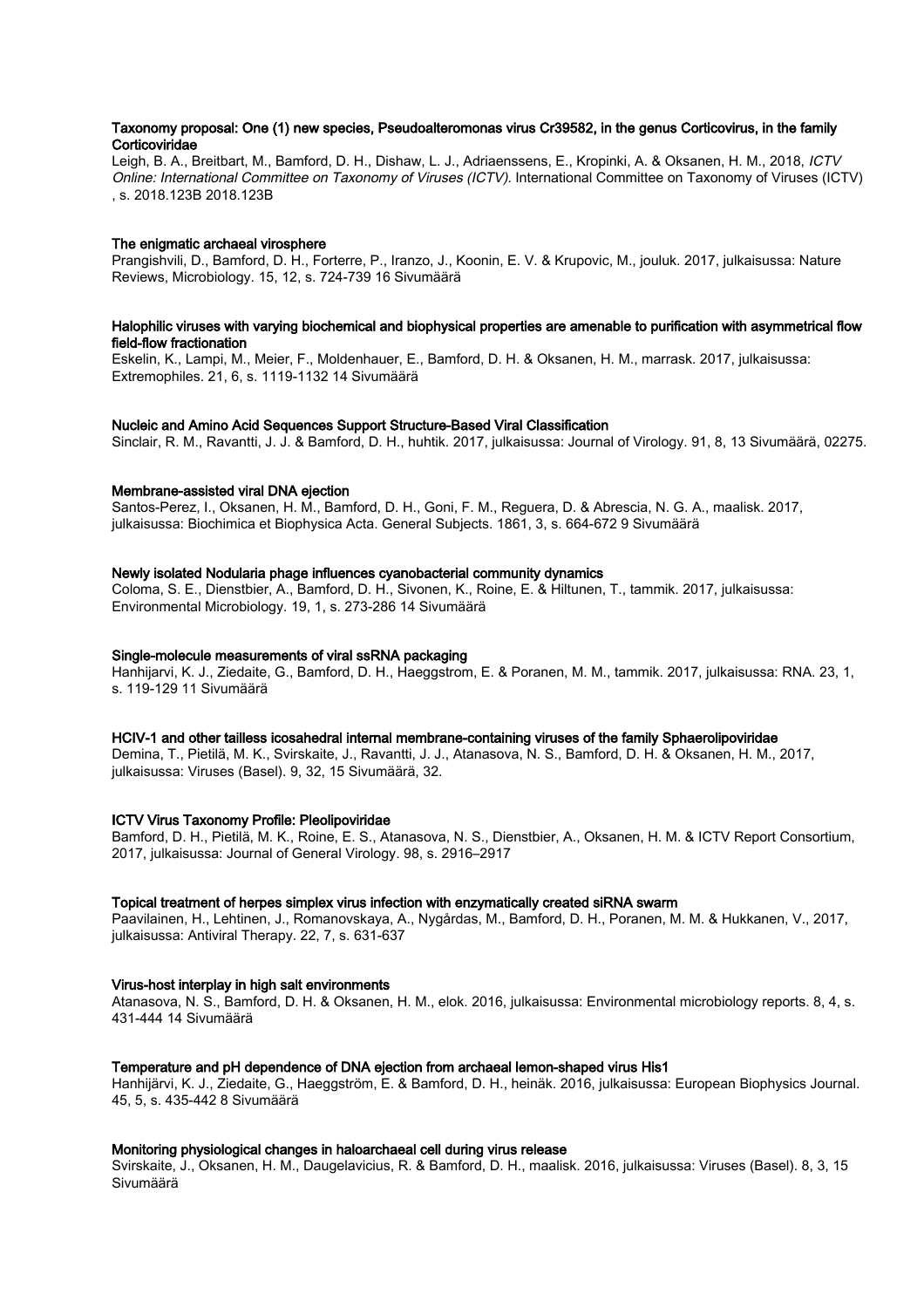#### Buried alive: microbes from ancient halite

Jaakkola, S. T., Ravantti, J. J., Oksanen, H. M. & Bamford, D. H., helmik. 2016, julkaisussa: Trends in Microbiology. 24, 2 , s. 148-160 13 Sivumäärä

#### Immuno-modulating properties of saliphenylhalamide, SNS-032, obatoclax, and gemcitabine

Soderholm, S., Anastasina, M., Islam, M. M., Tynell, J., Poranen, M. M., Bamford, D. H., Stenman, J., Julkunen, I., Sauliene, I., De Brabander, J. K., Matikainen, S., Nyman, T. A., Saelens, X. & Kainov, D., helmik. 2016, julkaisussa: Antiviral Research. 126, s. 69-80 12 Sivumäärä

#### The complete genome of a viable archaeum isolated from 123-million-year-old rock salt

Jaakkola, S. T., Pfeiffer, F., Ravantti, J. J., Guo, Q., Liu, Y., Chen, X., Ma, H., Yang, C., Oksanen, H. M. & Bamford, D. H., helmik. 2016, julkaisussa: Environmental Microbiology. 18, 2, s. 565-579 15 Sivumäärä

### Pleolipoviridae, a newly proposed family comprising archaeal pleomorphic viruses with single-stranded or double-stranded DNA genomes

Pietilä, M. K., Roine, E., Sencilo, A., Bamford, D. H. & Oksanen, H. M., tammik. 2016, julkaisussa: Archives of Virology. 161, 1, s. 249-256 8 Sivumäärä

## Archaeal Haloarcula californiae Icosahedral Virus 1 highlights conserved elements in icosahedral membrane-containing DNA viruses from extreme environments

Demina, T., Pietilä, M. K., Svirskaite, J., Ravantti, J. J., Atanasova, N. S., Bamford, D. H. & Oksanen, H. M., 2016, julkaisussa: mBio. 7, 4, 12 Sivumäärä, e00699-16.

#### Asymmetric flow field flow fractionation methods for virus purification

Eskelin, K. J., Lampi, M., Meier, F., Moldenhauer, E., Bamford, D. H. & Oksanen, H. M., 2016, julkaisussa: Journal of Chromatography. A. 1469, s. 108–119

### Inhibition of clinical pathogenic herpes simplex virus 1 strains with enzymatically created siRNA pools

Paavilainen, H., Lehtinen, J., Romanovskaya, A., Nygårdas, M., Bamford, D. H., Poranen, M. M. & Hukkanen, V., 2016, julkaisussa: Journal of Medical Virology. 88, 12, s. 2196-2205

## K2 killer toxin-induced physiological changes in the yeast Saccharomyces cerevisiae

Orentaite, I., Poranen, M. M., Oksanen, H. M., Daugelavicius, R. & Bamford, D. H., 2016, julkaisussa: FEMS Yeast Research. 16, 2, 8 Sivumäärä

#### Taxonomy proposal: Create eight new species and three new genera to be assigned in a new family Pleolipoviridae.

Pietilä, M. K., Roine, E. S., Sencilo, A., Oksanen, H. M. & Bamford, D. H., 2016, ICTV Online: International Committee on Taxonomy of Viruses (ICTV) Database. 2015.042a-oB

#### Taxonomy proposal: One (1) new species in the genus Alphasphaerolipovirus, family Sphaerolipoviridae.

Demina, T., Pietilä, M. K., Svirskaite, J., Ravantti, J. J., Atanasova, N. S., Bamford, D. H. & Oksanen, H. M., 2016, ICTV Online: International Committee on Taxonomy of Viruses (ICTV). International Committee on Taxonomy of Viruses (ICTV) , s. 2016.063aB 2016.063aB

#### Vesicle-like virion of Haloarcula hispanica pleomorphic virus 3 preserves high infectivity in saturated salt

Demina, T. A., Atanasova, N. S., Pietilä, M. K., Oksanen, H. M. & Bamford, D. H., 2016, julkaisussa: Virology. 499, s. 40- 51 12 Sivumäärä

#### Haloarchaeal virus morphotypes

Atanasova, N. S., Bamford, D. H. & Oksanen, H. M., marrask. 2015, julkaisussa: Biochimie. 118, s. 333-343 11 Sivumäärä

#### Insight into the assembly of viruses with vertical single beta-barrel major capsid proteins

Gil-Carton, D., Jaakkola, S. T., Charro, D., Peralta, B., Castano-Diez, D., Oksanen, H. M., Bamford, D. H. & Abrescia, N. G. A., 6 lokak. 2015, julkaisussa: Structure. 23, 10, s. 1866-1877 12 Sivumäärä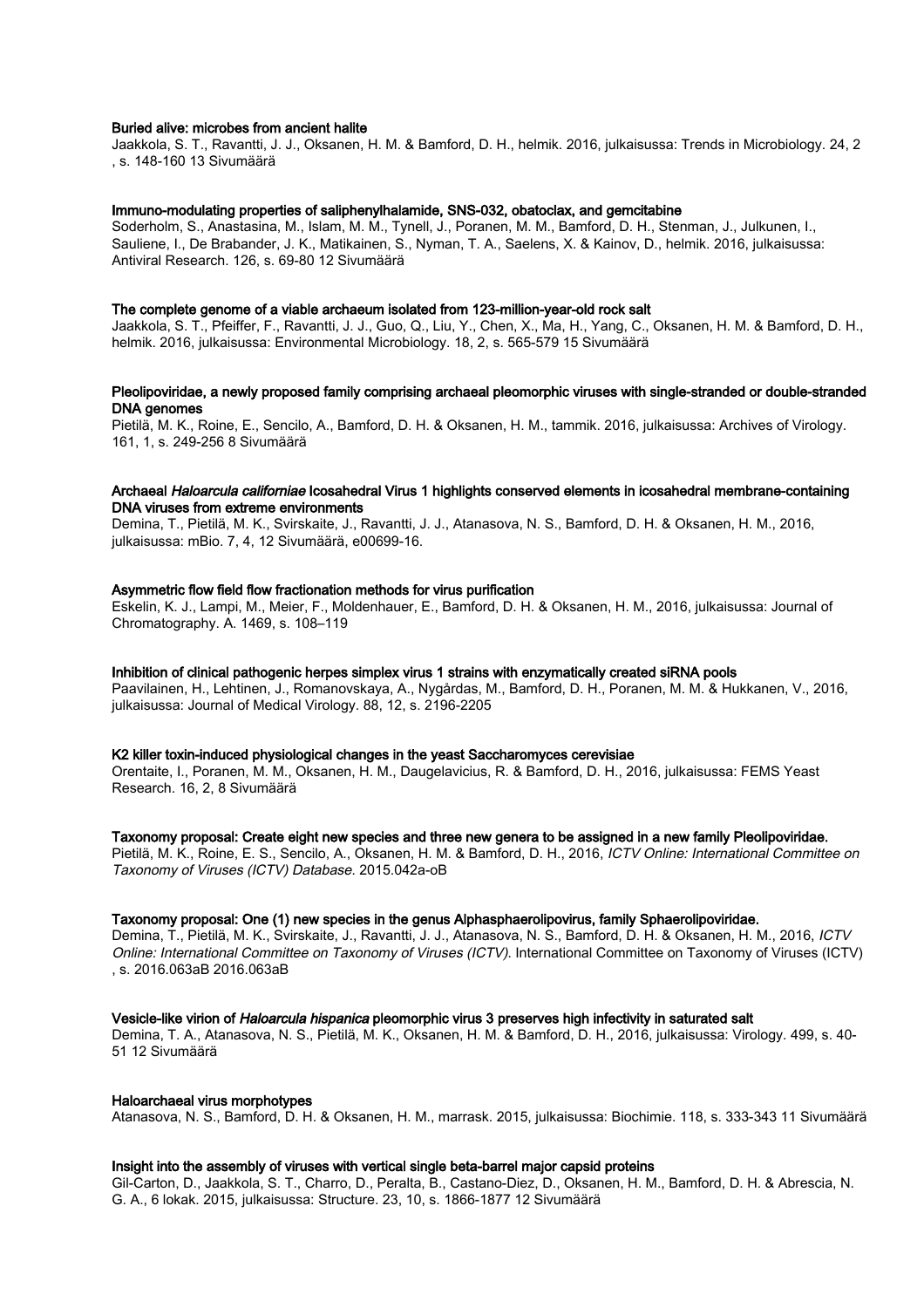## Cold-active bacteriophages from the Baltic Sea ice have diverse genomes and virus-host interactions.

Sencilo, A., Luhtanen, A-M., Saarijärvi, M., Bamford, D. & Roine, E., lokak. 2015, julkaisussa: Environmental Microbiology. 17, 10, s. 3628-3641 14 Sivumäärä

#### Innate responses to small interfering RNA pools inhibiting herpes simplex virus infection in astrocytoid and epithelial cells

Paavilainen, H., Romanovskaya, A., Nygårdas, M., Bamford, D. H., Poranen, M. M. & Hukkanen, V., toukok. 2015, julkaisussa: Innate Immunity. 21, 4, s. 349-357 9 Sivumäärä

#### Salaisuus on muodossa

Matti, M. & Bamford, D., 6 maalisk. 2015, julkaisussa: Helsingin Sanomat. B12

#### Lemon-shaped halo archaeal virus His1 with uniform tail but variable capsid structure

Hong, C., Pietilä, M. K., Fu, C. J., Schmid, M. F., Bamford, D. H. & Chiu, W., 24 helmik. 2015, julkaisussa: Proceedings of the National Academy of Sciences of the United States of America. 112, 8, s. 2449-2454 6 Sivumäärä

## MAP kinase p38 alpha regulates type III interferon (IFN-λ1) gene expression in human monocyte-derived dendritic cells in response to RNA stimulation

Jiang, M., Österlund, P., Fagerlund, R., Rios, D. N., Hoffmann, A., Poranen, M. M., Bamford, D. H. & Julkunen, I., helmik. 2015, julkaisussa: Journal of Leukocyte Biology. 97, 2, s. 307-320 14 Sivumäärä

#### Sulfolobus spindle-shaped virus 1 contains glycosylated capsid proteins, a cellular chromatin protein, and host-derived lipids

Quemin, E. R. J., Pietilä, M. K., Oksanen, H. M., Forterre, P., Rijpstra, W. I. C., Schouten, S., Bamford, D. H., Prangishvili, D. & Krupovic, M., 2015, julkaisussa: Journal of Virology. 89, 22, s. 11681-11691 11 Sivumäärä

#### Archaeal viruses multiply: temporal screening in a solar saltern

Atanasova, N. S., Demina, T. A., Buivydas, A., Bamford, D. H. & Oksanen, H. M., 2015, julkaisussa: Viruses (Basel). 7, 4, s. 1902-1926 25 Sivumäärä

#### Comparison of lipid-containing bacterial and archaeal viruses

Atanasova, N., Sencilo, A., Pietilä, M. K., Roine, E., Oksanen, H. & Bamford, D., 2015, julkaisussa: Advances in Virus Research. 92, s. 1-61

#### Efficient double-stranded RNA production methods for utilization in plant virus control

Voloudakis, A. E., Holeva, M. C., Sarin, L. P., Bamford, D., Vargas, M., Poranen, M. & Tenllado, F., 2015, Plant Virology Protocols: New Approaches to Detect Viruses and Host Responses. Uyeda, I. & Masuta, C. (toim.). USA: Humana press, Vuosikerta 1236. s. 255-274 20 Sivumäärä (Methods in Molecular Biology).

#### Elongation-competent pauses govern the fidelity of a viral RNA-dependent RNA polymerase

Dulin, D., Vilfan, I. D., Berghuis, B. A., Hage, S., Bamford, D., Poranen, M., Depken, M. & Dekker, N. H., 2015, julkaisussa: Cell Reports. 10, 6, s. 983-992 11 Sivumäärä

#### Haloviruses of archaea, bacteria, and eukaryotes

Atanasova, N., Oksanen, H. & Bamford, D., 2015, julkaisussa: Current Opinion in Microbiology. 25, s. 40-48 9 Sivumäärä

## Identification and characterization of SNJ2, the first temperate pleolipovirus integrating into the genome of the SNJ1 lysogenic archaeal strain

Liu, Y., Wang, J., Liu, Y., Wang, Y., Zhang, Z., Oksanen, H. M., Bamford, D. H. & Chen, X., 2015, julkaisussa: Molecular Microbiology. 98, 6, s. 1002-1020 19 Sivumäärä

#### Membrane-containing bacteriophages

Poranen, M., Bamford, D. & Oksanen, H., 2015, *Encyclopedia of Life Sciences (eLS)*. John Wiley & Sons Ltd., s. 1-11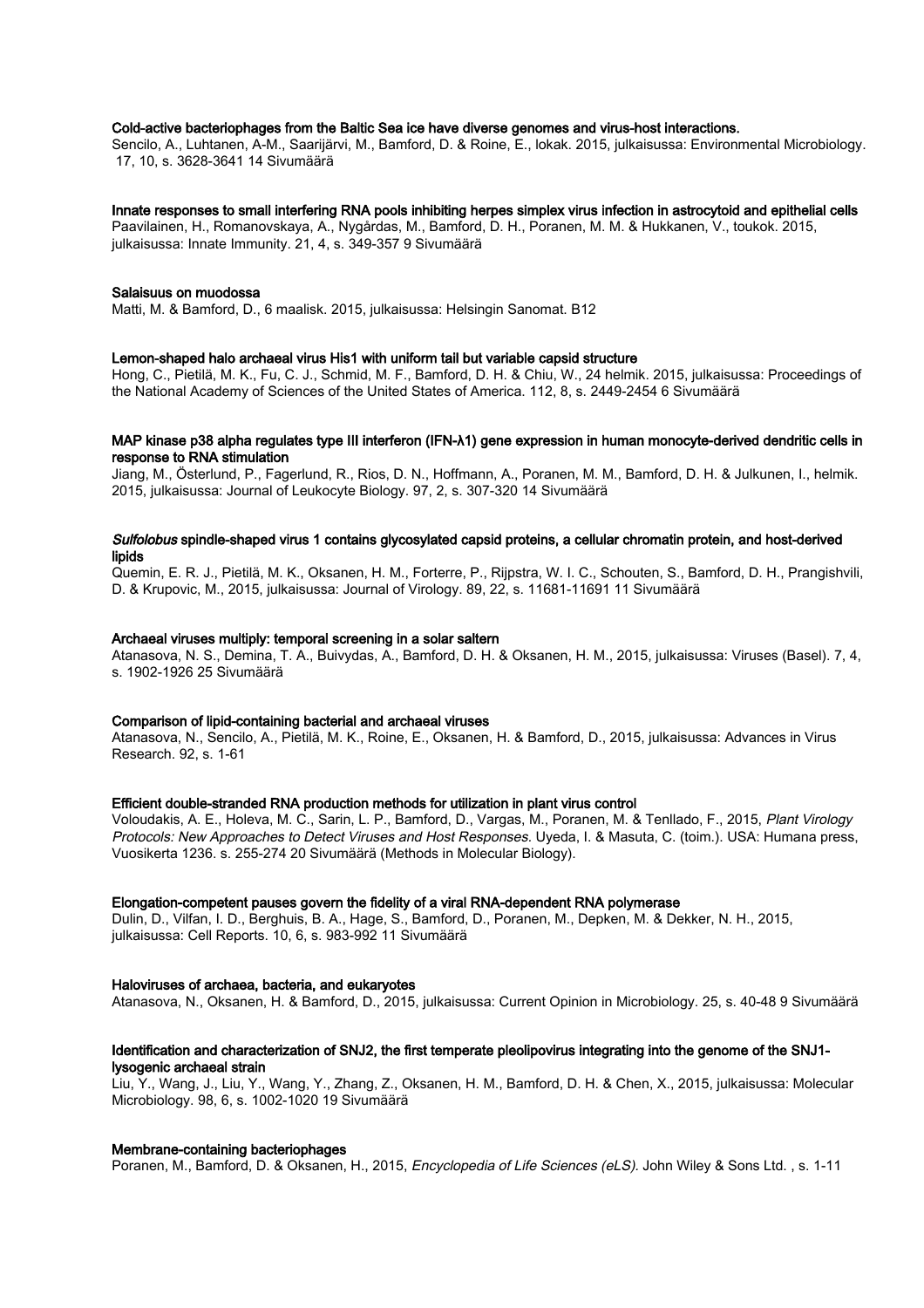## Ratification vote on taxonomic proposals to the International Committee on Taxonomy of Viruses (2015)

Adams, M. J., Lefkowitz, E. J., King, A. M. Q., Bamford, D. H., Breitbart, M., Davison, A. J., Ghabrial, S. A., Gorbalenya, A. E., Knowles, N. J., Krell, P., Lavigne, R., Prangishvili, D., Sanfacon, H., Siddell, S. G., Simmonds, P. & Carstens, E. B., 2015, julkaisussa: Archives of Virology. 160, 7, s. 1837-1850 14 Sivumäärä

#### Archaeal viruses and bacteriophages: comparisons and contrasts

Pietila, M. K., Demina, T. A., Atanasova, N. S., Oksanen, H. M. & Bamford, D. H., kesäk. 2014, julkaisussa: Trends in Microbiology. 22, 6, s. 334-344 11 Sivumäärä

#### Conservation of major and minor jelly-roll capsid proteins in Polinton (Maverick) transposons suggests that they are bona fide viruses

Krupovic, M., Bamford, D. H. & Koonin, E. V., 29 huhtik. 2014, julkaisussa: Biology Direct. 9, 7 Sivumäärä, 6.

#### Optical tweezers reveal force plateau and internal friction in PEG-induced DNA condensation

Ojala, H., Ziedaite, G., Wallin, A. E., Bamford, D. H. & Haeggström, E., maalisk. 2014, julkaisussa: European Biophysics Journal. 43, 2-3, s. 71-79 9 Sivumäärä

#### Unification of the Globally Distributed Spindle-Shaped Viruses of the Archaea

Krupovic, M., Quemin, E. R. J., Bamford, D. H., Forterre, P. & Prangishvili, D., helmik. 2014, julkaisussa: Journal of Virology. 88, 4, s. 2354-2358 5 Sivumäärä

#### A Structural Model of the Genome Packaging Process in a Membrane-Containing Double Stranded DNA Virus

Hong, C., Oksanen, H. M., Liu, X., Jakana, J., Bamford, D. H. & Chiu, W., 2014, julkaisussa: PLoS Biology. 12, 12, 14 Sivumäärä

# Electrostatic interactions drive the self-assembly and the transcription activity of the Pseudomonas phage phi6 procapsid

Sun, X., Bamford, D. & Poranen, M., 2014, julkaisussa: Journal of Virology. 88, 12, s. 7112-7116 5 Sivumäärä

### Halophilic archaea cultivated from surface sterilized middle-late eocene rock salt are polyploid

Jaakkola, S. T., Zerulla, K., Guo, Q., Liu, Y., Ma, H., Yang, C., Bamford, D. H., Chen, X., Soppa, J. & Oksanen, H. M., 2014, julkaisussa: PLoS One. 9, 10, 9 Sivumäärä, 110533.

### Seeing the portal in membrane-containing bacteriophage PRD1 by cryo-EM

Hong, C., Liu, X., Oksanen, H. M., Jakana, J., Bamford, D. H. & Chiu, W., 2014, julkaisussa: Microscopy and Microanalysis. 20, Suppl 3, s. 1250-1251 2 Sivumäärä

#### Those magnificent greasy phages: a tribute to research collaboration

Bamford, D., 2014, Life in our phage world: a centennial field quide to the Earth's most diverse inhabitants. 1 toim. Wholon, San Diego, CA, s. 6-45 - 6-56

#### Automatic comparison and classification of protein structures

Ravantti, J., Bamford, D. & Stuart, D. I., heinäk. 2013, julkaisussa: Journal of Structural Biology. 183, 1, s. 47-56 10 Sivumäärä

#### Snapshot of haloarchaeal tailed virus genomes

Sencilo, A., Jacobs-Sera, D., Russell, D. A., Ko, C-C., Bowman, C. A., Atanasova, N., Österlund, E., Oksanen, H., Bamford, D., Hatfull, G. F., Roine, E. & Hendrix, R. W., toukok. 2013, julkaisussa: RNA Biology. 10, s. 803-816 14 Sivumäärä

#### High-throughput purification of double-stranded RNA molecules using convective interaction media monolithic anion exchange columns

Romanovskaya, A., Sarin, L. P., Bamford, D. & Poranen, M., 31 tammik. 2013, julkaisussa: Journal of Chromatography. A. 1278, s. 54-60 7 Sivumäärä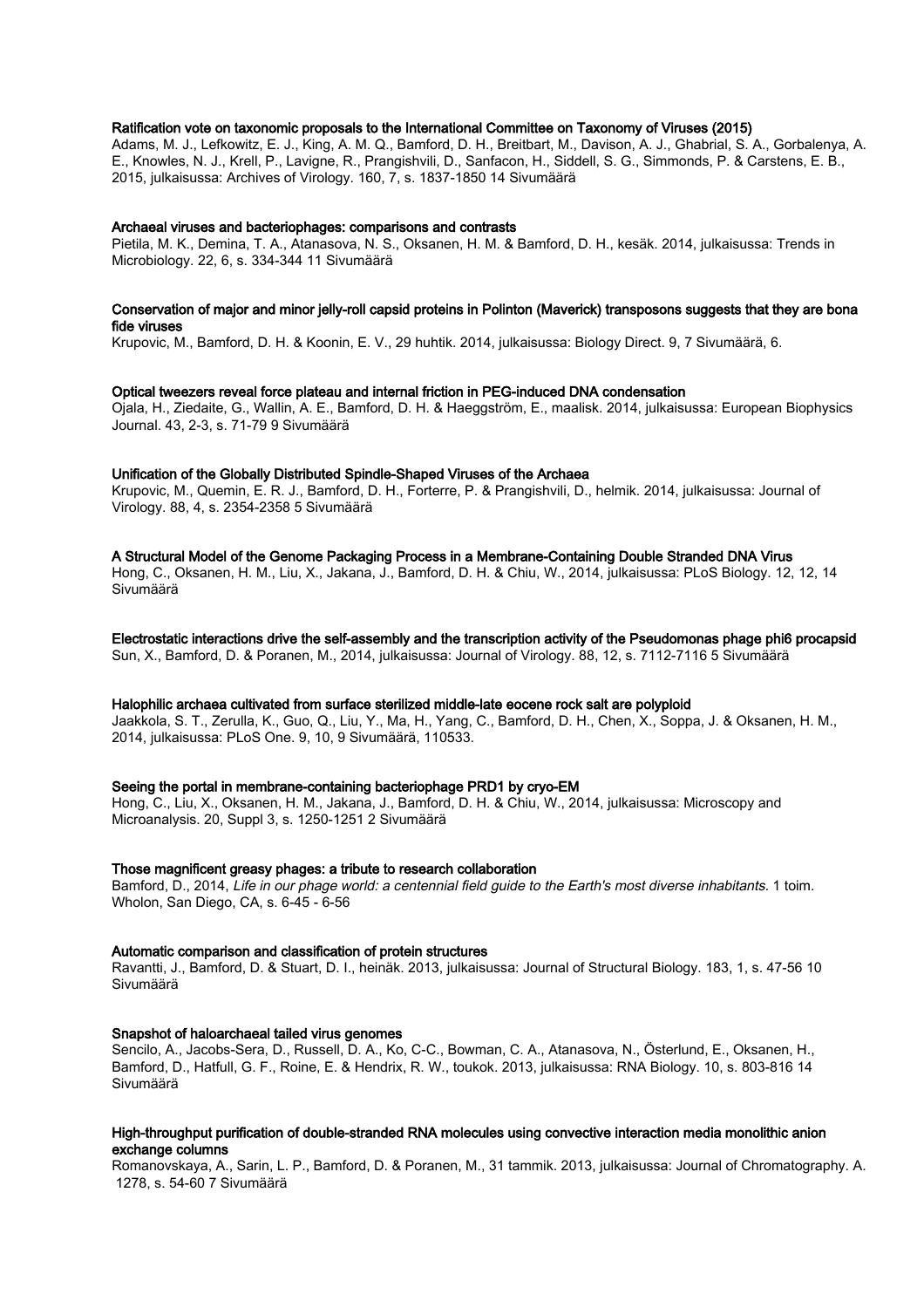### Clinical isolates of Pseudomonas aeruginosa from superficial skin infections have different physiological patterns

Buivydas, A., Pasanen, T., Sencilo, A., Daugelavicius, R., Vaara, M. & Bamford, D. H., 2013, julkaisussa: FEMS Microbiology Letters. 343, 2, s. 183-189 7 Sivumäärä

#### DNA ejection from an archaeal virus-a single-molecule approach

Hanhijärvi, K., Ziedaite, G., Pietilä, M. K., Haeggström, E. & Bamford, D., 2013, julkaisussa: Biophysical Journal. 104, 10, s. 2264-2272 9 Sivumäärä

#### Fields Virology: sub-chapter Tectiviridae and Corticoviridae

Bamford, D., 2013, Fields Virology. Knipe, D. M. & Howley, P. M. (toim.). 6th toim. LIPPINCOTT WILLIAMS & WILKINS, Vuosikerta Vol 2. s. 2384-2417

#### Insights into head-tailed viruses infecting extremely halophilic archaea

Pietilä, M. K., Laurinmäki, P., Russell, D., Ko, C-C., Jacobs-Sera, D., Butcher, S., Bamford, D. & Hendrix, R., 2013, julkaisussa: Journal of Virology. 87, 6, s. 3248-3260 13 Sivumäärä

#### Lipid fingerprints of intact viruses by MALDI–TOF mass spectrometry

Vitale, R., Roine, E., Bamford, D. & Corcelli, A., 2013, julkaisussa: Biochimica and Biophysica Acta. Molecular and Cell Biology of Lipids. 1831, 4, s. 872-879 8 Sivumäärä

#### Mechanism of membranous tunnelling nanotube formation in viral genome delivery

Peralta, B., Gil-Carton, D., Castano-Diez, D., Bertin, A., Boulogne, C., Oksanen, H., Bamford, D. & Abrescia, N. G. A., 2013, julkaisussa: PLoS Biology. 11, 9, 15 Sivumäärä, e1001667.

#### Modified coat protein forms the flexible spindle-shaped virion of haloarchaeal virus His1

Pietilä, M. K., Atanasova, N. S., Oksanen, H. M. & Bamford, D. H., 2013, julkaisussa: Environmental Microbiology. 15, 6, s. 1674-1686 13 Sivumäärä

### Plate tectonics of virus shell assembly and reorganization in phage phi8, a distant relative of mammalian reoviruses

El Omari, K., Sutton, G., Ravantti, J. J., Zhang, H., Walter, T. S., Grimes, J. M., Bamford, D. H., Stuart, D. I. & Mancini, E. J., 2013, julkaisussa: Structure. 21, 8, s. 1384-1395 12 Sivumäärä

#### Rescue of maturation off-pathway products in the assembly of pseudomonas phage φ6

Sun, X., Pirttimaa, M., Bamford, D. & Poranen, M., 2013, julkaisussa: Journal of Virology. 87, 24, s. 13279-13286 8 Sivumäärä

#### Structure of a VP1-VP3 complex suggests how birnaviruses package the VP1 polymerase

Bahar, M. W., Sarin, L. P., Graham, S. C., Pang, J., Bamford, D. H., Stuart, D. I. & Grimes, J. M., 2013, julkaisussa: Journal of Virology. 87, 6, s. 3229-3236 8 Sivumäärä

## Structure of the archaeal head-tailed virus HSTV-1 completes the HK97 fold story

Pietilä, M. K., Laurinmäki, P., Russell, D., Ko, C-C., Jacobs-Sera, D., Hendrix, R., Bamford, D. & Butcher, S., 2013, julkaisussa: Proceedings of the National Academy of Sciences of the United States of America. 110, 26, s. 10604-10609 6 Sivumäärä

#### Tracking in atomic detail the functional specializations in viral RecA helicases that occur during evolution

El Omar, K., Meier, C., Kainov, D., Sutton, G., Grimes, J., Poranen, M., Bamford, D., Tuma, R., Stuart, D. & Mancini, E., 2013, julkaisussa: Nucleic Acids Research. 41, 20, s. 9396-9410 15 Sivumäärä

## Enzymatically produced pools of canonical and dicer-substrate siRNA molecules display comparable gene silencing and antiviral activities against herpes simplex virus

Romanovskaya, A., Paavilainen, H., Nygårdas, M., Bamford, D., Hukkanen, V. & Poranen, M., marrask. 2012, julkaisussa: PLoS One. 7, 11, s. e51019 9 Sivumäärä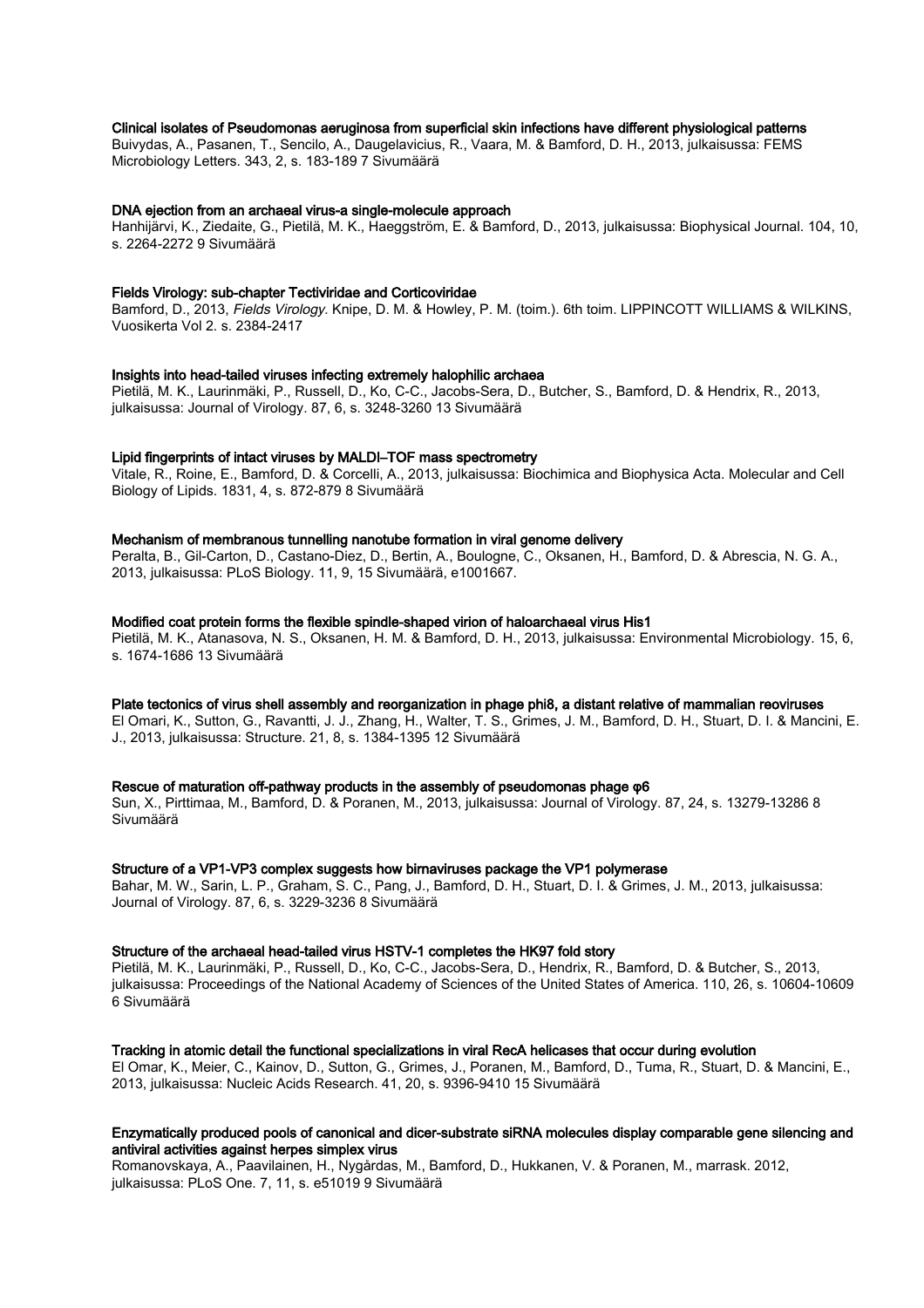## The C-terminal priming domain is strongly associated with the main body of bacteriophage phi6 RNA-dependent RNA polymerase

Sarin, L. P., Wright, S., Chen, Q., Degerth, L. H., Stuart, D. I., Grimes, J. M., Bamford, D. H. & Poranen, M. M., 10 lokak. 2012, julkaisussa: Virology. 432, 1, s. 184-193 10 Sivumäärä

#### Assembly of large icosahedral double-stranded RNA viruses

Poranen, M. & Bamford, D., 2012, julkaisussa: Advances in Experimental Medicine and Biology. 726, 3, s. 379-402 24 Sivumäärä

#### Bacteriophage phi6 nucleocapsid surface protein 8 interacts with virus-specific membrane vesicles containing major envelope protein 9

Sarin, L. P., Hirvonen, J. J., Laurinmaki, P., Butcher, S. J., Bamford, D. H. & Poranen, M. M., 2012, julkaisussa: Journal of Virology. 86, 9, s. 5376-5379 4 Sivumäärä

### Closely related archaeal Haloarcula hispanica icosahedral viruses HHIV-2 and SH1 have nonhomologous genes encoding host recognition functions

Jaakkola, S. T., Penttinen, R. K., Vilen, S., Jalasvuori, M., Rönnholm, G., Bamford, J. K. H., Bamford, D. & Oksanen, H., 2012, julkaisussa: Journal of Virology. 86, 9, s. 4734-4742 10 Sivumäärä

### Diversity in prokaryotic glycosylation: an archaeal-derived N-linked glycan contains legionaminic acid.

Kandiba, L., Aitio, O. M. A., Helin, J., Guan, Z., Permi, P., Bamford, D., Eichler, J. & Roine, E., 2012, julkaisussa: Molecular Microbiology. 84, 3, s. 578-593 16 Sivumäärä

### Family Cystoviridae

Bamford, D. & Poranen, M., 2012, Virus Taxonomy: Ninth Report of the International Committee on Taxonomy of Viruses. King, A. M. Q., Adams, M. J., Carstens, E. B. & Lefkowitz, E. J. (toim.). Oxford: Elsevier Scientific Publ. Co, s. 515-518

#### Family Tectiviridae

Oksanen, H. & Bamford, D., 2012, Virus Taxonomy: Ninth Report of the International Committee on Taxonomy of Viruses. King, A. M. Q., Adams, M. J., Carstens, E. B. & Lefkowitz, E. J. (toim.). Oxford: Elsevier Scientific Publ. Co, s. 317-322

#### Global network of specific virus-host interactions in hypersaline environments.

Atanasova, N., Roine, E., Oren, A., Bamford, D. & Oksanen, H., 2012, julkaisussa: Environmental Microbiology. 14, 2, s. 426-440 15 Sivumäärä

#### Lipids of archaeal viruses.

Roine, E. & Bamford, D., 2012, julkaisussa: Archaea. 2012, 384919, 8 Sivumäärä

#### Monolithic ion exchange chromatographic methods for virus purification

Oksanen, H., Domanska, A. & Bamford, D., 2012, julkaisussa: Virology. 434, 2, s. 271-277 7 Sivumäärä

## Noncatalytic Ions Direct the RNA-Dependent RNA Polymerase of Bacterial Double-Stranded RNA Virus φ6 from De Novo Initiation to Elongation

Wright, S., Poranen, M., Bamford, D., Stuart, D. I. & Grimes, J. M., 2012, julkaisussa: Journal of Virology. 86, 5, s. 2837- 2849 13 Sivumäärä

#### Probing, by self-assembly, the number of potential binding sites for minor protein subunits in the procapsid of doublestranded RNA bacteriophage phi6

Sun, X., Bamford, D. & Poranen, M., 2012, julkaisussa: Journal of Virology. 86, 22, s. 12208-12216 9 Sivumäärä

#### Snapshot of virus evolution in hypersaline environments from the characterization of a membrane-containing Salisaeta icosahedral phage 1

Aalto, A. P., Bitto, D., Ravantti, J., Bamford, D., Huiskonen, J. T. & Oksanen, H., 2012, julkaisussa: Proceedings of the National Academy of Sciences of the United States of America. 109, 18, s. 7079-7084 6 Sivumäärä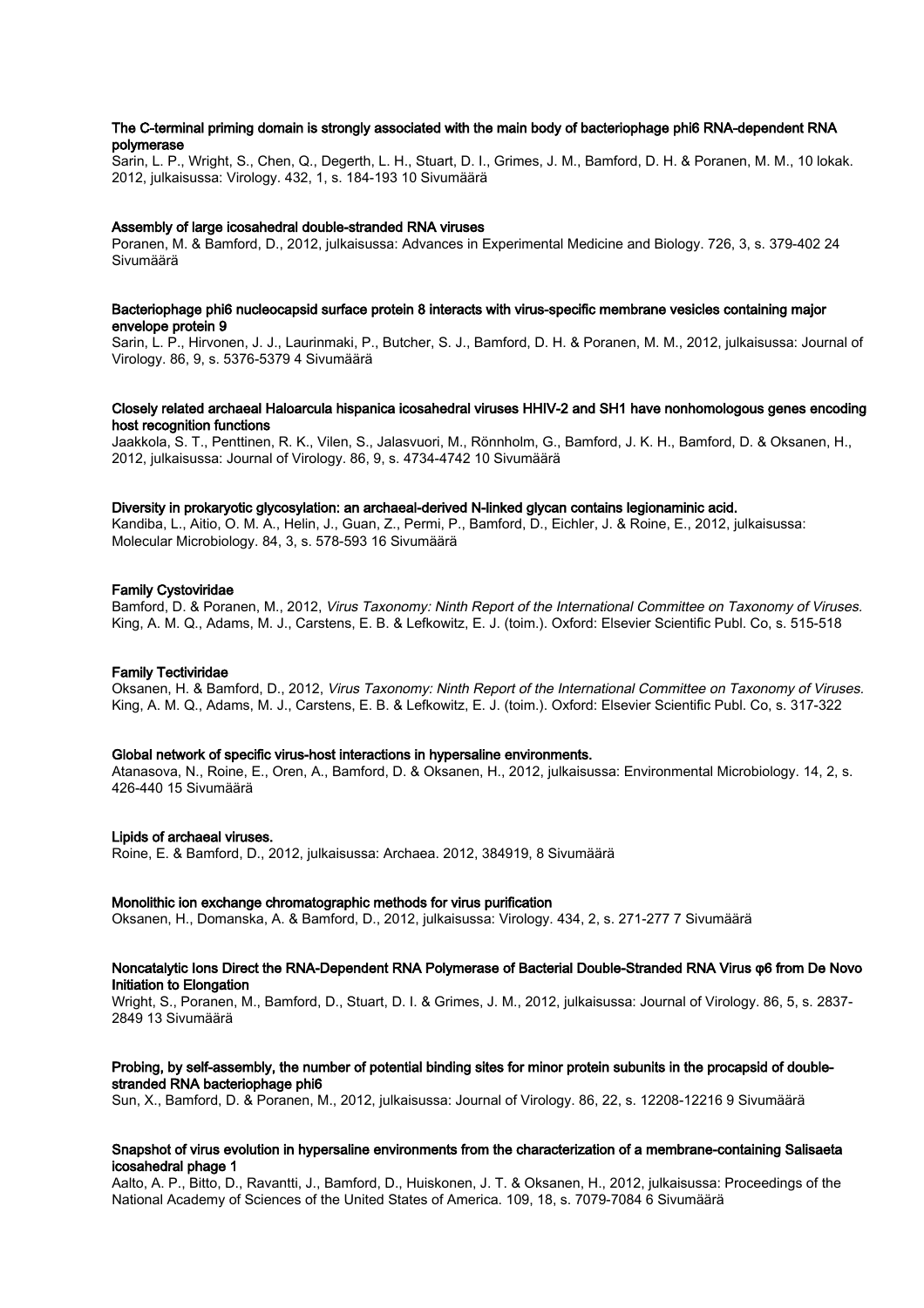#### Structure unifies the viral universe

Abrescia, N. G. A., Bamford, D., Grimes, J. M. & Stuart, D. I., 2012, julkaisussa: Annual Review of Biochemistry. 81, s. 795-822 31 Sivumäärä

#### Temperate membrane-containing halophilic archaeal virus SNJ1 has a circular dsDNA genome identical to that of plasmid pHH205

Zhang, Z., Liu, Y., Wang, S., Yang, D., Cheng, Y., Hu, J., Chen, J., Mei, Y., Shen, P., Bamford, D. & Chen, X., 2012, julkaisussa: Virology. 434, 2, s. 233-241 9 Sivumäärä

#### Virion architecture unifies globally distributed pleolipoviruses infecting halophilic archaea

Pietilä, M. K., Atanasova, N., Manole, V., Liljeroos, L., Butcher, S., Oksanen, H. & Bamford, D., 2012, julkaisussa: Journal of Virology. 86, 9, s. 5067-5079 13 Sivumäärä

## Virus universe: Can it be constructed from a limited number of viral architectures

Oksanen, H., Pietilä, M. K., Sencilo, A., Atanasova, N., Roine, E. & Bamford, D., 2012, Viruses: Essential Agents of Life. Witzany, G. (toim.). Dordrecht: Springer Science+Business Media, s. 83-105 23 Sivumäärä

## Cystovirus, Cystoviridae

Poranen, M. & Bamford, D., 2011, The Springer Index of Viruses. Tidona, C. & Darai, G. (toim.). 2nd Edition toim. Springer Science+Business Media, Vuosikerta Part 22. s. 431-437 7 Sivumäärä

#### Double-stranded DNA viruses: 20 families and only five different architectural principles for virion assembly

Krupovic, M. & Bamford, D., 2011, julkaisussa: Current opinion in virology. 1, 2, s. 118-124 7 Sivumäärä

#### Generation of dsRNAs Targeting VP1 and VP3 Gene Regions of Coxsackievirus B1 Utilizing Bacteriophage phi 6 Polymerase Complex

Petrov, N. M., Bamford, D. H., Vassileva-Pencheva, R. & Galabov, A. S., 2011, julkaisussa: Antiviral Research. 90, 2, s. A62 1 Sivumäärä

## Genomics of bacterial and archaeal viruses: dynamics within the prokaryotic virosphere

Krupovic, M., Prangishvili, D., Hendrix, R. W. & Bamford, D., 2011, julkaisussa: Microbiology and Molecular Biology Reviews. 75, 4, s. 610-635 26 Sivumäärä

## Innate Immune Responses in Human Monocyte-Derived Dendritic Cells Are Highly Dependent on the Size and the 5 ' Phosphorylation of RNA Molecules

Jiang, M., Osterlund, P., Sarin, L. P., Poranen, M. M., Bamford, D. H., Guo, D. & Julkunen, I., 2011, julkaisussa: Online Journal of Immunology. 187, 4, s. 1713-1721 9 Sivumäärä

#### Protein conservation in virus evolution

Krupovic, M. & Bamford, D., 2011, Encyclopedia of Life Sciences. John Wiley & Sons Ltd. , s. 1-10 10 Sivumäärä

#### Revealing Virus-Host Interplay

Krupovic, M. & Bamford, D. H., 2011, julkaisussa: Science. 333, 6038, s. 45-46 2 Sivumäärä

#### Tectivirus, Tectiviridae

Bamford, D. & Ziedaite, G., 2011, The Springer Index of Viruses. Tidona, C. & Darai, G. (toim.). 2nd Edition toim. Springer Science+Business Media, Vuosikerta Part 84. s. 1841-1846 7 Sivumäärä

#### The N-Terminus of the RNA Polymerase from Infectious Pancreatic Necrosis Virus Is the Determinant of Genome **Attachment**

Graham, S. C., Sarin, L. P., Bahar, M. W., Myers, R. A., Stuart, D. I., Bamford, D. H. & Grimes, J. M., 2011, julkaisussa: PLoS Pathogens. 7, 6, s. e1002085 11 Sivumäärä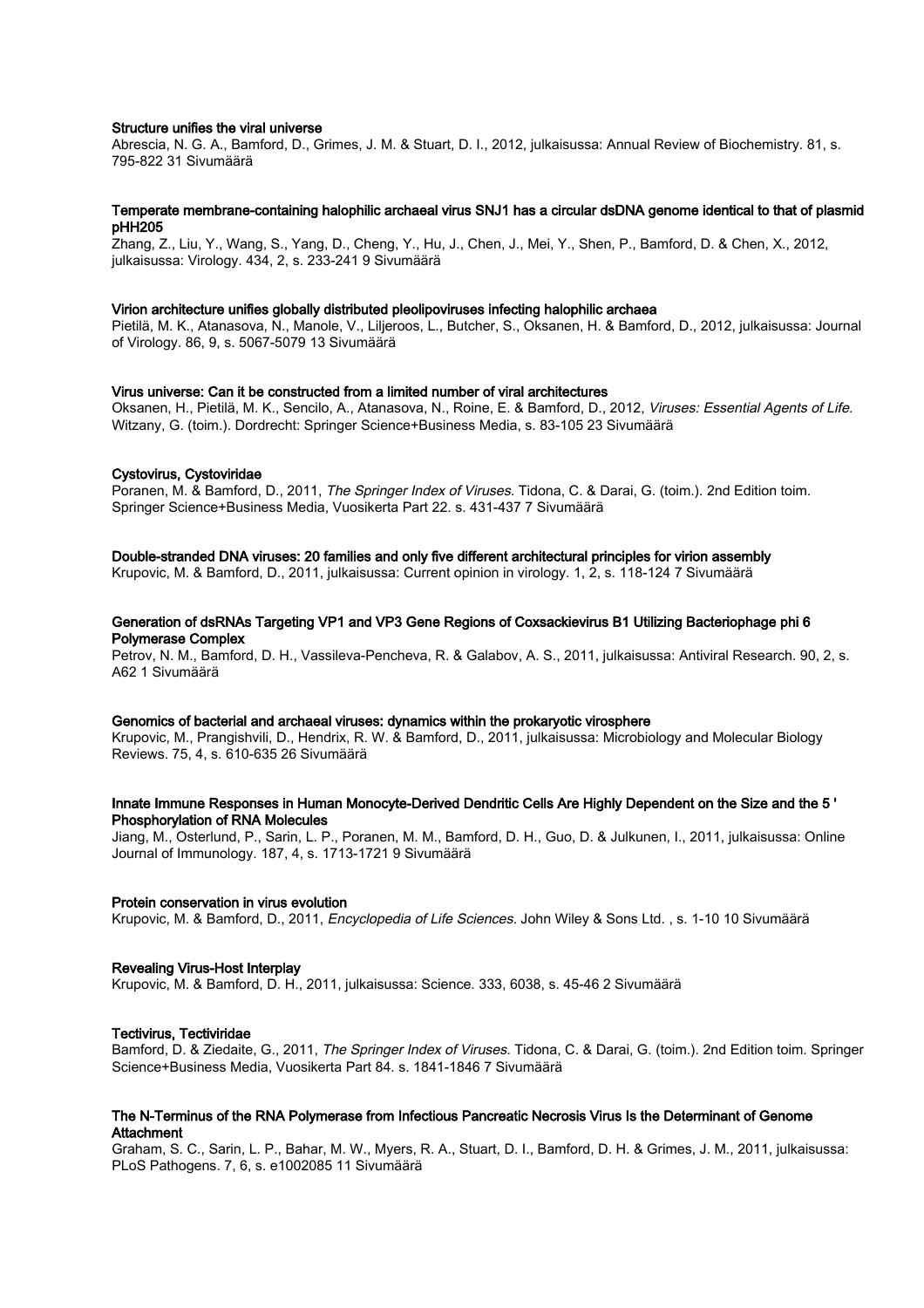## The use of low-resolution phasing followed by phase extension from 7.6 to 2.5 Å resolution with noncrystallographic symmetry to solve the structure of a bacteriophage capsid protein

Abrescia, N. G. A., Grimes, J. M., Oksanen, H., Bamford, J. K. H., Bamford, D. & Stuart, D. I., 2011, julkaisussa: Acta Crystallographica. Section D: Biological Crystallography. D67, s. 228-232 5 Sivumäärä

## Assessment of the activity of RND-type multidrug efflux pumps in Pseudomonas aeruginosa using tetraphenylphosphonium ions

Daugelavicius, R., Buivydas, A., Sencilo, A. & Bamford, D. H., 2010, julkaisussa: International Journal of Antimicrobial Agents. 36, 3, s. 234-238 5 Sivumäärä

## Bacteriophages: Lipid-containing

Oksanen, H., Poranen, M. & Bamford, D., 2010, Encyclopedia of Life Sciences (ELS). Chichester: John Wiley & Sons Ltd. , 11 Sivumäärä

#### Calcium ion-dependent entry of the membrane-containing bacteriophage PM2 into its Pseudoalteromonas host Cvirkaite-Krupovic, V., Krupovic, M., Daugelavicius, R. & Bamford, D. H., 2010, julkaisussa: Virology. 405, 1, s. 120-128 9 Sivumäärä

## Comparative Analysis of the Mosaic Genomes of Tailed Archaeal Viruses and Proviruses Suggests Common Themes for Virion Architecture and Assembly with Tailed Viruses of Bacteria

Krupovic, M., Forterre, P. & Bamford, D. H., 2010, julkaisussa: Journal of Molecular Biology. 397, 1, s. 144-160 17 Sivumäärä

#### In Vitro Activities of the Multifunctional RNA Silencing Polymerase QDE-1 of Neurospora crassa

Aalto, A. P., Poranen, M. M., Grimes, J. M., Stuart, D. I. & Bamford, D. H., 2010, julkaisussa: Journal of Biological Chemistry. 285, 38, s. 29367-29374 8 Sivumäärä

### New, Closely Related Haloarchaeal Viral Elements with Different Nucleic Acid Types

Roine, E., Kukkaro, P., Paulin, L., Laurinavicius, S., Domanska, A., Somerharju, P. & Bamford, D. H., 2010, julkaisussa: Journal of Virology. 84, 7, s. 3682-3689 8 Sivumäärä

## Order to the Viral Universe

Krupovic, M. & Bamford, D. H., 2010, julkaisussa: Journal of Virology. 84, 24, s. 12476-12479 4 Sivumäärä

#### Phospholipids act as secondary receptor during the entry of the enveloped, double-stranded RNA bacteriophage phi 6

Cvirkaite-Krupovic, V., Poranen, M. M. & Bamford, D. H., 2010, julkaisussa: Journal of General Virology. 91, 8, s. 2116- 2120 5 Sivumäärä

## Protein A33 responsible for antibody-resistant spread of Vaccinia virus is homologous to C-type lectin-like proteins

Krupovic, M., Cvirkaite-Krupovic, V. & Bamford, D. H., 2010, julkaisussa: Virus Research. 151, 1, s. 97-101 5 Sivumäärä

#### The DNA/RNA-Dependent RNA Polymerase QDE-1 Generates Aberrant RNA and dsRNA for RNAi in a Process Requiring Replication Protein A and a DNA Helicase

Lee, H-C., Aalto, A. P., Yang, Q., Chang, S-S., Huang, G., Fisher, D., Cha, J., Poranen, M. M., Bamford, D. H. & Liu, Y., 2010, julkaisussa: PLoS Biology. 8, 10, s. e1000496 11 Sivumäärä

## The Evolutionary History of Archaeal MCM Helicases: A Case Study of Vertical Evolution Combined with Hitchhiking of Mobile Genetic Elements

Krupovic, M., Gribaldo, S., Bamford, D. H. & Forterre, P., 2010, julkaisussa: Molecular Biology and Evolution. 27, 12, s. 2716-2732 17 Sivumäärä

## The single-stranded DNA genome of novel archaeal virus Halorubrum pleomorphic virus 1 is enclosed in the envelope decorated with glycoprotein spikes.

Pietilä, M. K., Laurinavicius, S., Sund, J., Roine, E. & Bamford, D. H., 2010, julkaisussa: Journal of Virology. 84, 2, s. 788- 798 11 Sivumäärä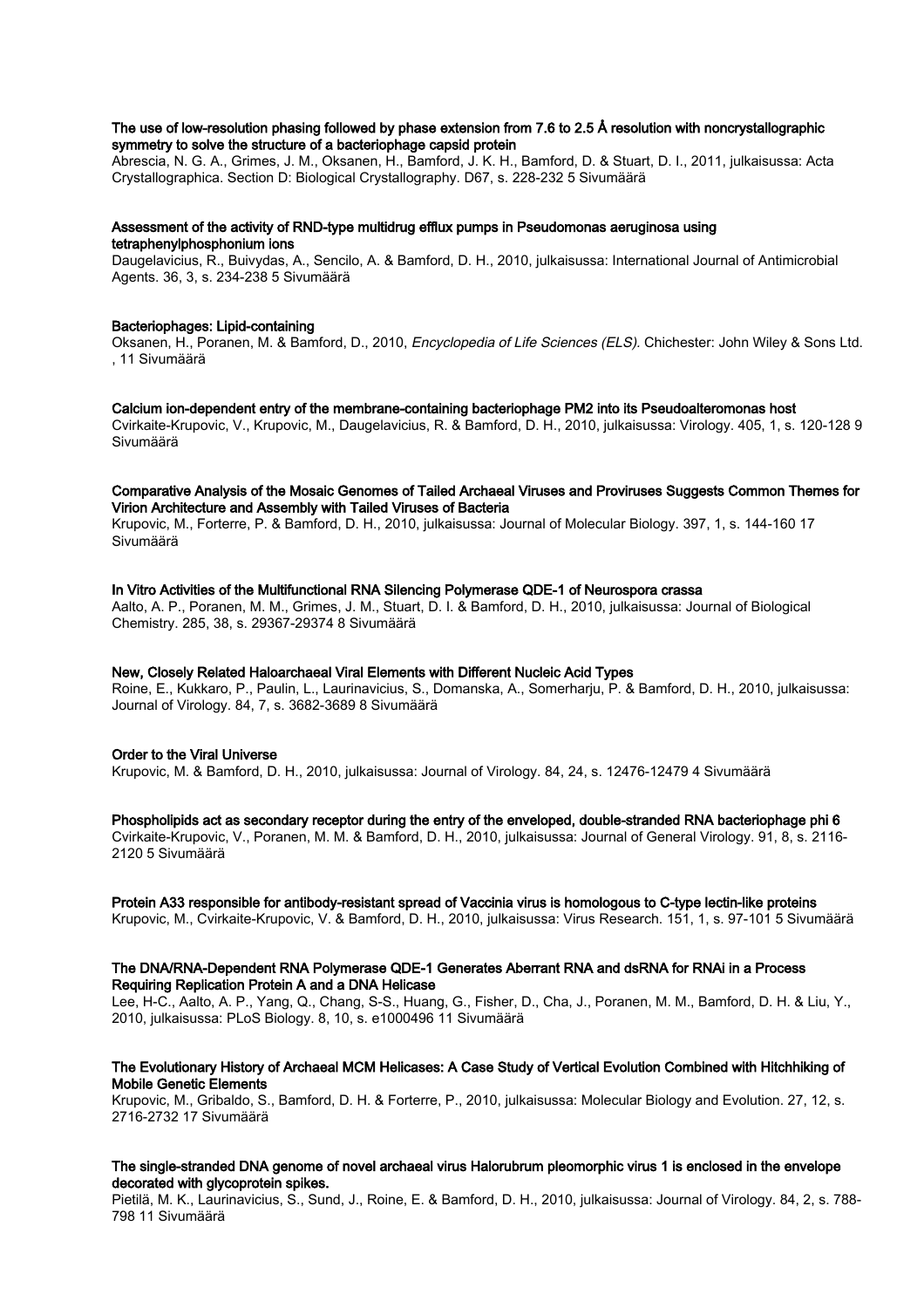#### Virusten ominaisuudet, rakenne ja luokittelu

Bamford, D., Hyypiä, T. & Saksela, K., 2010, *Mikrobiologia*, Huovinen, P., Hedman, K., Heikkinen, T., Järvinen, A., Meri, S. & Vaara, M. (toim.). Kustannus Oy Duodecim, s. 449-459 11 Sivumäärä

#### What Does it Take to Make a Virus: The Concept of the Viral "Self"

Abrescia, NGA., Grimes, JM., Fry, EE., Ravantti, J., Bamford, D. & Stuart, DI., 2010, Emerging Topics in Physical Virology. Stockley, P. G. & Twarock, R. (toim.). World Scientific, s. 35-38 4 Sivumäärä

#### An ssDNA virus infecting archaea: a new lineage of viruses with a membrane envelope

Pietilä, M. K., Roine, E., Paulin, L., Kalkkinen, N. & Bamford, D. H., 2009, julkaisussa: Molecular Microbiology. 72, 2, s. 307-319 13 Sivumäärä

#### Does the evolution of viral polymerases reflect the origin and evolution of viruses?

Krupovic, M. & Bamford, D. H., 2009, julkaisussa: Nature Reviews, Microbiology. 7, 3, s. 250-250 1 Sivumäärä

#### Geminiviruses: a tale of a plasmid becoming a virus

Krupovic, M., Ravantti, J. J. & Bamford, D. H., 2009, julkaisussa: BMC Evolutionary Biology. 9, 112, 11 Sivumäärä

#### High-resolution optical tweezers for investigating DNA-binding/translocating molecular motors

Wallin, A. E., Ojala, H., Ziedaite, G., Degerth, L., Bamford, D., Haeggstrom, E., Dholakia, K. & Spalding, G. C., 2009, Bio II: From Single Molecules to Multiple Motors. s. 740007 (Proceedings of SPIE; painos 7400).

## Inhibition of coxsackievirus B3 and related enteroviruses by antiviral short interfering RNA pools produced using phi6 RNA-dependent RNA polymerase

Nygårdas, M., Vuorinen, T., Aalto, A., Bamford, D. H. & Hukkanen, V., 2009, julkaisussa: Journal of General Virology. 90, 10, s. 2468-2473 6 Sivumäärä

### Insights into the pre-initiation events of bacteriophage phi6 RNA-dependent RNA polymerase: towards the assembly of a productive binary complex

Sarin, L. P., Poranen, M. M., Lehti, N. M., Ravantti, J. J., Koivunen, M. R. L., Aalto, A. P., Van Dijk, A. A., Stuart, D. I., Grimes, J. M. & Bamford, D. H., 2009, julkaisussa: Nucleic Acids Research. 37, 4, s. 1182-1192 11 Sivumäärä

#### Purified membrane-containing procapsids of bacteriophage PRD1 package the viral genome

Ziedaite, G., Kivelä, H., Bamford, J. & Bamford, D. H., 2009, julkaisussa: Journal of Molecular Biology. 386, 3, s. 637-647 11 Sivumäärä

#### Synteettinen elämä

Bamford, D., 2009, Kaikki evoluutiosta. Hanski, I., Niiniluoto, I. & Hetemäki, I. (toim.). Gaudeamus, 259 Sivumäärä

#### The closest relatives of icosahedral viruses of thermophilic bacteria are among viruses and plasmids of the halophilic archaea

Jalasvuori, M., Jaatinen, S. T., Laurinavicius, S., Ahola-Iivarinen, E., Kalkkinen, N., Bamford, D. H. & Bamford, J., 2009, julkaisussa: Journal of Virology. 83, 18, s. 9388-9397 10 Sivumäärä

#### Virus-host interactions in environments with a wide range of ionic strengths

Kukkaro, P. & Bamford, D. H., 2009, julkaisussa: Environmental microbiology reports. 1, 1, s. 71-77 7 Sivumäärä

#### qiRNA is a new type of small interfering RNA induced by DNA damage

Lee, H-C., Chang, S-S., Choudhary, S., Aalto, A. P., Maiti, M., Bamford, D. H. & Liu, Y., 2009, julkaisussa: Nature. 459, s. 274-277 4 Sivumäärä

## Identification and functional analysis of the Rz/Rz1-like accessory lysis genes in the membrane-containing bacteriophage PRD1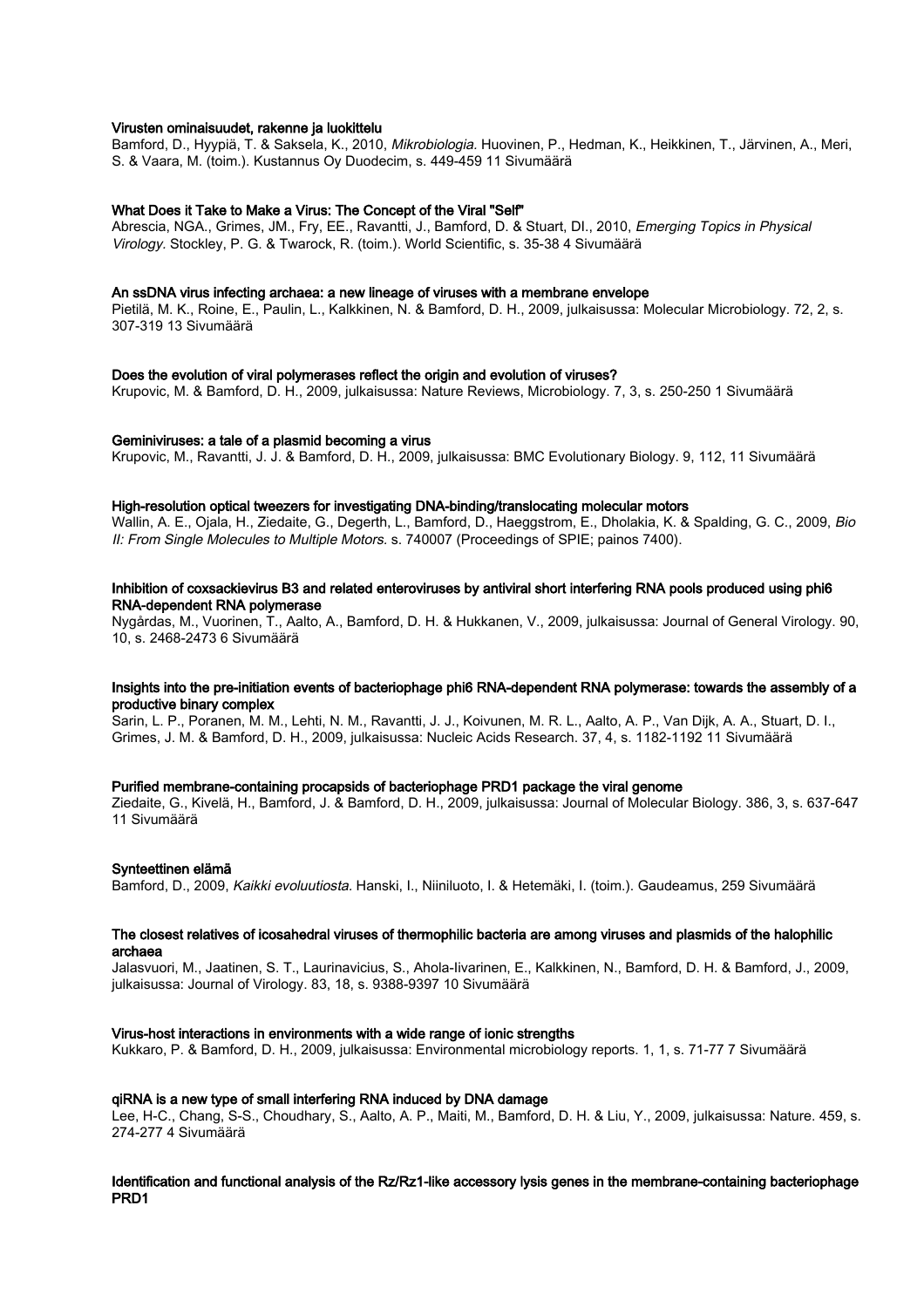Krupovic, M., Cvirkaite-Krupovic, V. & Bamford, D. H., huhtik. 2008, julkaisussa: Molecular Microbiology. 68, 2, s. 492-503 12 Sivumäärä

#### Archaeal proviruses TKV4 and MVV extend the PRD1-adenovirus lineage to the phylum Euryarchaeota

Krupovic, M. & Bamford, D. H., 2008, julkaisussa: Virology. 375, 1, s. 292-300 9 Sivumäärä

## Biochemical and structural characterisation of membrane-containing icosahedral dsDNA bacteriophages infecting thermophilic Thermus thermophilus

Jaatinen, S., Happonen, L. J., Laurinmäki, P., Butcher, S. J. & Bamford, D. H., 2008, julkaisussa: Virology. 379, 1, s. 10-19 10 Sivumäärä

#### Dissecting the assemly pathway of bacterial dsRNA viruses: Infectious nucleocapsides producted by self-assembly

Poranen, M. M., Tuma, R. & Bamford, D. H., 2008, Segmented double-stranded RNA viruses: edited by John T. Patton. Norfolk, UK: Caister Academic Press, s. 115-132 18 Sivumäärä

#### Entry of a segmented dsRNA virus into the bacterial cell

Poranen, M. M. & Bamford, D. H., 2008, Segmented double-stranded RNA viruses: edited by John T. Patton. Norfolk, UK: Caister Academic Press, s. 215-226 12 Sivumäärä

#### Global transcriptional responses of Pseudomonas aeruginosa to phage PRR1 infection

Ravantti, J. J., Ruokoranta, T. M., Alapuranen, A. M. & Bamford, D. H., 2008, julkaisussa: Journal of Virology. 82, 5, s. 2324-2329 6 Sivumäärä

#### Holin of bacteriophage lambda: structural insights into a membrane lesion

Krupovic, M. & Bamford, D. H., 2008, julkaisussa: Molecular Microbiology. 69, 4, s. 781-783 3 Sivumäärä

#### Identification and functional analysis of the Rz/Rz1-like accessory lysis genes in the mambrane-containing bacteriophage PRD1

Krupovic, M., Cvirkaite-Krupovic, V. & Bamford, D. H., 2008, julkaisussa: Molecular Microbiology. 68, 2, s. 492-503 12 Sivumäärä

#### Insights into virus evolution and membrane biogenesis from the structure of the marine lipid-containing Bacteriophage PM2

Abrescia, N. G. A., Grimes, J. M., Kivelä, H. M., Assenberg, R., Sutton, G. C., Butcher, S. J., Bamford, J., Bamford, D. H. & Stuart, D. I., 2008, julkaisussa: Molecular Cell. 31, 5, s. 749-761 13 Sivumäärä

## Nontemplated terminal nucleotidyltransferase activity of double-stranded RNA bacteriophage phi6 RNA-dependent RNA polymerase

Poranen, M., Koivunen, M. R. L. & Bamford, D. H., 2008, julkaisussa: Journal of Virology. 82, 18, s. 9254-9264 11 Sivumäärä

#### Reinitiated viral RNA-dependent RNA polymerase resumes replication at a reduced rate

Vilfan, I. D., Candelli, A., Hage, S., Aalto, A. P., Poranen, M. M., Bamford, D. H. & Dekker, N. H., 2008, julkaisussa: Nucleic Acids Research. 36, 22

#### Roles of the minor capsid protein P7 in the assembly and replication of double-stranded RNA bacteriophage phi6

Poranen, M. M., Butcher, S. J., Simonov, V. M., Laurinmäki, P. & Bamford, D. H., 2008, julkaisussa: Journal of Molecular Biology. 383, 3, s. 529-538 10 Sivumäärä

#### Selenomethionine labeling of large biological macromolecular complexes: probing the structure of marine bacterial virus PM2

Kivelä, H. M., Abrescia, N. G. A., Bamford, J., Grimes, J. M., Stuart, D. I. & Bamford, D. H., 2008, julkaisussa: Journal of Structural Biology. 161, 2, s. 204-210 7 Sivumäärä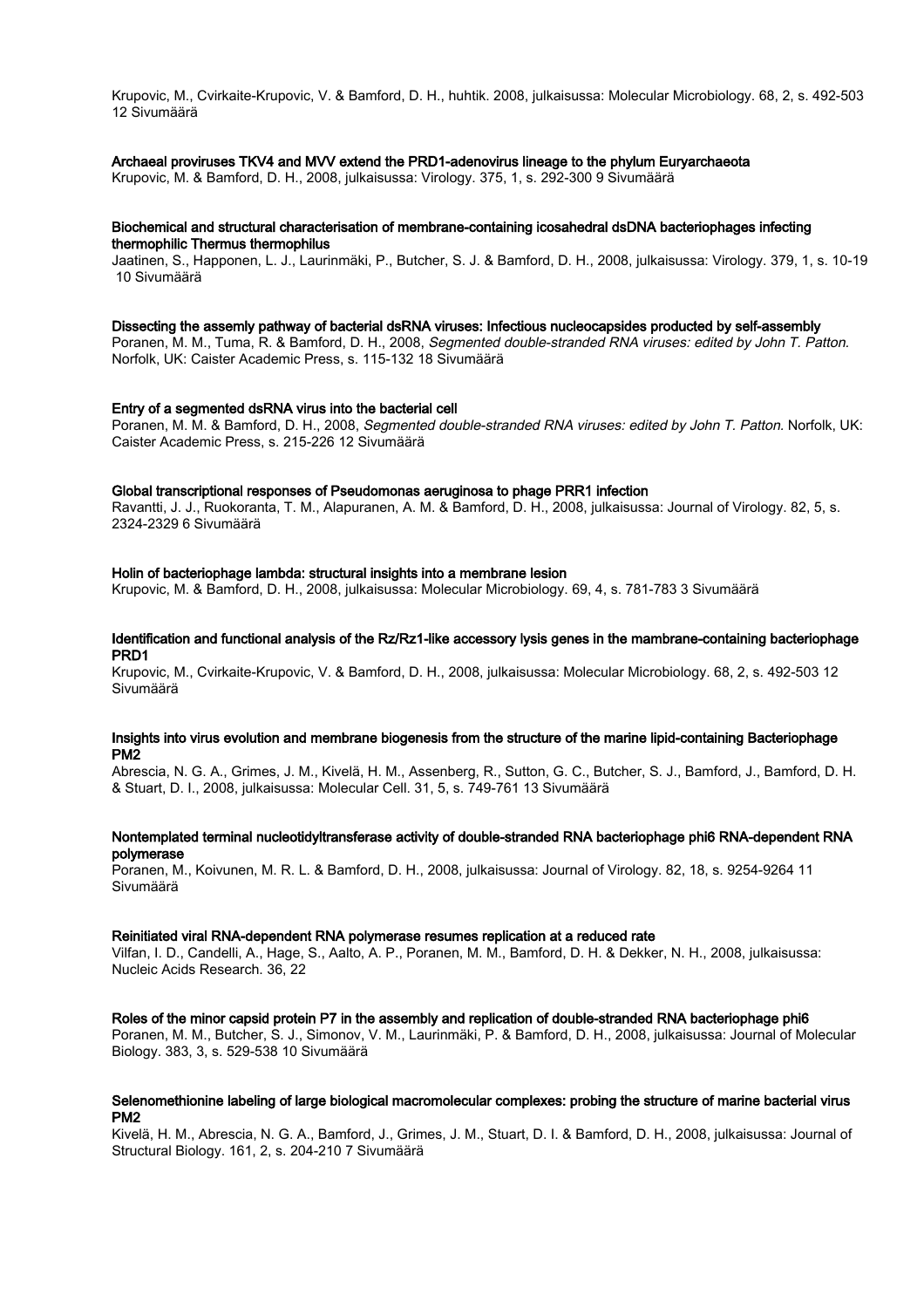#### Structural basis of mechanochemical coupling in a hexameric molecular motor

Kainov, D. E., Mancini, E. J., Telenius, J., Lisal, J., Grimes, J. M., Bamford, D. H., Stuart, D. I. & Tuma, R., 2008, julkaisussa: Journal of Biological Chemistry. 283, 6, s. 3607- 3617 11 Sivumäärä

#### Structural explanation for the role of Mn2+ in the activity of phi6 RNA-dependent RNA polymerase

Poranen, M. M., Salgado, P. S., Koivunen, M. R. L., Wright, S., Bamford, D. H., Stuart, D. I. & Grimes, J. M., 2008, julkaisussa: Nucleic Acids Research. 36, 20, s. 6633-6644 12 Sivumäärä

#### Structure and host-cell interaction of SH1, a membrane-containing, halophilic euryarchaeal virus

Jäälinoja, H. T., Roine, E., Laurinmäki, P., Kivelä, H. M., Bamford, D. H. & Butcher, S. J., 2008, julkaisussa: Proceedings of the National Academy of Sciences of the United States of America. 105, 23, s. 8008-8013 6 Sivumäärä

### Structure-function insights into the RNA-dependent RNA polymerase of the dsRNA bacteriophage 6

Koivunen, M. R. L., Sarin, L. P. & Bamford, D. H., 2008, Segmented double-stranded RNA viruses: edited by John T. Patton. Norfolk, UK: Caister Academic Press, s. 239-257 19 Sivumäärä

#### Virus evolution: how far does the double ß-barrel viral lineage extend?

Krupovic, M. & Bamford, D. H., 2008, julkaisussa: Nature Reviews, Microbiology. 6, 12, s. 941-948 8 Sivumäärä

#### A novel lysis system in PM2: a lipid-containing marine double-stranded DNA bacteriophage

Krupovic, M., Daugelavicius, R. & Bamford, D. H., 2007, julkaisussa: Molecular Microbiology. 64, 6, s. 1635-1648 14 Sivumäärä

#### Bacteria, phages and septicemia

Gaidelyte, A., Vaara, M. & Bamford, D. H., 2007, julkaisussa: PLoS One. 2, 11, s. e1145 5 Sivumäärä

## Efficient DNA packaging of bacteriophage PRD1 requires the unique vertex protein P6

Karhu, N. J., Ziedaite, G., Bamford, D. H. & Bamford, J. K. H., 2007, julkaisussa: Journal of Virology. 81, 6, s. 2970-2979 10 Sivumäärä

### Large-scale production of dsRNA and siRNA pools for RNA interference utilizing bacteriophage phi6 RNA-dependent RNA polymerase

Aalto, A., Sarin, L. P., Van Dijk, A. A., Saarma, M., Poranen, M. M., Arumäe, U. & Bamford, D. H., 2007, julkaisussa: RNA. 13, 3, s. 422-429 8 Sivumäärä

#### On-line monitoring of changes in host cell physiology during the one-step growth cycle of Bacillus phage Bam35

Daugelavicius, R., Gaidelyte, A., Cvirkaite-Krupovic, V. & Bamford, D. H., 2007, julkaisussa: Journal of Microbiological Methods. 69, 1, s. 175-179 5 Sivumäärä

#### Polymyxin B induces lysis of marine pseudoalteromonads

Krupovic, M., Daugelavicius, R. & Bamford, D. H., 2007, julkaisussa: Antimicrobial Agents and Chemotherapy. 51, 11, s. 3908-3914 7 Sivumäärä

# Putative prophages related to lytic tailless marine dsDNA phage PM2 are widespread in the genomes of aquatic bacteria

Krupovic, M. & Bamford, D. H., 2007, julkaisussa: BMC Genomics. 8, 236, 9 Sivumäärä

#### Transbilayer distribution of phospholipids in bacteriophage membranes

Laurinavicius, S., Bamford, D. & Somerharju, P., 2007, julkaisussa: Biochimica et Biophysica Acta. Biomembranes. 1768, 10, s. 2568-2577 10 Sivumäärä

## Complete genome sequence of the broad host range single-stranded RNA phage PRR1 places it in the Levivirus genus with characteristics shared with alloleviviruses

Ruokoranta, T. M., Grahn, A. M., Ravantti, J. J., Poranen, M. M. & Bamford, D. H., 2006, julkaisussa: Journal of Virology. 80, 18, s. 9326-9330 5 Sivumäärä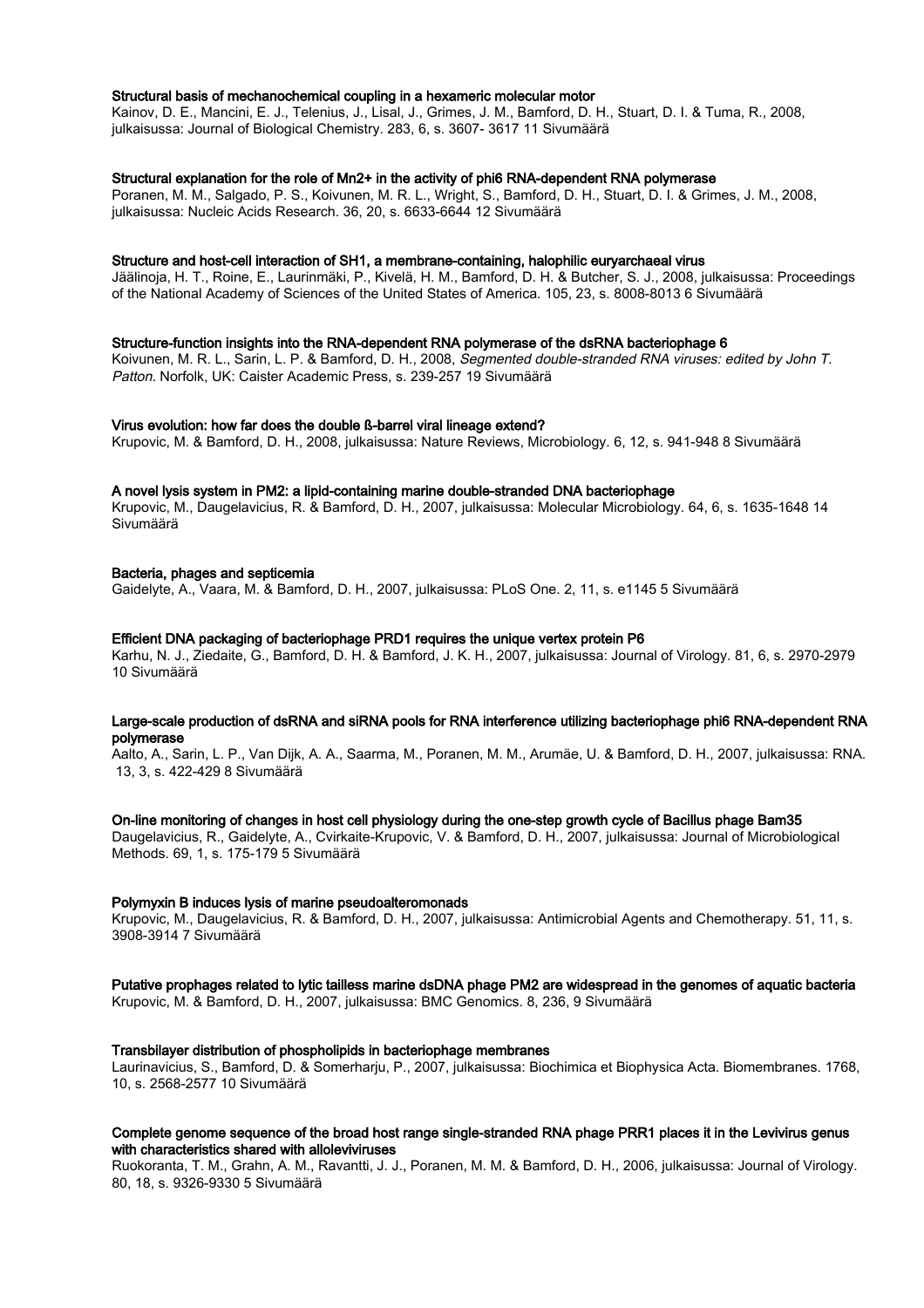### Genome characterization of lipid-containing marine bacteriophage PM2 by transposon insertion mutagenesis

Krupovic, M., Vilen, H., Bamford, J., Kivelä, H. M., Aalto, J-M., Savilahti, H. & Bamford, D. H., 2006, julkaisussa: Journal of Virology. 80, 18, s. 9270-9278 9 Sivumäärä

#### Global changes in cellular gene expression during bacteriophage PRD1 infection

Poranen, M. M., Ravantti, J. J., Grahn, A. M., Gupta, R., Auvinen, P. & Bamford, D. H., 2006, julkaisussa: Journal of Virology. 80, 16, s. 8081-8088 8 Sivumäärä

#### Lipid-containing bacteriophage PM2, the type-organism of Corticoviridae

Bamford, D. & Bamford, J., 2006, The Bacteriophages . Calendar, R. & Abedon, S. (toim.). 2 toim. Oxford University Press , s. 171-174 4 Sivumäärä

#### Nucleic acid packaging of RNA viruses

Pirttimaa, MJ. & Bamford, D., 2006, Encyclopedia of Molecular Cell Biology and Molecular Medicine. Mayers, RA. (toim.). 2nd toim. Wiley, s. 363-375 13 Sivumäärä

#### PRD1: dissecting the genome, structure, and entry

Grahn, A. M., Butcher, S. J., Bamford, J. K. H. & Bamford, D., 2006, The bacteriophages. Oxford: Oxford University Press , s. 161-170 10 Sivumäärä

#### Quantitative dissociation of archaeal virus SH1 reveals distinct capsid proteins and a lipid core

Kivelä, H. M., Roine, E., Kukkaro, P., Laurinavicius, S., Somerharju, P. & Bamford, D. H., 2006, julkaisussa: Virology. 356 , s. 4-11 8 Sivumäärä

### Structure of the bacteriophage phi6 nucleocapsid suggests a mechanism for sequential RNA packaging

Huiskonen, J. T., Haas, F. D., Bubeck, D., Bamford, D. H., Fuller, S. D. & Butcher, S. J., 2006, julkaisussa: Structure. 14, s. 1039-1048 10 Sivumäärä

### The entry mechanism of membrane-containing phage Bam35 infecting Bacillus thuringiensis

Gaidelyte, A., Cvirkaite-Krupovic, V., Daugelavicius, R., Bamford, J. K. H. & Bamford, D. H., 2006, julkaisussa: Journal of Bacteriology. 188, 16, s. 5925-5934 10 Sivumäärä

## The structure of an RNAi polymerase links RNA silencing and transcription

Salgado, P. S., Koivunen, M. R. L., Makeyev, E. V., Bamford, D. H., Stuart, D. I. & Grimes, J. M., 2006, julkaisussa: PLoS Biology. 4, 12, s. 2274-2281 8 Sivumäärä

#### In vitro assembly of bacteriophages: folding, kinetic control and intermediates

Tuma, R., Tsuruta, H., Prevelige, P. E., Kainov, D., Poranen, M. & Bamford, D., 15 kesäk. 2005, julkaisussa: Computational and mathematical methods in medicine : CMMM.. 6, 2, s. 139-139 1 Sivumäärä

#### SHI: A novel, spherical halovirus isolated from an Australian hypersaline lake

Porter, K., Kukkaro, P., Bamford, J. K. H., Bath, C., Kivelä, H. M., Dyall-Smith, ML. & Bamford, D. H., 25 huhtik. 2005, julkaisussa: Virology. 335, 1, s. 22-33 12 Sivumäärä

#### A snapshot of viral evolution from genome analysis of the Tectiviridae family

Saren, A. M., Ravantti, J. J., Benson, S. D., Burnett, R. M., Paulin, L., Bamford, D. H. & Bamford, J. K. H., 2005, julkaisussa: Journal of Molecular Biology. 350, 3, s. 427-440 14 Sivumäärä

#### Assembly of double-stranded RNA bacteriophages

Poranen, M. M., Tuma, R. & Bamford, D. H., 2005, julkaisussa: Advances in Virus Research. 64, s. 15-43 29 Sivumäärä

#### Back-priming mode of phi6 RNA-dependent RNA polymerase

Laurila, M. R. L., Salgado, P. S., Stuart, D. I., Grimes, J. M. & Bamford, D. H., 2005, julkaisussa: Journal of General Virology. 86, s. 521-526 6 Sivumäärä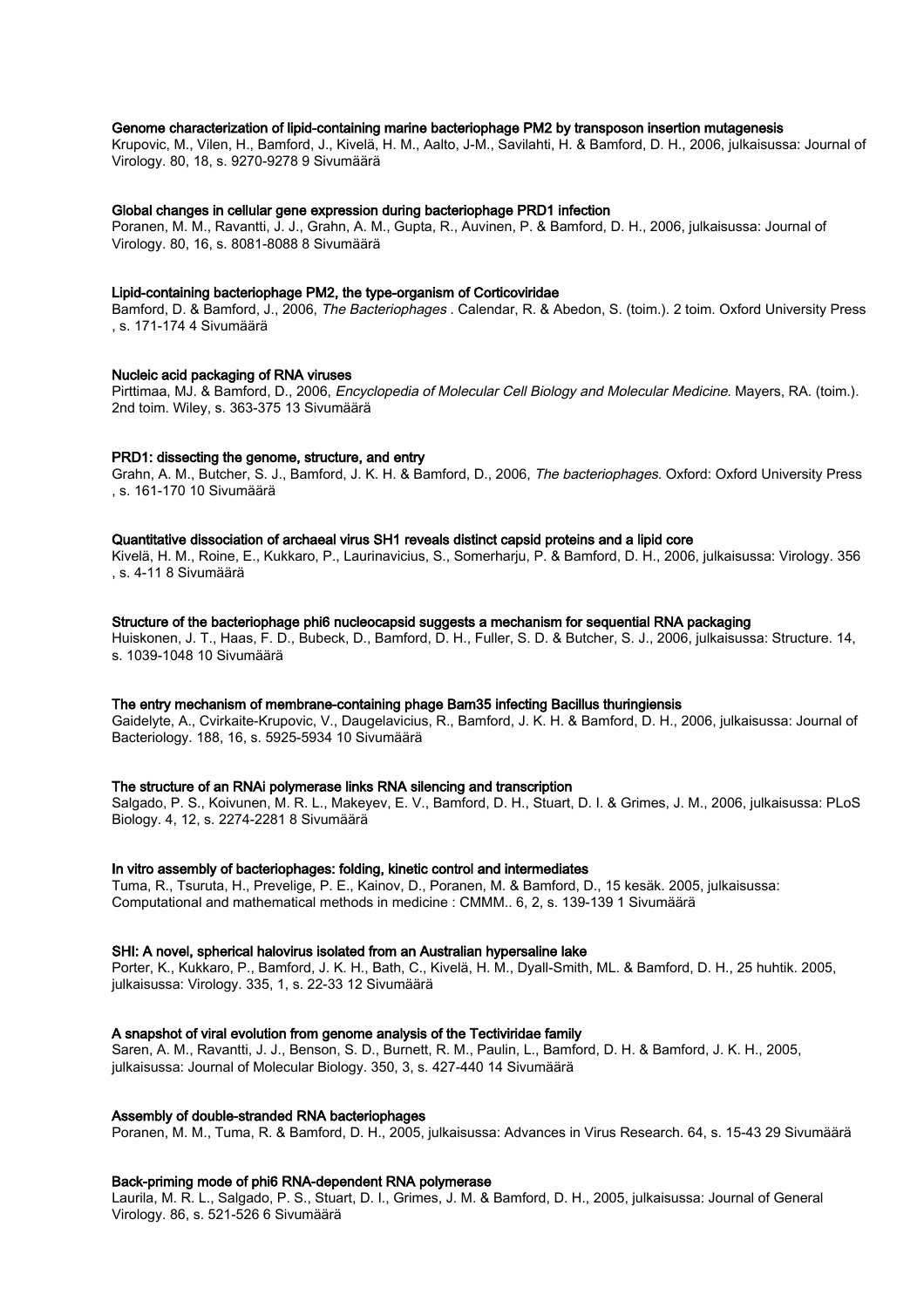### Constituents of SH1, a novel lipid-containing virus infecting the halophilic euryarchaeon Haloarcula hispanica

Bamford, D., Ravantti, J., Rönnholm, G., Laurinavicius, S., Kukkaro, P., Dyall-Smith, M., Somerharju, P., Kalkkinen, N. & Bamford, J., 2005, julkaisussa: Journal of Virology. 79, 14, s. 9097-9107 11 Sivumäärä

#### Encapsidation of the segmented double-stranded RNA genome of bacteriophage φ6

Poranen, M., Pirttimaa, M. J. & Bamford, D., 2005, Viral Genome Packaging Machines: Genetics, Structure, and Mechanism. Catalano, C. (toim.). New York: Kluwer Academic, s. 117-134 18 Sivumäärä

#### Gene silencing pathway RNA-dependent RNA polymerase of Neurospora crassa: yeast expression and crystallization of selenomethionated QDE-1 protein

Laurila, M. R. L., Salgado, P. S., Makeyev, E. V., Nettelship, J., Stuart, D. I., Grimes, J. M. & Bamford, D. H., 2005, julkaisussa: Journal of Structural Biology. 149, 1, s. 111-115 5 Sivumäärä

#### In vitro DNA packaging of PRD1: a common mechanism for internal-membrane viruses

Karhu, N. J., Bamford, D. H. & Bamford, J. K. H., 2005, julkaisussa: Journal of Molecular Biology. 348, s. 617-629 13 Sivumäärä

#### Membrane proteins modulate the bilayer curvature in the bacterial virus Bam35

Laurinmäki, P. A., Huiskonen, J. T., Bamford, D. H. & Butcher, S. J., 2005, julkaisussa: Structure. 13, 12, s. 1819-1828 10 Sivumäärä

#### Overcoming the false-minima problem in direct methods: structure determination of the packaging enzyme P4 from bacteriophage phi 13

Meier, C., Mancini, E. J., Bamford, D. H., Walsh, M. A., Stuart, D. I. & Grimes, J. M., 2005, julkaisussa: Acta Crystallographica. Section D: Biological Crystallography. 61, s. 1238-1244 7 Sivumäärä

#### Penetration of enveloped double-stranded RNA bacteriophages phi13 and phi6 into Pseudomonas syringae cells

Daugelavicius, R., Cvirkaite-Krupovic, V., Gaidelyte, A., Bakiene, E., Gabrenaite-Verkhovskaya, R. & Bamford, D. H., 2005, julkaisussa: Journal of Virology. 79, 8, s. 5017-5026 10 Sivumäärä

#### Preliminary crystallographic analysis of the major capsid protein P2 of the lipid-containing bacteriophage PM2

Abrescia, N. G. A., Kivelä, H. M., Grimes, J. M., Bamford, J. K. H., Bamford, D. H. & Stuart, D. I., 2005, julkaisussa: Acta crystallographica. Section F: Structural biology and crystallization communications . 61, s. 762-765 4 Sivumäärä

#### SH1 : A novel, spherical halovirus isolated from an Australian hypersaline lake

Porter, K., Kukkaro, P., Bamford, J., Bath, C., Kivelä, H. M., Dyall-Smith, M. L. & Bamford, D. H., 2005, julkaisussa: Virology. 335, s. 22-33 12 Sivumäärä

#### The holin protein of bacteriophage PRD1 forms a pore for small-molecule and endolysin translocation

Ziedaite, G., Daugelavicius, R., Bamford, J. K. H. & Bamford, D. H., 2005, julkaisussa: Journal of Bacteriology. 187, 15, s. 5397-5405 9 Sivumäärä

# The linear double-stranded DNA of phage Bam35 enters lysogenic host cells, but the late phage functions are suppressed

Gaidelyte, A., Jaatinen, S. T., Daugelavicius, R., Bamford, J. K. H. & Bamford, D. H., 2005, julkaisussa: Journal of Bacteriology. 187, 10, s. 3521-3527 7 Sivumäärä

#### The structure of the bacteriophage PRD1 spike sheds light on the evolution of viral capsid architecture

Merckel, M. C., Huiskonen, J. T., Bamford, D. H., Goldman, A. & Tuma, R., 2005, julkaisussa: Molecular Cell. 18, 2, s. 161-170 10 Sivumäärä

#### What does structure tell us about virus evolution?

Bamford, D. H., Grimes, J. M. & Stuart, D. I., 2005, julkaisussa: Current Opinion in Structural Biology. 15, 6, s. 655-663 9 Sivumäärä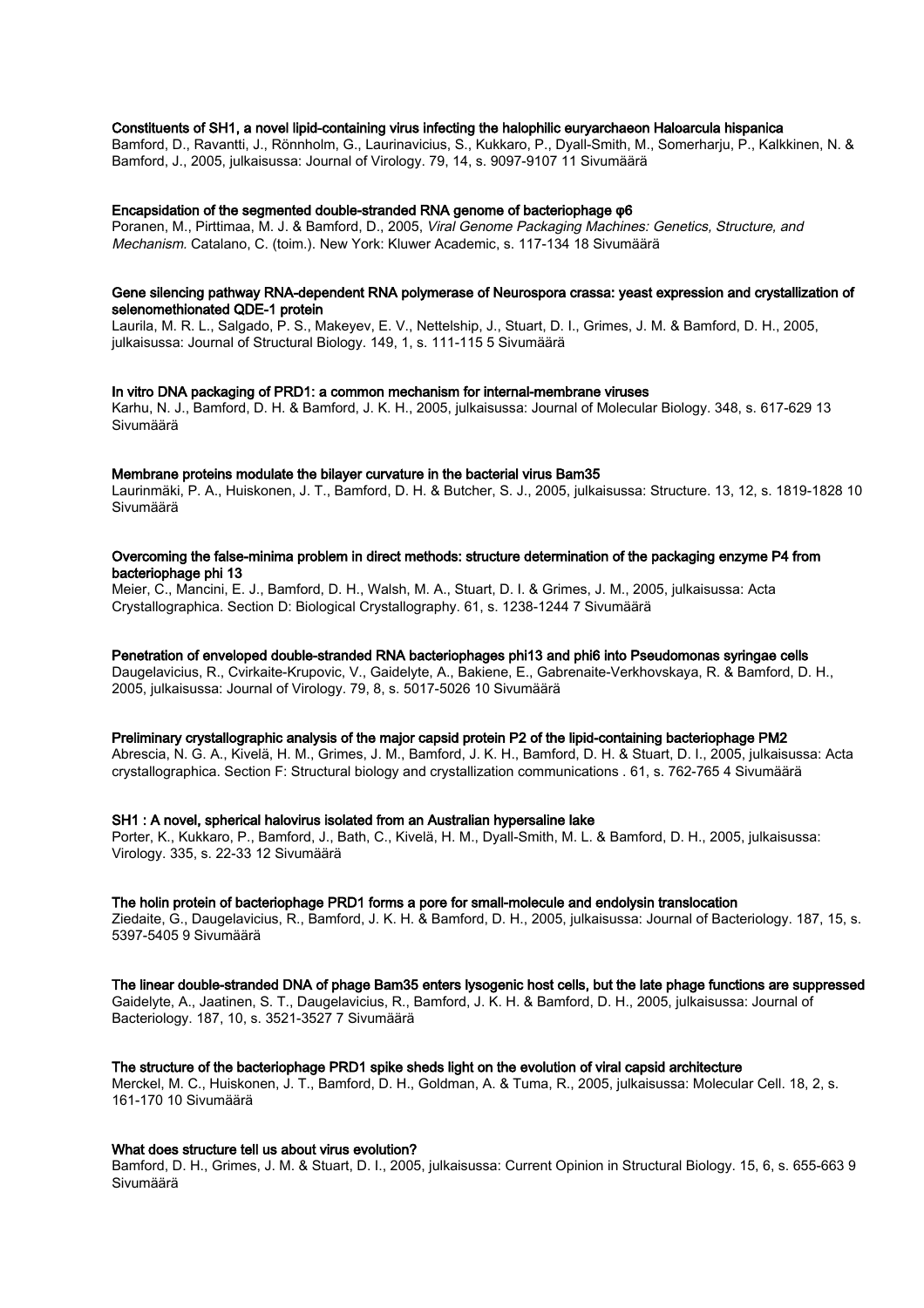### Does common architecture reveal a viral lineage spanning all three domains of life?

Benson, SD., Bamford, JKH., Bamford, DH. & Burnett, RM., 3 jouluk. 2004, julkaisussa: Molecular Cell. 16, 5, s. 673-685 13 Sivumäärä

#### Membrane structure and interactions with protein and DNA in bacteriophage PRD1

Cockburn, JJB., Abrescia, NGA., Grimes, JM., Sutton, GC., Diprose, JM., Benevides, JM., Thomas, GJ., Bamford, JKH., Bamford, DH. & Stuart, DI., 4 marrask. 2004, julkaisussa: Nature. 432, 7013, s. 122-125 4 Sivumäärä

#### Cloning and sequence analysis of dsRNA segments 5, 6 and 7 of a novel non-group A, B, C adult rotavirus that caused an outbreak of gastroenteritis in China

Yang, H., Makeyev, E. V., Kang, Z., Ji, S., Bamford, D. H. & van Dijk, A. A., marrask. 2004, julkaisussa: Virus Research. 106, 1, s. 15-26 12 Sivumäärä

#### Integral membrane protein P16 of bacteriophage PRD1 stabilizes the adsorption vertex structure

Jaatinen, ST., Viitanen, SJ., Bamford, DH. & Bamford, JKH., syysk. 2004, julkaisussa: Journal of Virology. 78, 18, s. 9790- 9797 8 Sivumäärä

#### The origin of phospholipids of the enveloped bacteriophage phi6

Laurinavicius, S., Kakela, R., Bamford, DH. & Somerharju, P., 15 elok. 2004, julkaisussa: Virology. 326, 1, s. 182-190 9 Sivumäärä

### Phospholipid molecular species profiles of tectiviruses infecting Gram-negative and Gram-positive hosts

Laurinavicius, S., Kakela, R., Somerharju, P. & Bamford, DH., 1 toukok. 2004, julkaisussa: Virology. 322, 2, s. 328-336 9 Sivumäärä

#### Initiation of viral RNA-dependent RNA polymerization

van Dijk, AA., Makeyevt, EV. & Bamford, DH., toukok. 2004, julkaisussa: Journal of General Virology. 85, s. 1077-1093 17 Sivumäärä

## Viral molecular machines: replication systems within the inner cores of dsRNA viruses - Introduction

Bamford, DH. & Mindich, L., huhtik. 2004, julkaisussa: Virus Research. 101, 1, s. 1-1 1 Sivumäärä

#### Evolutionary potential of an RNA virus

Makeyev, E. V. & Bamford, D. H., helmik. 2004, julkaisussa: Journal of Virology. 78, 4, s. 2114-2120 7 Sivumäärä

### Atomic snapshots of an RNA packaging motor reveal conformational changes linking ATP hydrolysis to RNA translocation

Mancini, E. J., Kainov, D. E., Grimes, J. M., Tuma, R., Bamford, D. H. & Stuart, D. I., 2004, julkaisussa: Cell. 118, s. 743- 755 13 Sivumäärä

#### Crystallization and preliminary X-ray diffraction analysis of bacteriophage phi 12 packaging factor P7

Kainov, D. E., Simonov, V., Bamford, D. H., Tuma, R., Gottlieb, P., Wei, H., Walsh, M. A., Belrhali, H. & Merckel, M. C., 2004, julkaisussa: Acta Crystallographica. Section D: Biological Crystallography. 60, s. 2368-2370 3 Sivumäärä

#### Enzymatic mechanism of RNA translocation in double-stranded RNA Bacteriophages

Lisal, J., Kainov, D. E., Bamford, D. H., Thomas, G. J. & Tuma, R., 2004, julkaisussa: Journal of Biological Chemistry. 279 , s. 1343-1350 8 Sivumäärä

#### Insights into assembly from structural analysis of bacteriophage PRD1

Abrescia, N. G. A., Cockburn, J. J. B., Grimes, J. M., Sutton, G. C., Diprose, J. M., Butcher, S. J., Fuller, S. D., Martin, C. S., Burnett, R. M., Stuart, D. I., Bamford, D. H. & Bamford, J. K. H., 2004, julkaisussa: Nature. 432, s. 68-74 7 Sivumäärä

#### Packaging motor from double-stranded RNA bacteriophage phi 12 acts as an obligatory passive conduit during transcription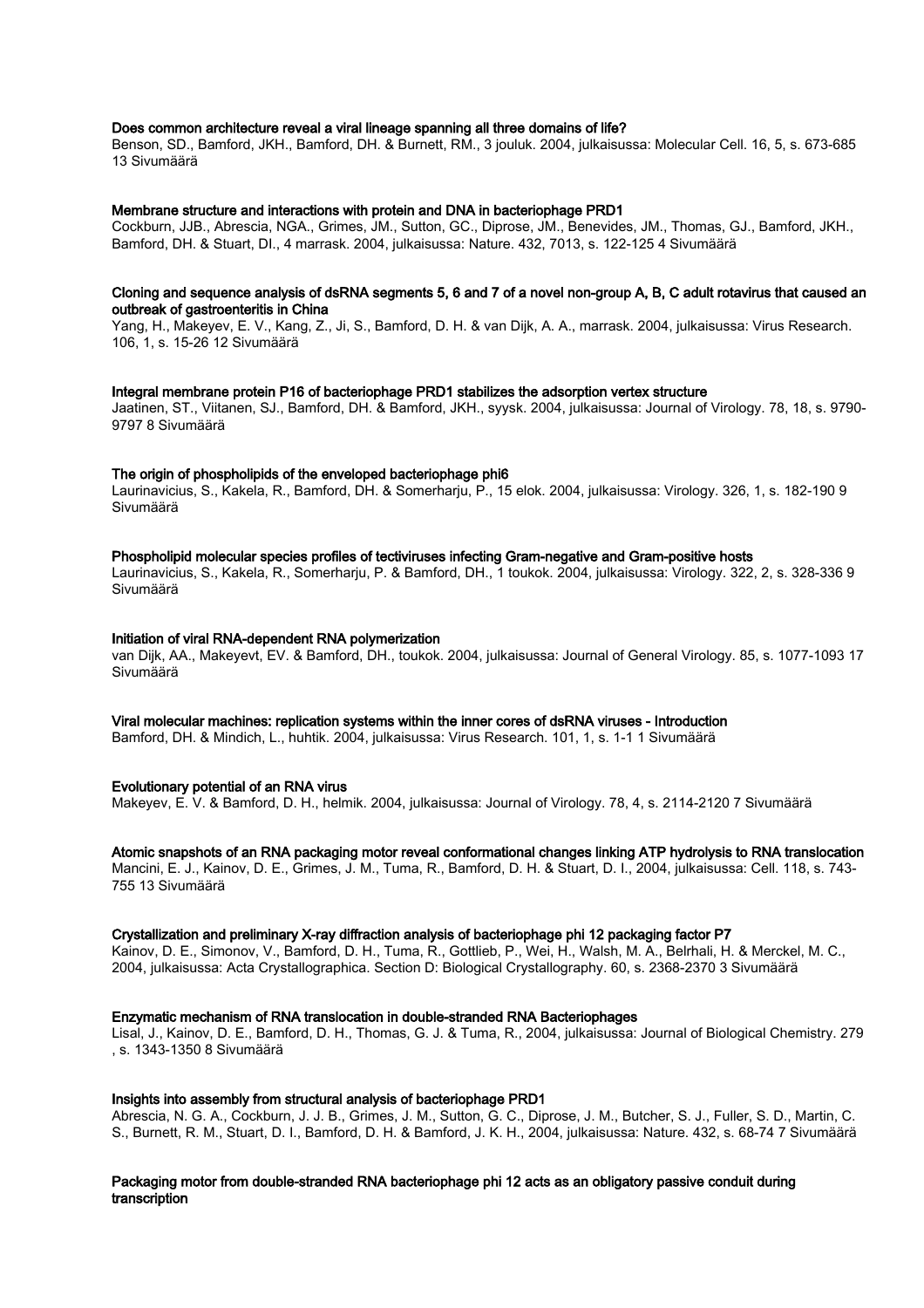Kainov, D. E., Lisal, J., Bamford, D. H. & Tuma, R., 2004, julkaisussa: Nucleic Acids Research. 32, s. 3515-3521 7 Sivumäärä

Penetration of membrane-containing double-stranded-DNA bacteriophage PM2 into Pseudoalteromonas hosts Kivelä, H. M., Daugelavicius, R., Hankkio, R. H., Bamford, J. K. H. & Bamford, D. H., 2004, julkaisussa: Journal of Bacteriology. 186, s. 5342-5354 13 Sivumäärä

Production, crystallization and preliminary X-ray crystallographic studies of the bacteriophage phi 12 packaging motor Mancini, E. J., Kainov, D. E., Wei, H., Gottlieb, P., Tuma, R., Bamford, D. H., Stuart, D. I. & Grimes, J. M., 2004, julkaisussa: Acta Crystallographica. Section D: Biological Crystallography. 60, s. 588-590 3 Sivumäärä

### The PM2 virion has a novel organization with an internal membrane and pentameric receptor binding spikes

Huiskonen, J. T., Kivelä, H. M., Bamford, D. H. & Butcher, S. J., 2004, julkaisussa: Nature Structural and Molecular Biology. 11, s. 850-856 7 Sivumäärä

#### The structural basis for RNA specificity and Ca2+ inhibition of an RNA-dependent RNA polymerase

Salgado, P. S., Makeyev, E. V., Butcher, S. J., Bamford, D. H., Stuart, D. I. & Grimes, J. M., 2004, julkaisussa: Structure. 12, s. 307-316 10 Sivumäärä

## The Bacillus thuringiensis linear double-stranded DNA phage Bam35, which is highly similar to the Bacillus cereus linear plasmid pBClin15, has a prophage state

Stromsten, N. J., Benson, S. D., Burnett, R. M., Bamford, D. H. & Bamford, J. K. H., jouluk. 2003, julkaisussa: Journal of Bacteriology. 185, 23, s. 6985-6989 5 Sivumäärä

#### Temperature requirements for initiation of RNA-dependent RNA polymerization

Yang, HY., Gottlieb, P., Wei, H., Bamford, DH. & Makeyev, EV., 30 syysk. 2003, julkaisussa: Virology. 314, 2, s. 706-715 10 Sivumäärä

#### Comparative analysis of bacterial viruses Bam35, infecting a gram-positive host, and PRD1, infecting gram-negative hosts, demonstrates a viral lineage.

Ravantti, J. J., Gaidelyte, A., Bamford, D. H. & Bamford, J. K. H., 1 syysk. 2003, julkaisussa: Virology. 313, 2, s. 401-414 14 Sivumäärä

#### Identification and mutational analysis of bacteriophage PRD1 holin protein p35

Rydman, P. S. & Bamford, D. H., heinäk. 2003, julkaisussa: Journal of Bacteriology. 185, 13, s. 3795-3803 9 Sivumäärä

## The tailless icosahedral membrane virus PRD1 localizes the proteins involved in genome packaging and injection at a unique vertex

Gowen, B., Bamford, J. K. H., Bamford, D. H. & Fuller, S. D., heinäk. 2003, julkaisussa: Journal of Virology. 77, 14, s. 7863-7871 9 Sivumäärä

#### Self-organization: making complex infectious viral particles from purified precursors

Bamford, DH., 13 kesäk. 2003, julkaisussa: Philosophical transactions - Royal Society. Mathematical, Physical and engineering sciences. 361, 1807, s. 1187-1203 17 Sivumäärä

#### The unique vertex of bacterial virus PRD1 is connected to the viral internal membrane

Stromsten, NJ., Bamford, DH. & Bamford, JKH., kesäk. 2003, julkaisussa: Journal of Virology. 77, 11, s. 6314-6321 8 Sivumäärä

## Transcription of bacteriophage PM2 involves phage-encoded regulators of heterologous origin

Mannisto, R. H., Grahn, A. M., Bamford, D. H. & Bamford, J. K. H., kesäk. 2003, julkaisussa: Journal of Bacteriology. 185, 11, s. 3278-3287 10 Sivumäärä

## Do viruses form lineages across different domains of life?

Bamford, DH., toukok. 2003, julkaisussa: Research in Microbiology. 154, 4, s. 231-236 6 Sivumäärä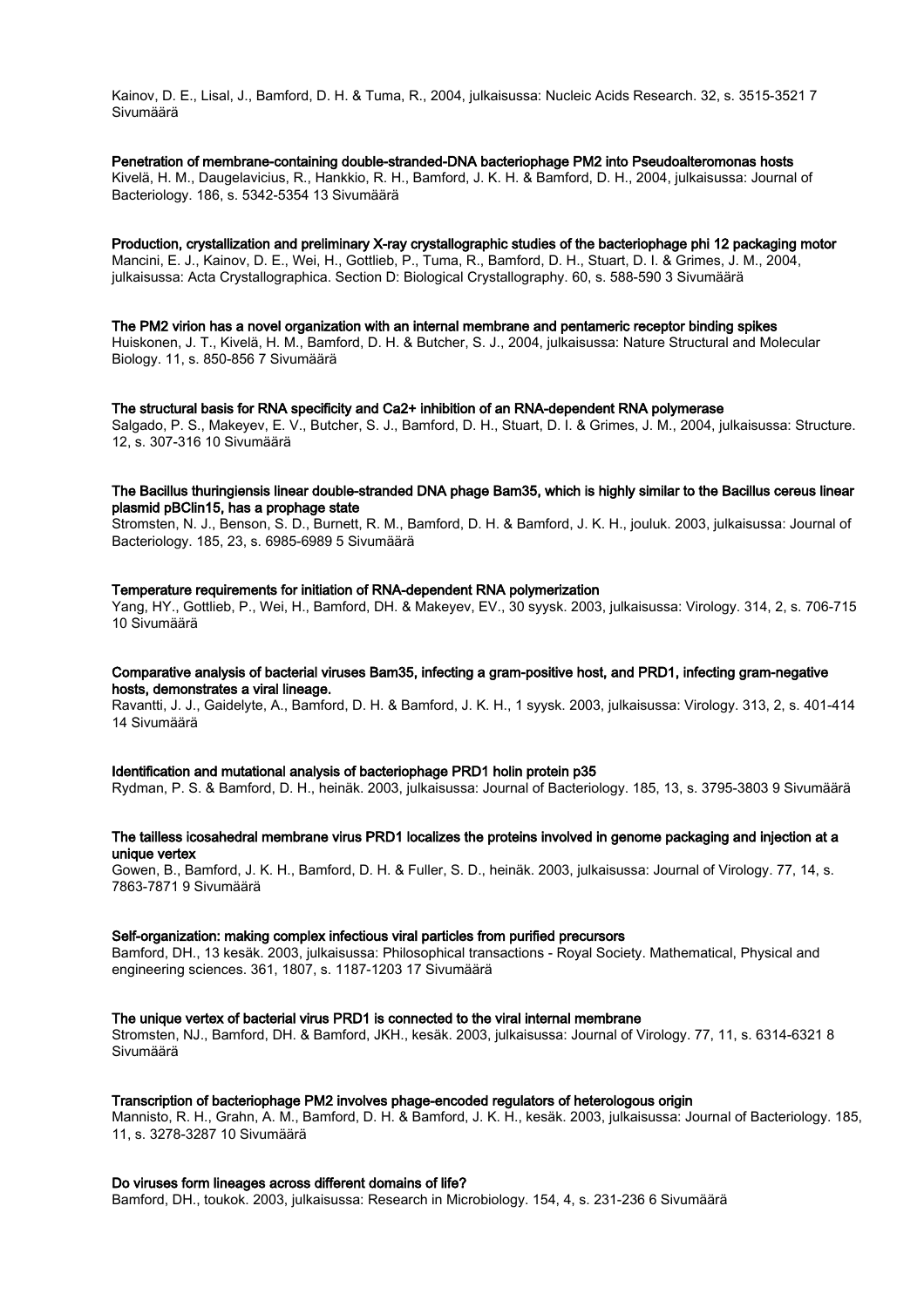## Crystallization of the membrane-containing bacteriophage PRD1 in quartz capillaries by vapour diffusion

Cockburn, J. J. B., Bamford, J. K. H., Grimes, J. M., Bamford, D. H. & Stuart, D. I., maalisk. 2003, julkaisussa: Acta Crystallographica. Section D: Biological Crystallography. 59, s. 538-540 3 Sivumäärä

#### Conserved intermediates on the assembly pathway of double-stranded RNA bacteriophages

Kainov, D. E., Butcher, S. J., Bamford, D. H. & Tuma, R., 2003, julkaisussa: Journal of Molecular Biology. 328, s. 791-804 14 Sivumäärä

#### Order and disorder in crystals of hexameric NTPases from dsRNA bacteriophages

Mancini, E. J., Grimes, J. M., Malby, R., Sutton, G. C., Kainov, D. E., Juuti, J. T., Makeyev, E. V., Tuma, R., Bamford, D. H. & Stuart, D. I., 2003, julkaisussa: Acta Crystallographica. Section D: Biological Crystallography. 59, s. 2337-2341 5 Sivumäärä

#### Probing the ability of the coat and vertex protein of the membrane-containing bacteriophage PRD1 to display a meningococcal epitope

Huiskonen, J. T., Laakkonen, L., Toropainen, M., Sarvas, M., Bamford, D. H. & Bamford, J. K. H., 2003, julkaisussa: Virology. 310, 2, s. 267-279 13 Sivumäärä

### RNA packaging device of double-stranded RNA bacteriophages, possibly as simple as hexamer of P4 protein

Kainov, D. E., Pirttimaa, M., Tuma, R., Butcher, S. J., Thomas, G. J., Bamford, D. H. & Makeyev, E. V., 2003, julkaisussa: Journal of Biological Chemistry. 278, 48, s. 48084-48091 8 Sivumäärä

#### The receptor binding protein P2 of PRD1, a virus targeting antibiotic-resistant bacteria, has a novel fold suggesting multiple functions

Xu, L., Benson, S. D., Butcher, S. J., Bamford, D. H. & Burnett, R. M., 2003, julkaisussa: Structure. 11, s. 309-322 14 Sivumäärä

### Two distinct mechanisms ensure transcriptional polarity in double-stranded RNA bacteriophages

Yang, H., Makeyev, E. V., Butcher, S. J., Gaidelyte, A. & Bamford, D. H., 2003, julkaisussa: Journal of Virology. 77, 2, s. 1195-1203 9 Sivumäärä

Cellular RNA-dependent RNA polymerase involved in posttranscriptional gene silencing has two distinct activity modes

Makeyev, E. V. & Bamford, D. H., jouluk. 2002, julkaisussa: Molecular Cell. 10, 6, s. 1417-1427 11 Sivumäärä

## Sequential model of phage PRD1 DNA delivery: active involvement of the viral membrane

Grahn, A. M., Daugelavicius, R. & Bamford, D. H., jouluk. 2002, julkaisussa: Molecular Microbiology. 46, 5, s. 1199-1209 11 Sivumäärä

#### Characterization of subunit-specific interactions in a double-stranded RNA virus: Raman difference spectroscopy of the phi 6 procapsid

Benevides, J. M., Juuti, J. T., Tuma, R., Bamford, D. H. & Thomas, G. J., 8 lokak. 2002, julkaisussa: Biochemistry. 41, 40, s. 11946-11953 8 Sivumäärä

#### Diffraction quality crystals of PRD1, a 66-MDa dsDNA virus with an internal membrane

Bamford, J. K. H., Cockburn, J. J. B., Diprose, J., Grimes, J. M., Sutton, G., Stuart, D. I. & Bamford, D. H., elok. 2002, julkaisussa: Journal of Structural Biology. 139, 2, s. 103-112 10 Sivumäärä

#### Evolution of viral structure

Bamford, D. H., Burnett, R. M. & Stuart, D. I., kesäk. 2002, julkaisussa: Theoretical Population Biology. 61, 4, s. 461-470 10 Sivumäärä

#### Bacteriophage phi 6 RNA-dependent RNA polymerase - Molecular details of initiating nucleic acid synthesis without primer

Laurila, MRL., Makeyev, EV. & Bamford, DH., 10 toukok. 2002, julkaisussa: Journal of Biological Chemistry. 277, 19, s. 17117-17124 8 Sivumäärä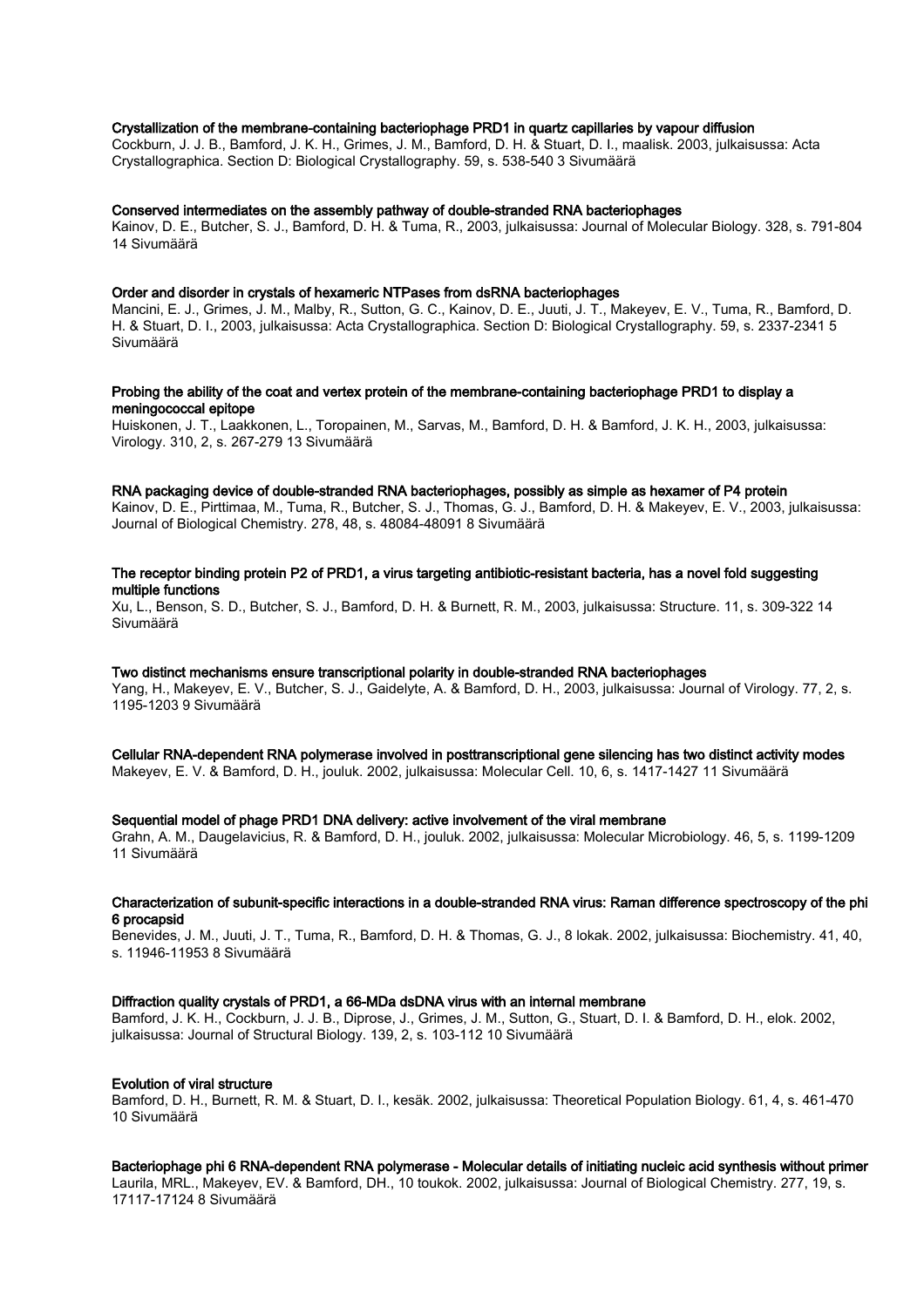### The small viral membrane-associated protein P32 is involved in bacteriophage PRD1 DNA entry

Grahn, A. M., Daugelavicius, R. & Bamford, D. H., toukok. 2002, julkaisussa: Journal of Virology. 76, 10, s. 4866-4872 7 Sivumäärä

#### Those magnificent molecular machines: logistics in dsRNA virus transcription

Bamford, DH., huhtik. 2002, julkaisussa: EMBO Reports. 3, 4, s. 317-318 2 Sivumäärä

### The X-ray crystal structure of P3, the major coat protein of the lipid-containing bacteriophage PRD1, at 1.65 angstrom resolution

Benson, S. D., Bamford, J. K. H., Bamford, D. H. & Burnett, R. M., tammik. 2002, julkaisussa: Acta Crystallographica. Section D: Biological Crystallography. 58, s. 39-59 21 Sivumäärä

#### The lytic enzyme of bacteriophage PRD1 is associated with the viral membrane

Rydman, P. S. & Bamford, D. H., tammik. 2002, julkaisussa: Journal of Bacteriology. 184, 1, s. 104-110 7 Sivumäärä

#### Bacteriophage PM2 has a protein capsid surrounding a spherical proteinaceous lipid core

Kivelä, H. M., Kalkkinen, N. & Bamford, D. H., 2002, julkaisussa: Journal of Virology. 76, s. 8169-8178 10 Sivumäärä

#### Common principles in viral entry

Poranen, M. M., Daugelavicius, R. & Bamford, D. H., 2002, julkaisussa: Annual Review of Microbiology. 56, s. 521-538 18 Sivumäärä

#### Menetelmien yhdistäminen paljasti virusten sukulaisuuden

Bamford, D. & Butcher, S., 2002, julkaisussa: Kemia - Kemi. 3, s. 42-43

#### Minor proteins, mobile arms and membrane-capsid interactions in the bacteriophage PRD1 capsid

San Martin, C., Huiskonen, J. T., Bamford, J. K. H., Butcher, S. J., Fuller, S. D., Bamford, D. H. & Burnett, R. M., 2002, julkaisussa: Nature Structural and Molecular Biology. 9, 10, s. 756-763 8 Sivumäärä

#### Nonspecific Nucleoside Triphosphatase P4 of Double-Stranded RNA Bacteriophage f6 Is Required for Single-Stranded RNA Packaging and Transcription

Pirttimaa, M. J., Paatero, A. O., Frilander, M. J. & Bamford, D. H., 2002, julkaisussa: Journal of Virology. 76, 20, s. 10122- 10127 6 Sivumäärä

#### Phage enzymes digest peptidoglycan to deliver DNA

Rydman, PS. & Bamford, D. H., 2002, julkaisussa: ASM news. 68, s. 330-335

#### Solution structure of bacteriophage PRD1 vertex complex

Sokolova, A., Malfois, M., Caldentey, J., Svergun, D. I., Koch, M. H. J., Bamford, D. H. & Tuma, R., 7 jouluk. 2001, julkaisussa: Journal of Biological Chemistry. 276, 49, s. 46187-46195 9 Sivumäärä

## A minor capsid protein P30 is essential for bacteriophage PRD1 capsid assembly

Rydman, P. S., Bamford, J. K. H. & Bamford, D. H., 2 marrask. 2001, julkaisussa: Journal of Molecular Biology. 313, 4, s. 785-795 11 Sivumäärä

## Comparison of polymerase subunits from double-stranded RNA bacteriophages

Yang, H. Y., Makeyev, E. V. & Bamford, D. H., marrask. 2001, julkaisussa: Journal of Virology. 75, 22, s. 11088-11095 8 Sivumäärä

#### Use of lipophilic anions for estimation of biomass and cell viability

Daugelavicius, R., Bakiene, E., Berzinskiene, J. & Bamford, DH., 5 elok. 2001, julkaisussa: Biotechnology and Bioengineering (Print). 71, 3, s. 208-216 9 Sivumäärä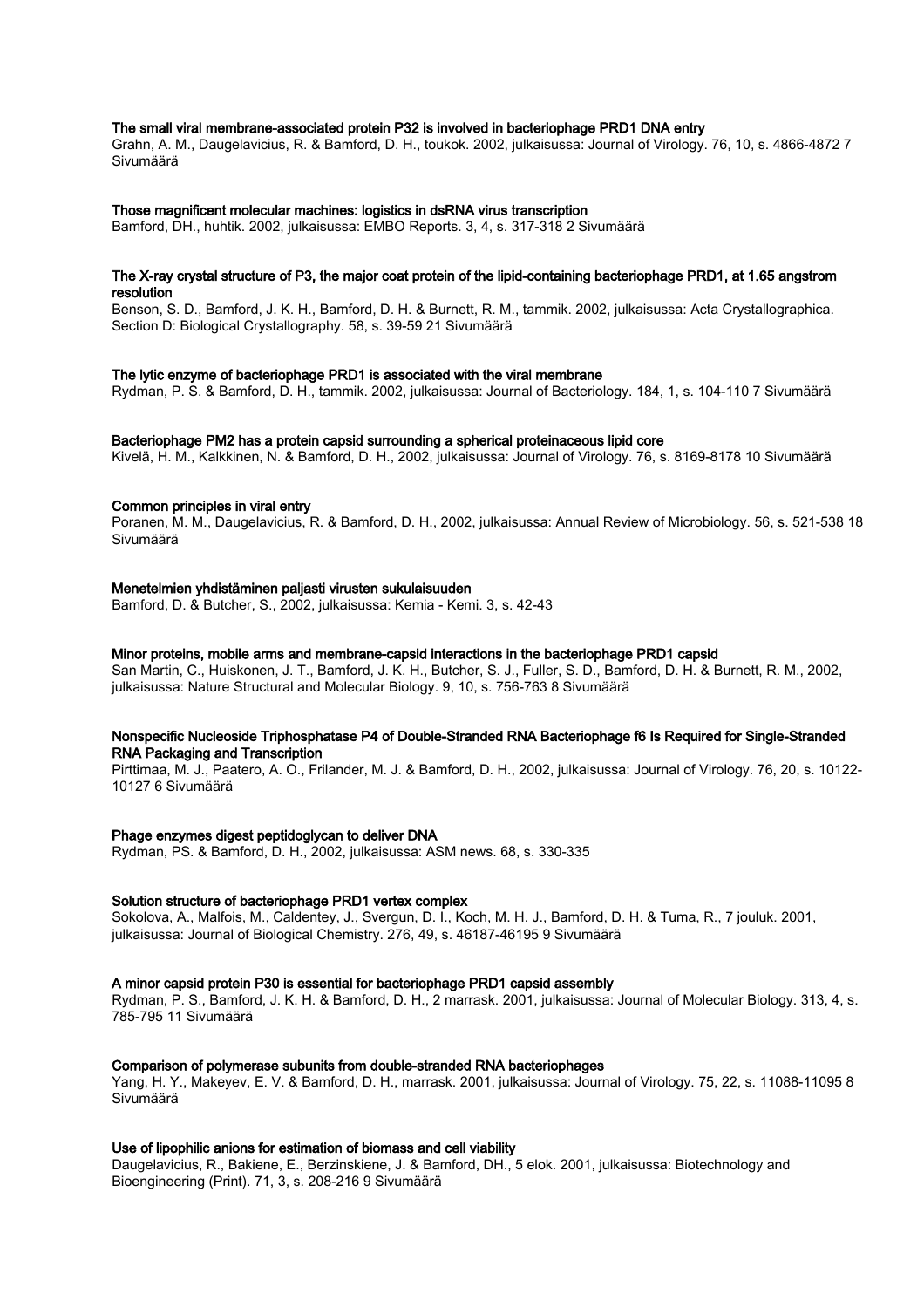### Primer-independent RNA sequencing with bacteriophage phi 6 RNA polymerase and chain terminators

Makeyev, E. V. & Bamford, D. H., toukok. 2001, julkaisussa: RNA. 7, 5, s. 774-781 8 Sivumäärä

## Macromolecular assemblies: greater than their parts

Bamford, DH., Gilbert, RJC., Grimes, JM. & Stuart, DI., helmik. 2001, julkaisussa: Current Opinion in Structural Biology. 11 , 1, s. 107-113 7 Sivumäärä

#### A mechanism for initiating RNA-dependent RNA polymerization

Butcher, S. J., Grimes, J. M., Makeyev, E. V., Bamford, D. H. & Stuart, D. L., 2001, julkaisussa: Nature. 410, s. 235-240 7 Sivumäärä

### Combined EM/X-ray imaging yields a quasi-atomic model of the adenovirus-related bacteriophage PRD1 and shows key capsid and membrane interactions

San Martin, C., Burnett, R. M., de Haas, F., Heinkel, R., Rutten, T., Fuller, S. D., Butcher, S. J. & Bamford, D. H., 2001, julkaisussa: Structure. 9, s. 917-930 14 Sivumäärä

#### Genus Cystovirus (Cystoviridae)

Bamford, D. H., 2001, The Springer Index of Viruses. Tidona, CA. & Darai, CD. (toim.).

#### Genus Tectivirus (Tectiviridae)

Bamford, D. H., 2001, The Springer Index of Viruses. Tidona, CA, & Darai, CD, (toim.).

#### Self-assembly of a viral molecular machine from purified protein and RNA constituents

Poranen, M. M., Paatero, A. O., Tuma, R. & Bamford, D. H., 2001, julkaisussa: Molecular Cell. 7, s. 845-854 10 Sivumäärä

#### The polymerase subunit of a dsRNA virus plays a central role in the regulation of viral RNA metabolism

Makeyev, E. V. & Bamford, D. H., 15 marrask. 2000, julkaisussa: EMBO Journal. 19, 22, s. 6275-6284 10 Sivumäärä

#### Stages of polymyxin B interaction with the Escherichia coli cell envelope

Daugelavicius, R., Bakiene, E. & Bamford, D. H., marrask. 2000, julkaisussa: Antimicrobial Agents and Chemotherapy. 44 , 11, s. 2969-2978 10 Sivumäärä

#### A new mutant class, made by targeted mutagenesis, of phage PRD1 reveals that protein P5 connects the receptor binding protein to the vertex

Bamford, J. K. H. & Bamford, D. H., syysk. 2000, julkaisussa: Journal of Virology. 74, 17, s. 7781-7786 6 Sivumäärä

#### Assembly of bacteriophage PRD1 spike complex: Role of the multidomain protein P5

Caldentey, J., Tuma, R. & Bamford, D. H., 29 elok. 2000, julkaisussa: Biochemistry. 39, 34, s. 10566-10573 8 Sivumäärä

#### Local average intensity-based method for identifying spherical particles in electron micrographs

Kivioja, T., Ravantti, J., Verkhovsky, A., Ukkonen, E. & Bamford, D., elok. 2000, julkaisussa: Journal of Structural Biology. 131, 2, s. 126-134 9 Sivumäärä

#### Virus structures: Those magnificent molecular machines

Bamford, DH., 27 heinäk. 2000, julkaisussa: Current Biology. 10, 15, s. R558-R561 4 Sivumäärä

## Bacteriophage PRD1 DNA entry uses a viral membrane-associated transglycosylase activity

Rydman, P. S. & Bamford, D. H., heinäk. 2000, julkaisussa: Molecular Microbiology. 37, 2, s. 356-363 8 Sivumäärä

### RNA secondary structures of the bacteriophage phi 6 packaging regions

Pirttimaa, M. J. T. & Bamford, D. H., kesäk. 2000, julkaisussa: RNA. 6, 6, s. 880-889 10 Sivumäärä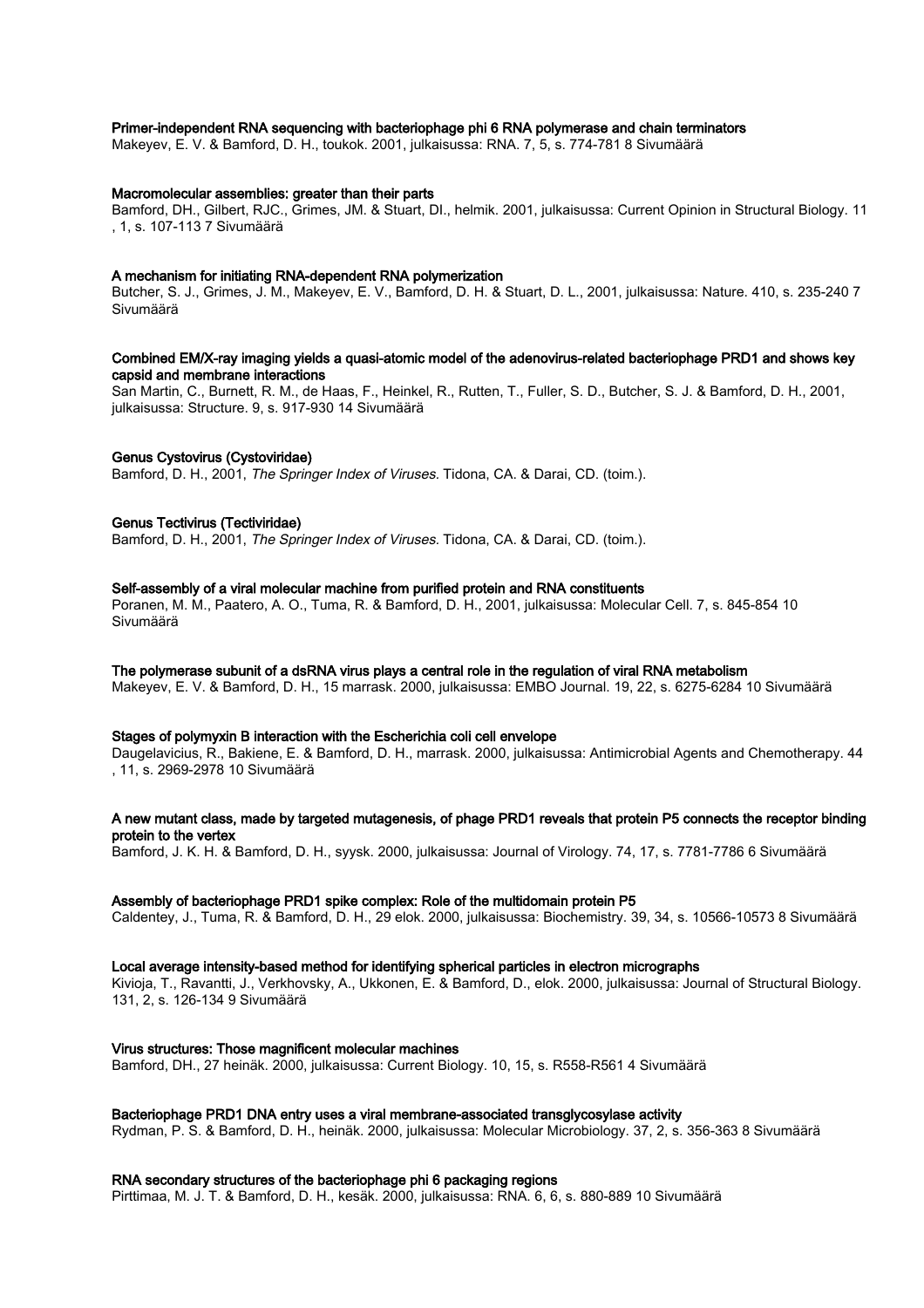#### Components of the RP4 conjugative transfer apparatus form an envelope structure bridging inner and cuter membranes of donor cells: Implications for related macromolecule transport systems

Grahn, A. M., Haase, J., Bamford, D. H. & Lanka, E., maalisk. 2000, julkaisussa: Journal of Bacteriology. 182, 6, s. 1564- 1574 11 Sivumäärä

#### Replicase activity of purified recombinant protein P2 of double-stranded RNA bacteriophage phi 6

Makeyev, E. V. & Bamford, D. H., 4 tammik. 2000, julkaisussa: EMBO Journal. 19, 1, s. 124-133 10 Sivumäärä

#### Crystallization and preliminary X-ray analysis of receptor-binding protein P2 of bacteriophage PRD1

Xu, L., Butcher, S. J., Benson, S. D., Bamford, D. H. & Burnett, R. M., 2000, julkaisussa: Journal of Structural Biology. 131 , s. 159-163 5 Sivumäärä

### Crystallization and preliminary X-ray crystallographic studies on the bacteriophage Phi 6 RNA-dependent RNA polymerase

Butcher, S. J., Makeyev, E. V., Grimes, J. M., Stuart, D. I. & Bamford, D. H., 2000, julkaisussa: Acta Crystallographica. Section D: Biological Crystallography. 56, s. 1473-1475 3 Sivumäärä

## Family Cystoviridae

Bamford, D. H., 2000, Virus Taxonomy, Classification and Nomenclature of Viruses. Regenmortel, M. (toim.). s. 389-393

#### Family Tectiviridae

Bamford, D. H. & Ackermann, H., 2000, Virus Taxonomy, Classification and Nomenclature of Viruses. Regenmortel, M. (toim.). s. 111-116

#### Structural characterization of virus assembly intermediates

Sokolova, A., Caldentey, J., Malfois, M., Poranen, M. M., Svergun, D. I., Koch, M. H. J., Bamford, D. H. & Tuma, R., 2000, Hamburg: Hamburger Synchrotronstrahlungslabor HASYLAB. 2 Sivumäärä (HASYLAB Annual Report 2000, Part II.)

### A symmetry mismatch at the site of RNA packaging in the polymerase complex of dsRNA bacteriophage phi 6

de Haas, F., Paatero, AO., Mindich, L., Bamford, DH. & Fuller, SD., 26 marrask. 1999, julkaisussa: Journal of Molecular Biology. 294, 2, s. 357-372 16 Sivumäärä

#### Assembly dynamics of the nucleocapsid shell subunit (P8) of bacteriophage phi 6

Tuma, R., Bamford, J. K. H., Bamford, D. H. . & Thomas, G. J., 9 marrask. 1999, julkaisussa: Biochemistry. 38, 45, s. 15025-15033 9 Sivumäärä

#### Stable packaging of phage PRD1 DNA requires adsorption protein P2, which binds to the IncP plasmid-encoded conjugative transfer complex

Grahn, AM., Caldentey, J., Bamford, JKH. & Bamford, DH., marrask. 1999, julkaisussa: Journal of Bacteriology. 181, 21, s. 6689-6696 8 Sivumäärä

#### Viral evolution revealed by bacteriophage PRD1 and human adenovirus coat protein structures

Benson, S. D., Bamford, J. K. H., Bamford, D. H. & Burnett, R. M., 17 syysk. 1999, julkaisussa: Cell. 98, 6, s. 825-833 9 Sivumäärä

#### A data mining approach for analyzing density maps representing macromolecular structures

Ravantti, J. J. & Bamford, D. H., 1999, julkaisussa: Journal of Structural Biology. 125, s. 216-222 7 Sivumäärä

#### A novel virus-host cell membrane interaction: Membrane voltage-dependent endocytic-like entry of bacteriophage φ6 nucleocapsid

Poranen, M. M., Daugelavicius, R., Ojala, P. M., Hess, M. W. & Bamford, D. H., 1999, julkaisussa: Journal of Cell Biology. 147, s. 671-681 11 Sivumäärä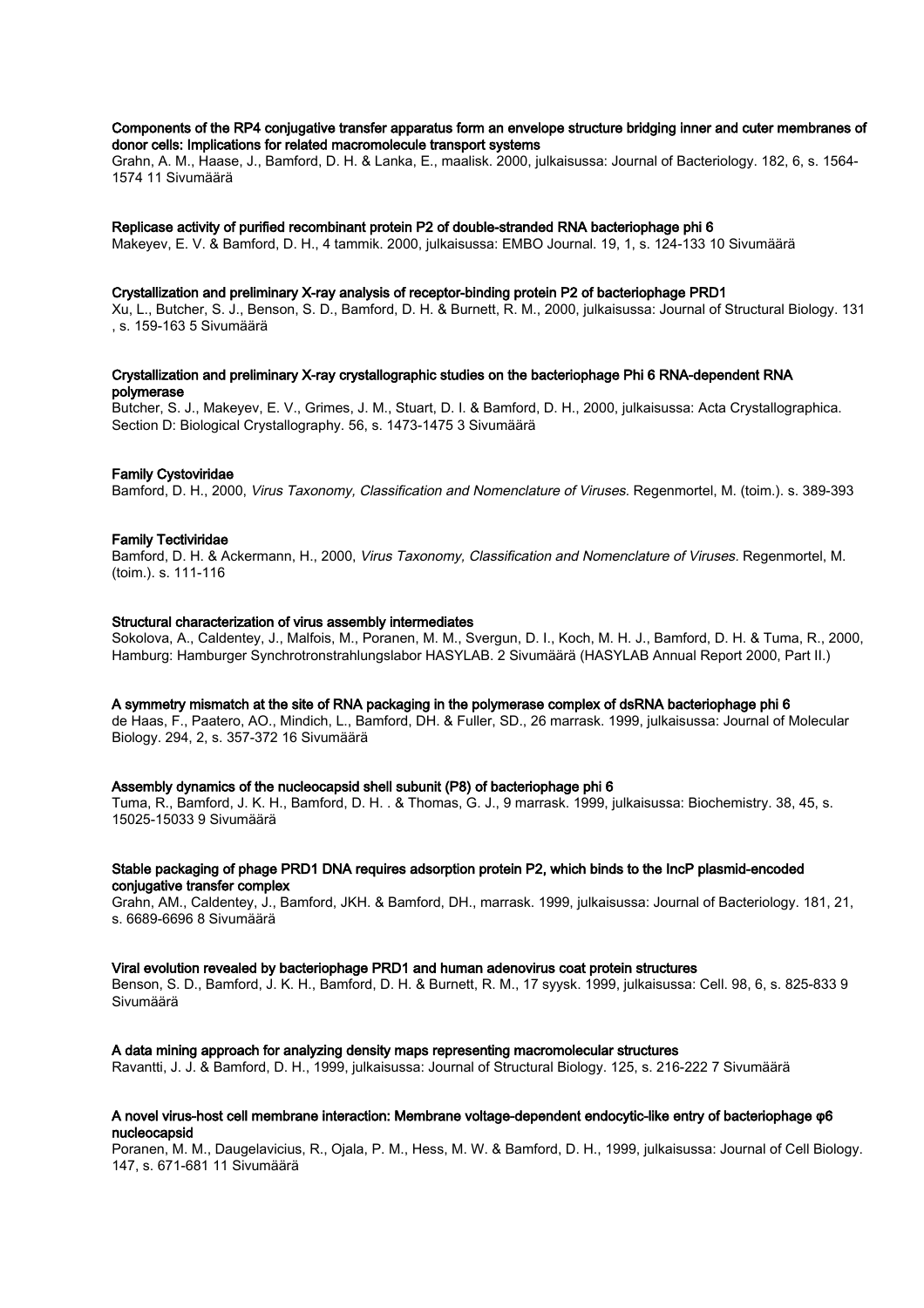## Analysis of the multimeric state of proteins by matrix assisted laser desorption/ionization mass spectrometry after crosslinking with glutaraldehyde

Helin, J., Caldentey, J., Kalkkinen, N. & Bamford, DH., 1999, julkaisussa: Rapid Communications in Mass Spectrometry. 13, 3, s. 185-190 6 Sivumäärä

## Bacteriophage PHI-6 (Cystoviridae)

Bamford, D. H., 1999, Encyclopedia of Virology, 2nd Edition. Webster, R. & Granoff, A. (toim.). s. 1205-1208

## Bacteriophage PRD1 (Tectiviridae)

Bamford, D. H., 1999, Encyclopedia of Virology, 2nd Edition. Webster, R. & Granoff, A. (toim.). s. 1210-1212

## Bacteriophage PRD1 contains a labile receptor-binding structure at each vertex

Rydman, P. S., Caldentey, J., Butcher, S. J., Fuller, S. D., Rutten, T. & Bamford, D. H., 1999, julkaisussa: Journal of Molecular Biology. 291, s. 575-587 13 Sivumäärä

## Bacteriophages: lipid-containing

Bamford, D. H., 1999, Encyclopedia of Life-Sciences. Harper, D. (toim.).

# Packaging and replication regulation revealed by chimeric genome segments of double-stranded RNA bacteriophage φ6

Poranen, M. M. & Bamford, D. H., 1999, julkaisussa: RNA. 5, s. 446-454 9 Sivumäärä

## Purification and characterization of the assembly factor P17 of the lipid-containing bacteriophage PRD1

Caldentey, J., Hänninen, A-L., Holopainen, J. M., Bamford, J., Kinnunen, P. & Bamford, DH., 1999, julkaisussa: European Journal of Biochemistry. 260, 2, s. 549-558 10 Sivumäärä

#### Purification and protein composition of PM2, the first lipid-containing bacterial virus to be isolated

Kivelä, H. M., Männistö, R. H., Kalkkinen, N. & Bamford, D. H., 1999, julkaisussa: Virology. 262, s. 364-374 11 Sivumäärä

## Raman spectral studies of nucleic acids series. part LXIX - A novel Raman spectrophotometric method for quantitative measurement of nucleoside triphosphate hydrolysis

Jenkins, RH., Tuma, R., Juuti, JT., Bamford, DH. & Thomas, GJ., 1999, julkaisussa: Biopolymers. 5, 1, s. 3-8 6 Sivumäärä

## The complete genome sequence of PM2, the first lipid-containing bacterial virus to be isolated

Männistö, R. H., Kivelä, H. M., Paulin, L., Bamford, D. H. & Bamford, J. K. H., 1999, julkaisussa: Virology. 262, s. 355-363 9 Sivumäärä

#### Mutational analysis of the role of nucleoside triphosphatase p4 in the assembly of the RNA polymerase complex of bacteriophage phi 6

Paatero, AO., Mindich, L. & Bamford, DH., jouluk. 1998, julkaisussa: Journal of Virology. 72, 12, s. 10058-10065 8 Sivumäärä

#### Structure and NTPase activity of the RNA-translocating protein (P4) of bacteriophage phi 6

Juuti, J. T., Bamford, D. H., Tuma, R. & Thomas, G. J., 5 kesäk. 1998, julkaisussa: Journal of Molecular Biology. 279, 2, s. 347-359 13 Sivumäärä

Assembly of a functional phage PRD1 receptor depends on 11 genes of the IncP plasmid mating pair formation complex Grahn, AM., Haase, J., Lanka, E. & Bamford, DH., elok. 1997, julkaisussa: Journal of Bacteriology. 179, 15, s. 4733-4740 8 Sivumäärä

## Changes in host cell energetics in response to bacteriophage PRD1 DNA entry

Daugelavicius, R., Bamford, JKH. & Bamford, DH., elok. 1997, julkaisussa: Journal of Bacteriology. 179, 16, s. 5203-5210 8 Sivumäärä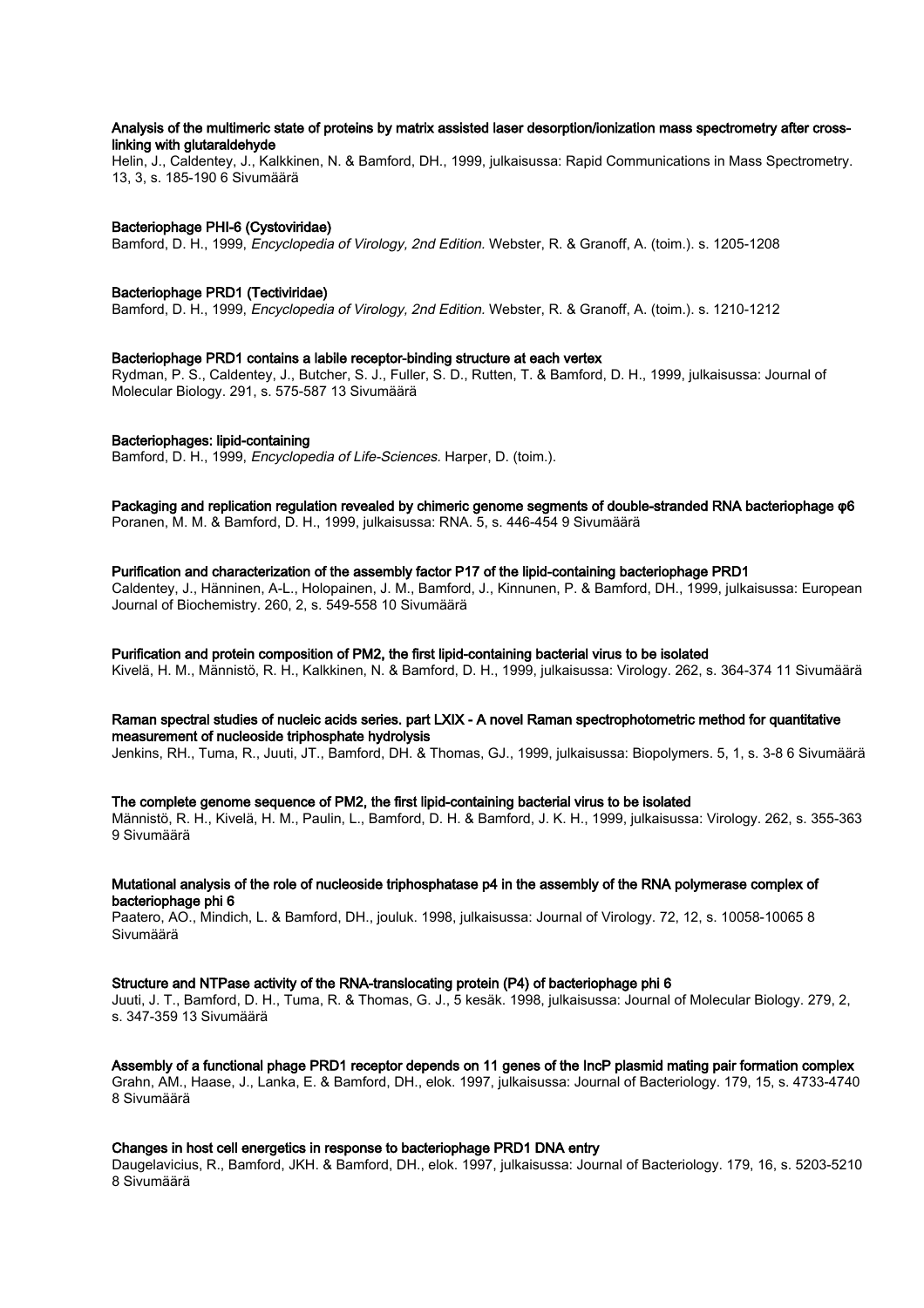### The IncP plasmid-encoded cell envelope-associated DNA transfer complex increases cell permeability

Daugelavicius, R., Bamford, JKH., Grahn, AM., Lanka, E. & Bamford, DH., elok. 1997, julkaisussa: Journal of Bacteriology. 179, 16, s. 5195-5202 8 Sivumäärä

#### Binding of lipophilic anions to microbial cells

Daugelavicius, R., Bakiene, E., Berzinskiene, J. & Bamford, DH., toukok. 1997, julkaisussa: Bioelectrochemistry. 42, 2, s. 263-274 12 Sivumäärä

#### Protein P7 of phage phi 6 RNA polymerase complex, acquiring of RNA packaging activity by in vitro assembly of the purified protein onto deficient particles

Juuti, JT. & Bamford, DH., 14 maalisk. 1997, julkaisussa: Journal of Molecular Biology. 266, 5, s. 891-900 10 Sivumäärä

#### Assembly of membrane-containing bacteriophage PRD1 is dependent on GroEL and GroES

Hanninen, AL., Bamford, DH. & Bamford, JKH., 6 tammik. 1997, julkaisussa: Virology. 227, 1, s. 207-210 4 Sivumäärä

#### Probing phage PRD1-specific proteins with monoclonal and polyclonal antibodies

Hanninen, AL., Bamford, DH. & Bamford, JKH., 6 tammik. 1997, julkaisussa: Virology. 227, 1, s. 198-206 9 Sivumäärä

#### Comparison of partial 16S rRNA gene sequences obtained from activated sludge bacteria

Vainio, E. J., Moilanen, A., Koivula, T. T., Bamford, D. & Hantula, J., 1997, julkaisussa: Applied Microbiology and Biotechnology. 48, 1, s. 73-79 7 Sivumäärä

#### Intermediates in the assembly pathway of the double-stranded RNA virus phi 6

Butcher, S. J., Dokland, T., Ojala, P. M., Bamford, D. H. & Fuller, S. D., 1997, julkaisussa: EMBO Journal. 16, s. 4477- 4487 11 Sivumäärä

#### Viruses, RNA packaging of

Bamford, D. H., 1997, The Encyclopedia of Molecular Biology and Molecular Medicine. Mayers, RA. (toim.). s. 217-223

#### Structure, interactions and dynamics of PRD1 virus .1. Coupling of subunit folding and capsid assembly

Tuma, R., Bamford, JHK., Bamford, DH., Russell, MP. & Thomas, GJ., 22 maalisk. 1996, julkaisussa: Journal of Molecular Biology. 257, 1, s. 87-101 15 Sivumäärä

#### Structure, interactions and dynamics of PRD1 virus .2. Organization of the viral membrane and DNA

Tuma, R., Bamford, JHK., Bamford, DH. & Thomas, GJ., 22 maalisk. 1996, julkaisussa: Journal of Molecular Biology. 257 , 1, s. 102-115 14 Sivumäärä

#### Bacterial diversity at surface water in three locations within the Baltic sea as revealed by culture-dependent molecular techniques

Hantula, J., Koivula, TT., Luo, C. & Bamford, DH., 1996, julkaisussa: Journal of Basic Microbiology. 36, 3, s. 163-176 14 Sivumäärä

#### DOUBLE-STRANDED-RNA BACTERIOPHAGE-PHI-6 PROTEIN P4 IS AN UNSPECIFIC NUCLEOSIDE TRIPHOSPHATASE ACTIVATED BY CALCIUM-IONS

Paatero, A. O., Syvaoja, J. E. & Bamford, D., marrask. 1995, julkaisussa: Journal of Virology. 69, 11, s. 6729-6734 6 Sivumäärä

## BACTERIAL CONJUGATION MEDIATED BY PLASMID RP4 - RSF1010 MOBILIZATION, DONOR-SPECIFIC PHAGE PROPAGATION, AND PILUS PRODUCTION REQUIRE THE SAME TRA2 CORE COMPONENTS OF A PROPOSED DNA TRANSPORT COMPLEX

Haase, J., Lurz, R., Grahn, A. M., Bamford, D. & Lanka, E., elok. 1995, julkaisussa: Journal of Bacteriology. 177, 16, s. 4779-4791 13 Sivumäärä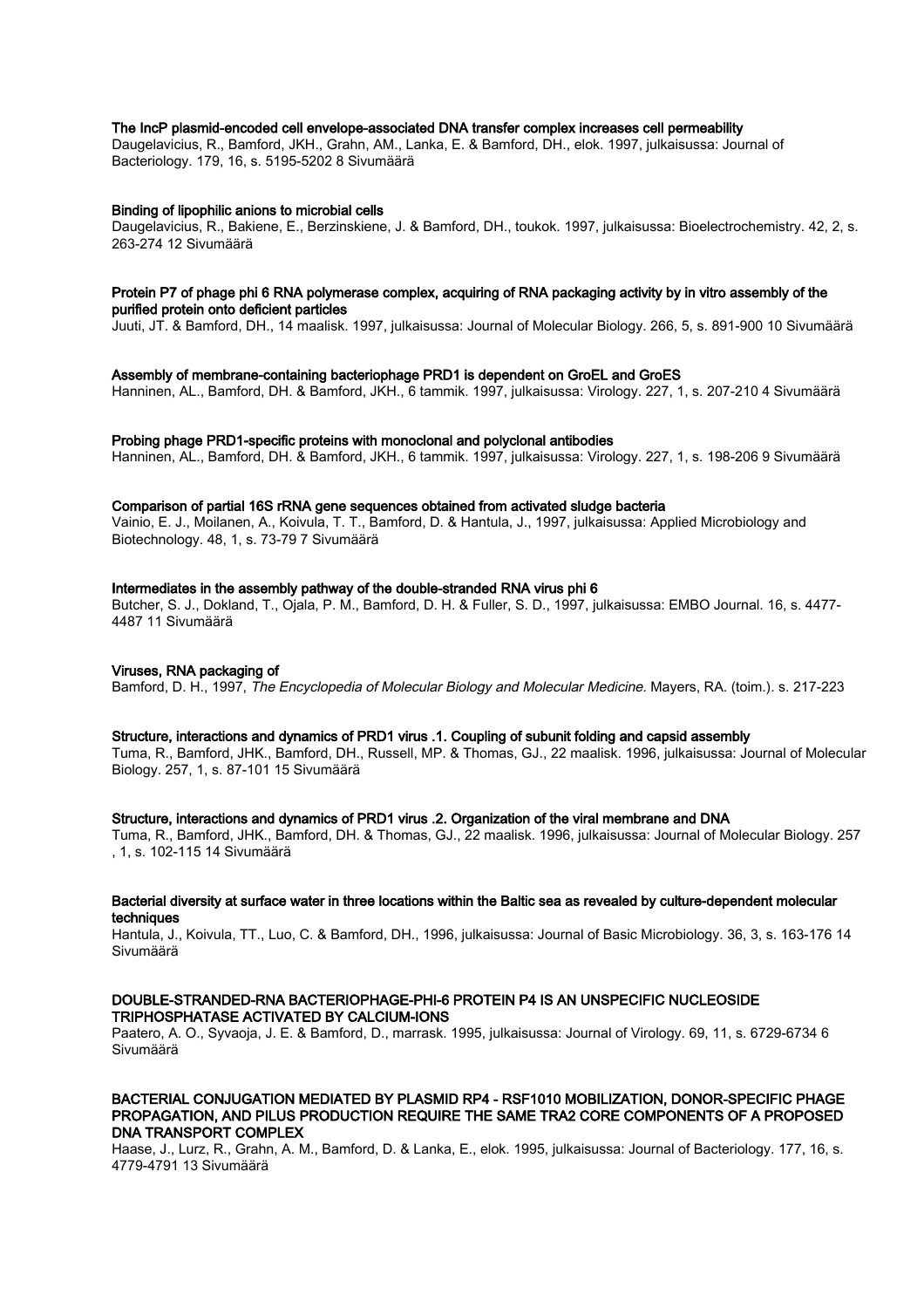#### RNA-BINDING, PACKAGING AND POLYMERASE ACTIVITIES OF THE DIFFERENT INCOMPLETE POLYMERASE COMPLEX PARTICLES OF DSRNA BACTERIOPHAGE-PHI-6

Juuti, JT. & Bamford, D., 9 kesäk. 1995, julkaisussa: Journal of Molecular Biology. 249, 3, s. 545-554 10 Sivumäärä

## DEPENDENCE OF FLOCCULATION AN AGGREGATE FORMATION AND BUOYANT DENSITY IN FLAVOBACTERIUM SP

Hantula, J. & Bamford, D., huhtik. 1995, julkaisussa: Applied Microbiology and Biotechnology. 43, 1, s. 137-142 6 Sivumäärä

#### IN-VITRO TRANSCRIPTION OF THE DOUBLE-STRANDED-RNA BACTERIOPHAGE-PHI-6 IS INFLUENCED BY PURINE NTPS AND CALCIUM

Ojala, PM. & Bamford, D., 10 maalisk. 1995, julkaisussa: Virology. 207, 2, s. 400-408 9 Sivumäärä

#### BACTERIOPHAGE PRD1 - A BROAD-HOST-RANGE DSDNA TECTIVIRUS WITH AN INTERNAL MEMBRANE

Bamford, D., Caldentey, J. & Bamford, J., 1995, ADVANCES IN VIRUS RESEARCH, VOL 45. Academic Press, s. 281-319 39 Sivumäärä

#### **Cystoviridae**

Bamford, D. H., 1995, Virus Taxonomy, Classification and Nomenclature of Viruses. Murphy, FA., Fauguet, CM., Bishop, DHL., Ghabrial, SA., Jarvis, AW., Martelli, GP., Mayo, MA. & Summer, MD. (toim.). s. 205-207

#### DNA packaging orders the membrane of bacteriophage PRD1

Butcher, S. J., Bamford, D. H. & Fuller, S. D., 1995, julkaisussa: EMBO Journal. 14, 24, s. 6078-6086 9 Sivumäärä

Differentiation between Minus- and Plus-Strand Synthesis: Polymerase Activity of dsRNA Bacteriophage φ6 in an in Vitro Packaging and Replication System

Van Dijk, A. A., Frilander, M. & Bamford, D. H., 1995, julkaisussa: Virology. 211, 1, s. 320-323 4 Sivumäärä

# In-vitro packaging of the single-stranded RNA genomic precursors of the segmented double-stranded-rna bacteriophage φ6: The three segments modulate each others packaging efficiency

FRILANDER, M. & BAMFORD, D. H., 1995, julkaisussa: Journal of Molecular Biology. 246, s. 418-428 11 Sivumäärä

Isolation, purification and function of the assembly intermediates and subviral particles of bacteriophages PRD1 and PHI-6 Bamford, D. H., Ojala, P. M., Frilander, M., Walin, L. & Bamford, J. KH., 1995, julkaisussa: Methods in Molecular Genetics. 6, s. 455-474

#### **Tectiviridae**

Ackermann, H. & Bamford, D. H., 1995, Virus Taxonomy, Classification and Nomenclature of Viruses. Murphy, FA., Fauquet, CM., Bishop, DHL., Ghabrial, SA., Jarvis, AW., Martelli, GP., Mayo, MA. & Summers, MD. (toim.). s. 64-66

The large genome segment of dsRNA bacteriophage φ6 is the key regulator in the in vitro minus and plus strand synthesis Frilander, M., Poranen, M. & Bamford, D. H., 1995, julkaisussa: RNA. 1, s. 510-518 9 Sivumäärä

#### Viruses, RNA packaging of

Bamford, D. H., 1995, Molecular Biology and Biotechnology. Mayers, RA. (toim.). s. 957-960

## EXPRESSION IN ESCHERICHIA-COLI OF RAT NEUROTENSIN RECEPTOR FUSED TO MEMBRANE-PROTEINS FROM THE MEMBRANE-CONTAINING BACTERIOPHAGE-PRD1

Hänninen, A-L., Bamford, D. & Grisshammer, R., jouluk. 1994, julkaisussa: Biological chemistry Hoppe-Seyler. 375, 12, s. 833-836 4 Sivumäärä

## NTP BINDING INDUCES CONFORMATIONAL-CHANGES IN THE DOUBLE-STRANDED-RNA BACTERIOPHAGE-O6 SUBVIRAL PARTICLES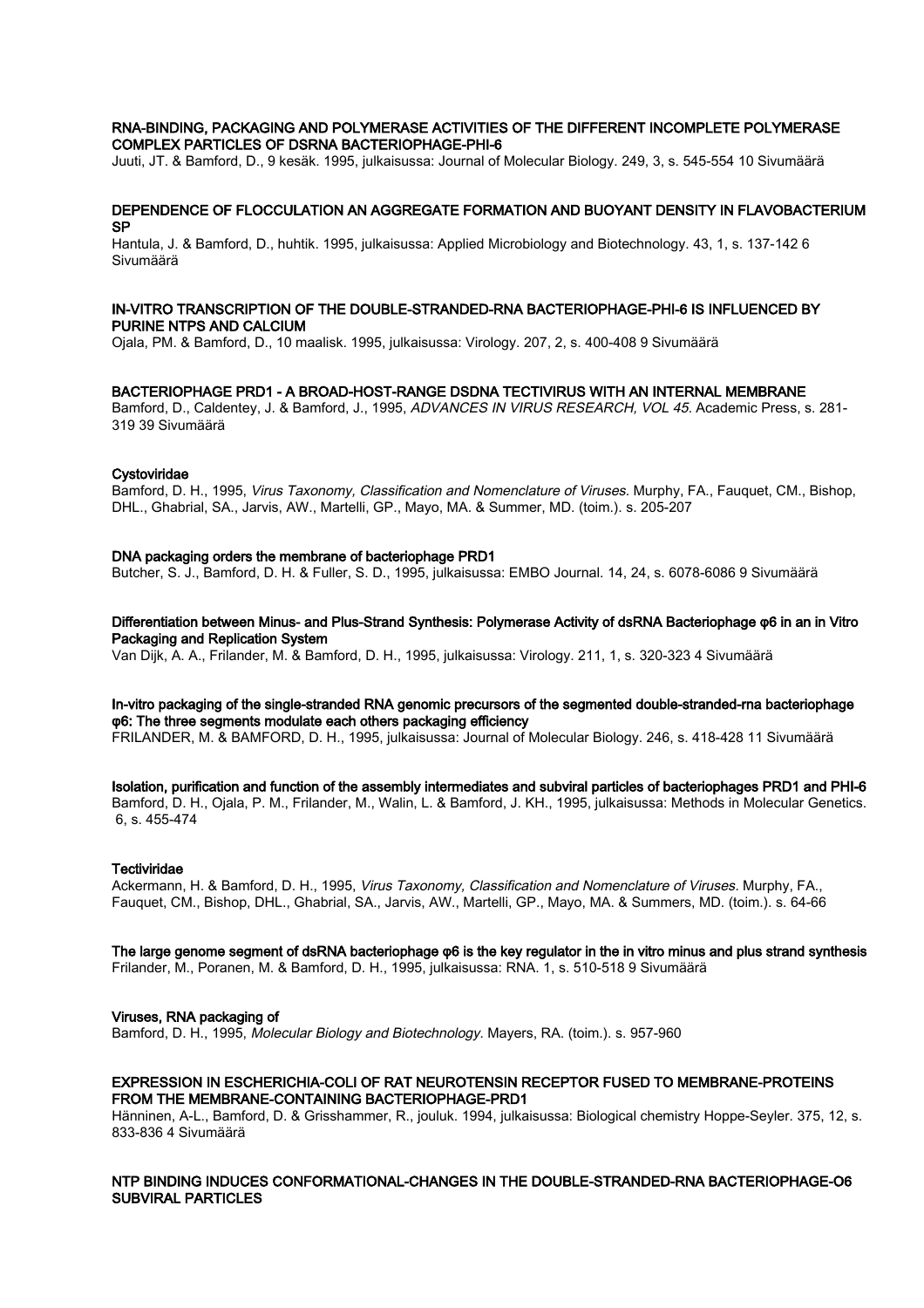Ojala, PM., Paatero, A. O. & Bamford, D., 15 marrask. 1994, julkaisussa: Virology. 205, 1, s. 170-178 9 Sivumäärä

#### GENE-XV OF BACTERIOPHAGE-PRD1 ENCODES A LYTIC ENZYME WITH MURAMIDASE ACTIVITY

Caldentey, J., Hänninen, A-L. & Bamford, D., 1 lokak. 1994, julkaisussa: European Journal of Biochemistry. 225, 1, s. 341- 346 6 Sivumäärä

#### PURIFICATION OF VIRUSES AND MACROMOLECULAR ASSEMBLIES FOR STRUCTURAL INVESTIGATIONS USING A NOVEL ION-EXCHANGE METHOD

Walin, L., Tuma, R., Thomas, GJ. & Bamford, D., 15 toukok. 1994, julkaisussa: Virology. 201, 1, s. 1-7 7 Sivumäärä

#### FUNCTIONAL-ORGANIZATION OF THE BACTERIOPHAGE PRD1 GENOME

Grahn, AM., Bamford, J., ONeill, MC. & Bamford, D., toukok. 1994, julkaisussa: Journal of Bacteriology. 176, 10, s. 3062- 3068 7 Sivumäärä

#### ASSEMBLY OF DOUBLE-STRANDED-RNA VIRUSES - BACTERIOPHAGE PHI-6 AND YEAST VIRUS L-A

Bamford, D. & Wickner, RB., helmik. 1994, Seminars in Virology. Vuosikerta 5. s. 61-69 9 Sivumäärä

#### Bacteriophage PHI-6

Bamford, D. H., 1994, Encyclopedia of Virology. Webster, R. & Granoff, A. (toim.). s. 978-980

#### PRD1 Bacteriophage

Bamford, D. H., 1994, Encyclopedia of Virology. Webster, R. & Granoff, A. (toim.). s. 1165-1168

## TOPOLOGY OF THE MAJOR CAPSID PROTEIN-P3 OF BACTERIOPHAGE PRD1 - ANALYSIS USING MONOCLONAL-ANTIBODIES AND C-TERMINALLY TRUNCATED PROTEINS

Bamford, J., Luo, C., Juuti, JT., Olkkonen, V. & Bamford, D., jouluk. 1993, julkaisussa: Virology. 197, 2, s. 652-658 7 Sivumäärä

## IN-VITRO REPLICATION OF BACTERIOPHAGE PRD1 DNA - CHARACTERIZATION OF THE PROTEIN-PRIMED INITIATION SITE

Caldentey, J., Blanco, L., Bamford, D. & Salas, M., 11 elok. 1993, julkaisussa: Nucleic Acids Research. 21, 16, s. 3725- 3730 6 Sivumäärä

## PROTEIN-PRIMED DNA-REPLICATION - ROLE OF INVERTED TERMINAL REPEATS IN THE ESCHERICHIA-COLI BACTERIOPHAGE-PRD1 LIFE-CYCLE

Savilahti, H. & Bamford, D., elok. 1993, julkaisussa: Journal of Virology. 67, 8, s. 4696-4703 8 Sivumäärä

## PRESUMPTIVE FECAL STREPTOCOCCI IN ENVIRONMENTAL-SAMPLES CHARACTERIZED BY ONE-DIMENSIONAL SODIUM DODECYL SULFATE-POLYACRYLAMIDE GEL-ELECTROPHORESIS

Niemi, RM., Niemelä, S., Bamford, D., Hantula, J., Hyvarinen, T., Forsten, T. & Raateland, A., heinäk. 1993, julkaisussa: Applied and Environmental Microbiology. 59, 7, s. 2190-2196 7 Sivumäärä

#### BACTERIOPHAGE-PRD1 PROTEINS - CROSS-LINKING AND SCANNING-TRANSMISSION ELECTRON-MICROSCOPY ANALYSIS

Luo, C., Hantula, J., Tichelaar, W. & Bamford, D., kesäk. 1993, julkaisussa: Virology. 194, 2, s. 570-575 6 Sivumäärä

## DISSOCIATION OF THE LIPID-CONTAINING BACTERIOPHAGE-PRD1 - EFFECTS OF HEAT, PH, AND SODIUM DODECYL-SULFATE

Caldentey, J., Luo, C. & Bamford, D., kesäk. 1993, julkaisussa: Virology. 194, 2, s. 557-563 7 Sivumäärä

# BINDING OF AN ESCHERICHIA-COLI DOUBLE-STRANDED DNA VIRUS PRD1 TO A RECEPTOR CODED BY AN INCP-TYPE PLASMID

Kotilainen, MM., Grahn, AM., Bamford, J. & Bamford, D., toukok. 1993, julkaisussa: Journal of Bacteriology. 175, 10, s. 3089-3095 7 Sivumäärä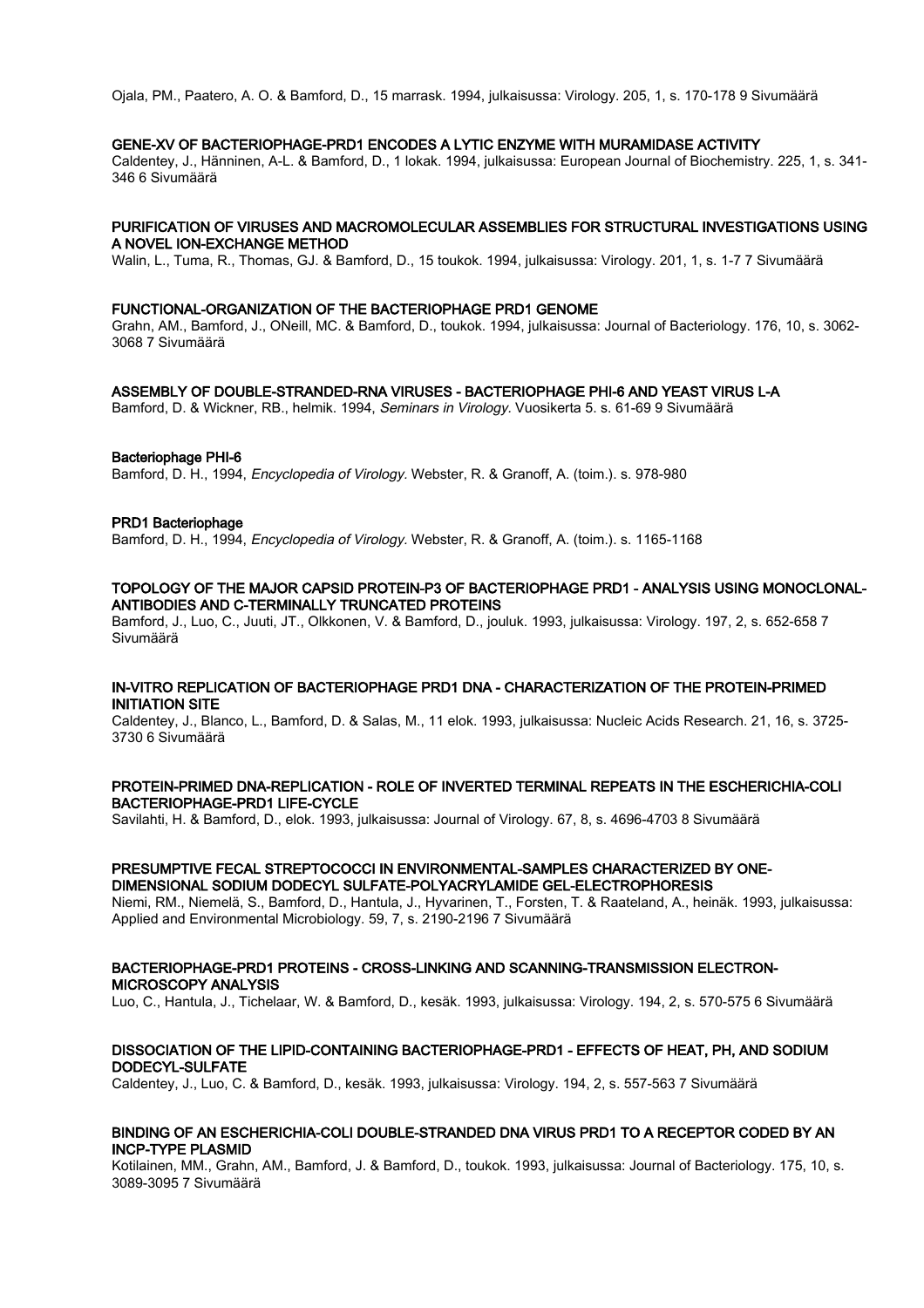## PROTEIN-P4 OF DOUBLE-STRANDED-RNA BACTERIOPHAGE OMICRON-6 IS ACCESSIBLE ON THE NUCLEOCAPSID SURFACE - EPITOPE MAPPING AND ORIENTATION OF THE PROTEIN

Ojala, PM., Juuti, JT. & Bamford, D., toukok. 1993, julkaisussa: Journal of Virology. 67, 5, s. 2879-2886 8 Sivumäärä

# OVERPRODUCTION, PURIFICATION, AND CHARACTERIZATION OF DNA-BINDING PROTEIN P19 OF BACTERIOPHAGE PRD1

Pakula, TM., Caldentey, J., Gutierrez, C., Olkkonen, V., Bamford, D. H. & Salas, M., 15 huhtik. 1993, julkaisussa: Gene. 126, 1, s. 99-104 6 Sivumäärä

## STRUCTURAL STUDIES OF THE ENVELOPED DSRNA BACTERIOPHAGE PHI-6 OF PSEUDOMONAS-SYRINGAE BY RAMAN-SPECTROSCOPY .1. THE VIRION AND ITS MEMBRANE ENVELOPE

Li, TS., Bamford, D. H., Bamford, J. & Thomas, GJ., 20 maalisk. 1993, julkaisussa: Journal of Molecular Biology. 230, 2, s. 461-472 12 Sivumäärä

## STRUCTURAL STUDIES OF THE ENVELOPED DSRNA BACTERIOPHAGE PHI-6 OF PSEUDOMONAS-SYRINGAE BY RAMAN-SPECTROSCOPY .2. NUCLEOCAPSID STRUCTURE AND THERMOSTABILITY OF THE VIRION, NUCLEOCAPSID AND POLYMERASE COMPLEX

Bamford, J. K., Bamford, D. H., Li, TS. & Thomas, GJ., 20 maalisk. 1993, julkaisussa: Journal of Molecular Biology. 230, 2 , s. 473-482 10 Sivumäärä

# CRYSTALLIZATION OF THE MAJOR COAT PROTEIN OF PRD1, A BACTERIOPHAGE WITH AN INTERNAL **MEMBRANE**

Stewart, PL., Ghosh, S., Bamford, D. H. & Burnett, RM., 5 maalisk. 1993, julkaisussa: Journal of Molecular Biology. 230, 1 , s. 349-352 4 Sivumäärä

# ISOLATION OF A PHOSPHOLIPID-FREE PROTEIN SHELL OF BACTERIOPHAGE-PRD1, AN ESCHERICHIA-COLI VIRUS WITH AN INTERNAL MEMBRANE

LUO, C., BUTCHER, S. & BAMFORD, D. H., 1993, julkaisussa: Virology. 194, 2, s. 564-569 6 Sivumäärä

## BACTERIOPHAGE-PHI-6 ENVELOPE ELUCIDATED BY CHEMICAL CROSS-LINKING, IMMUNODETECTION, AND CRYOELECTRON MICROSCOPY

Kenney, JM., Hantula, J., Fuller, SD., Mindich, L., Ojala, PM. & Bamford, D. H., lokak. 1992, julkaisussa: Virology. 190, 2, s. 635-644 10 Sivumäärä

## THE LYTIC ENZYME OF THE PSEUDOMONAS PHAGE PHI-6 - PURIFICATION AND BIOCHEMICAL-CHARACTERIZATION

Caldentey, J. & Bamford, D. H., 4 syysk. 1992, julkaisussa: Biochimica et Biophysica Acta. 1159, 1, s. 44-50 7 Sivumäärä

## INVITRO REPLICATION OF BACTERIOPHAGE PRD1 DNA - METAL ACTIVATION OF PROTEIN-PRIMED INITIATION AND DNA ELONGATION

Caldentey, J., Blanco, L., Savilahti, H., Bamford, D. H. & Salas, M., 11 elok. 1992, julkaisussa: Nucleic Acids Research. 20 , 15, s. 3971-3976 6 Sivumäärä

# CONSTRUCTION OF A TRANSDUCING VIRUS FROM DOUBLE-STRANDED-RNA BACTERIOPHAGE-PHI-6 - ESTABLISHMENT OF CARRIER STATES IN HOST-CELLS

Onodera, S., Olkkonen, V., Gottlieb, P., Strassman, J., Qiao, XY., Bamford, D. H. & Mindich, L., tammik. 1992, julkaisussa: Journal of Virology. 66, 1, s. 190-196 7 Sivumäärä

## Dependence Of Minus-Strand Synthesis On Complete Genomic Packaging In The Double-Stranded-RNA Bacteriophage φ6

FRILANDER, M., GOTTLIEB, P., STRASSMAN, J., BAMFORD, D. H. & MINDICH, L., 1992, julkaisussa: Journal of Virology. 66, s. 5013-5017 5 Sivumäärä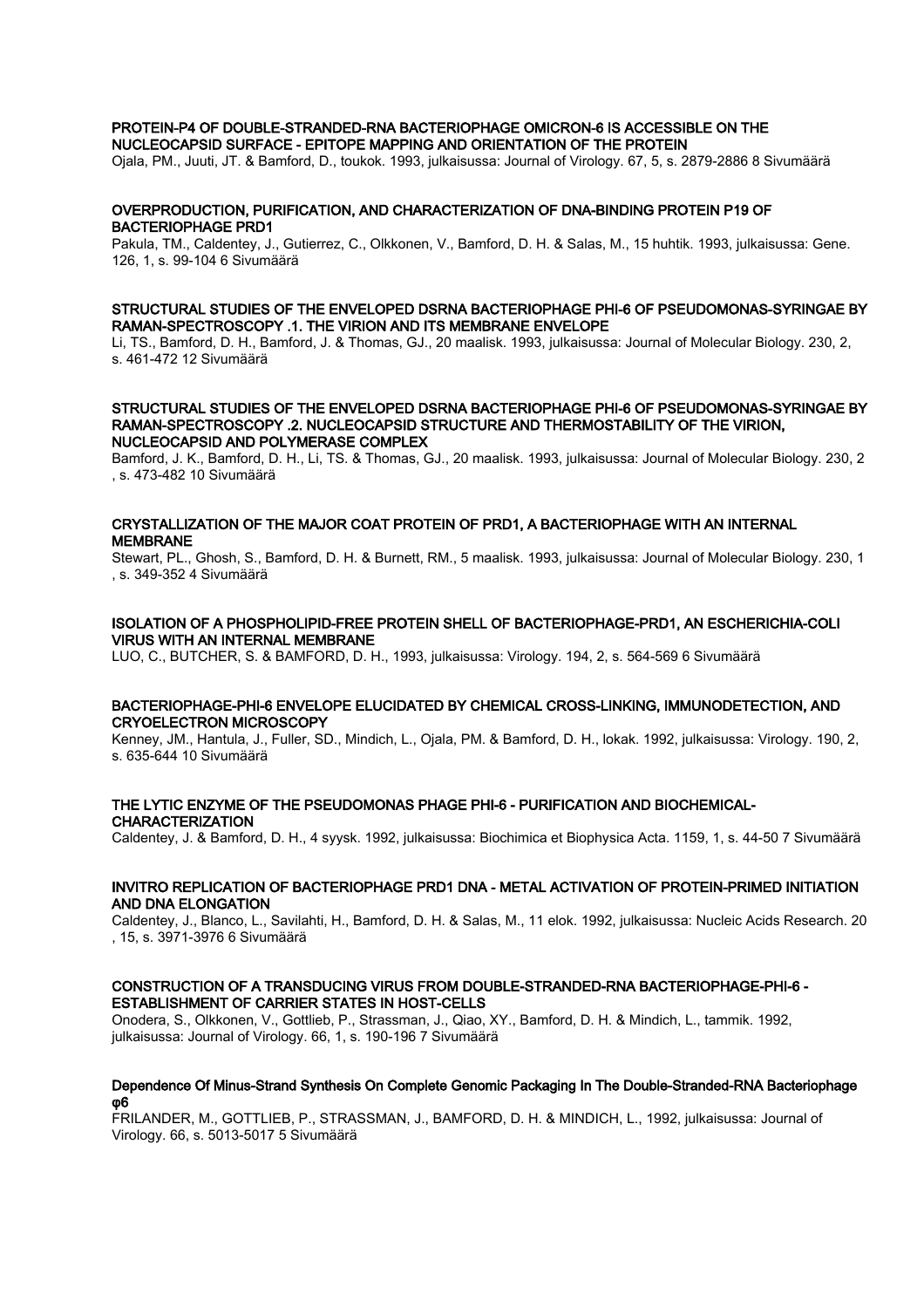## OVEREXPRESSION, PURIFICATION, AND CHARACTERIZATION OF ESCHERICHIA-COLI BACTERIOPHAGE-PRD1 DNA-POLYMERASE - INVITRO SYNTHESIS OF FULL-LENGTH PRD1 DNA WITH PURIFIED PROTEINS

Savilahti, H., Caldentey, J., Lundstrom, K., Syvaoja, JE. & Bamford, D. H., 5 lokak. 1991, julkaisussa: Journal of Biological Chemistry. 266, 28, s. 18737-18744 8 Sivumäärä

## BACTERIOPHAGE RESISTANCE AND FLOCCULATION DEFICIENCY OF FLAVOBACTERIUM SP ARE PHENOTYPICALLY INTERRELATED

Hantula, J. & Bamford, D. H., lokak. 1991, julkaisussa: Applied Microbiology and Biotechnology. 36, 1, s. 105-108 4 Sivumäärä

## THE EFFICIENCY OF THE PROTEIN-DEPENDENT FLOCCULATION OF FLAVOBACTERIUM SP IS SENSITIVE TO THE COMPOSITION OF GROWTH-MEDIUM

Hantula, J. & Bamford, D. H., lokak. 1991, julkaisussa: Applied Microbiology and Biotechnology. 36, 1, s. 100-104 5 Sivumäärä

## MONOCLONAL-ANTIBODIES AGAINST CORE AND CELLULOSE-BINDING DOMAINS OF TRICHODERMA-REESEI CELLOBIOHYDROLASE-I AND CELLOBIOHYDROLASE-II AND ENDOGLUCANASE-I

Aho, S., Olkkonen, V., Jalava, T., Paloheimo, M., Buhler, R., Nikupaavola, ML., Bamford, D. H. & Korhola, M., 15 syysk. 1991, julkaisussa: European Journal of Biochemistry. 200, 3, s. 643-649 7 Sivumäärä

## ECOLOGY OF BACTERIOPHAGES INFECTING ACTIVATED-SLUDGE BACTERIA

Hantula, J., Kurki, A., Vuoriranta, P. & Bamford, D. H., elok. 1991, julkaisussa: Applied and Environmental Microbiology. 57, 8, s. 2147-2151 5 Sivumäärä

## HIGH-FREQUENCY TRANSFER OF LINEAR DNA CONTAINING 5'-COVALENTLY LINKED TERMINAL PROTEINS - ELECTROPORATION OF BACTERIOPHAGE-PRD1 GENOME INTO ESCHERICHIA-COLI

Lyra, C., Savilahti, H. & Bamford, D. H., elok. 1991, julkaisussa: Molecular & General Genetics. 228, 1-2, s. 65-69 5 Sivumäärä

## GENERATION OF INFECTIOUS NUCLEOCAPSIDS BY INVITRO ASSEMBLY OF THE SHELL PROTEIN ON TO THE POLYMERASE COMPLEX OF THE DSRNA BACTERIOPHAGE PHI-6

Olkkonen, V., Ojala, PM. & Bamford, D. H., 5 huhtik. 1991, julkaisussa: Journal of Molecular Biology. 218, 3, s. 569-581 13 Sivumäärä

## LARGE-SCALE PURIFICATION OF MEMBRANE-CONTAINING BACTERIOPHAGE PRD1 AND ITS SUBVIRAL **PARTICLES**

Bamford, J. K. & Bamford, D., maalisk. 1991, julkaisussa: Virology. 181, 1, s. 348-352 5 Sivumäärä

## RAPID CLASSIFICATION OF BACTERIAL STRAINS BY SDS-POLYACRYLAMIDE GEL-ELECTROPHORESIS - POPULATION-DYNAMICS OF THE DOMINANT DISPERSED PHASE BACTERIA OF ACTIVATED-SLUDGE

Hantula, J., Kurki, A., Vuoriranta, P. & Bamford, D. H., tammik. 1991, julkaisussa: Applied Microbiology and Biotechnology. 34, 4, s. 551-555 5 Sivumäärä

## Genome organization of membrane-containing bacteriophage PRD1

Bamford, J. K. H., Hänninen, A-L., Pakula, T. M., Ojala, P. M., Kalkkinen, N., Frilander, M. & Bamford, D. H., 1991, julkaisussa: Virology. 183, 2, s. 658-676 19 Sivumäärä

## INVITRO ASSEMBLY OF INFECTIOUS NUCLEOCAPSIDS OF BACTERIOPHAGE-PHI-6 - FORMATION OF A RECOMBINANT DOUBLE-STRANDED-RNA VIRUS

Olkkonen, V., Gottlieb, P., Strassman, J., Qiao, XY., Bamford, D. H. & Mindich, L., jouluk. 1990, julkaisussa: Proceedings of the National Academy of Sciences of the United States of America. 87, 23, s. 9173-9177 5 Sivumäärä

## CHARACTERIZATION OF A DNA-BINDING PROTEIN OF BACTERIOPHAGE PRD1 INVOLVED IN DNA-REPLICATION

Pakula, TM., Caldentey, J., Serrano, M., Gutierrez, C., Hermoso, JM., Salas, M. & Bamford, D. H., 25 marrask. 1990, julkaisussa: Nucleic Acids Research. 18, 22, s. 6553-6557 5 Sivumäärä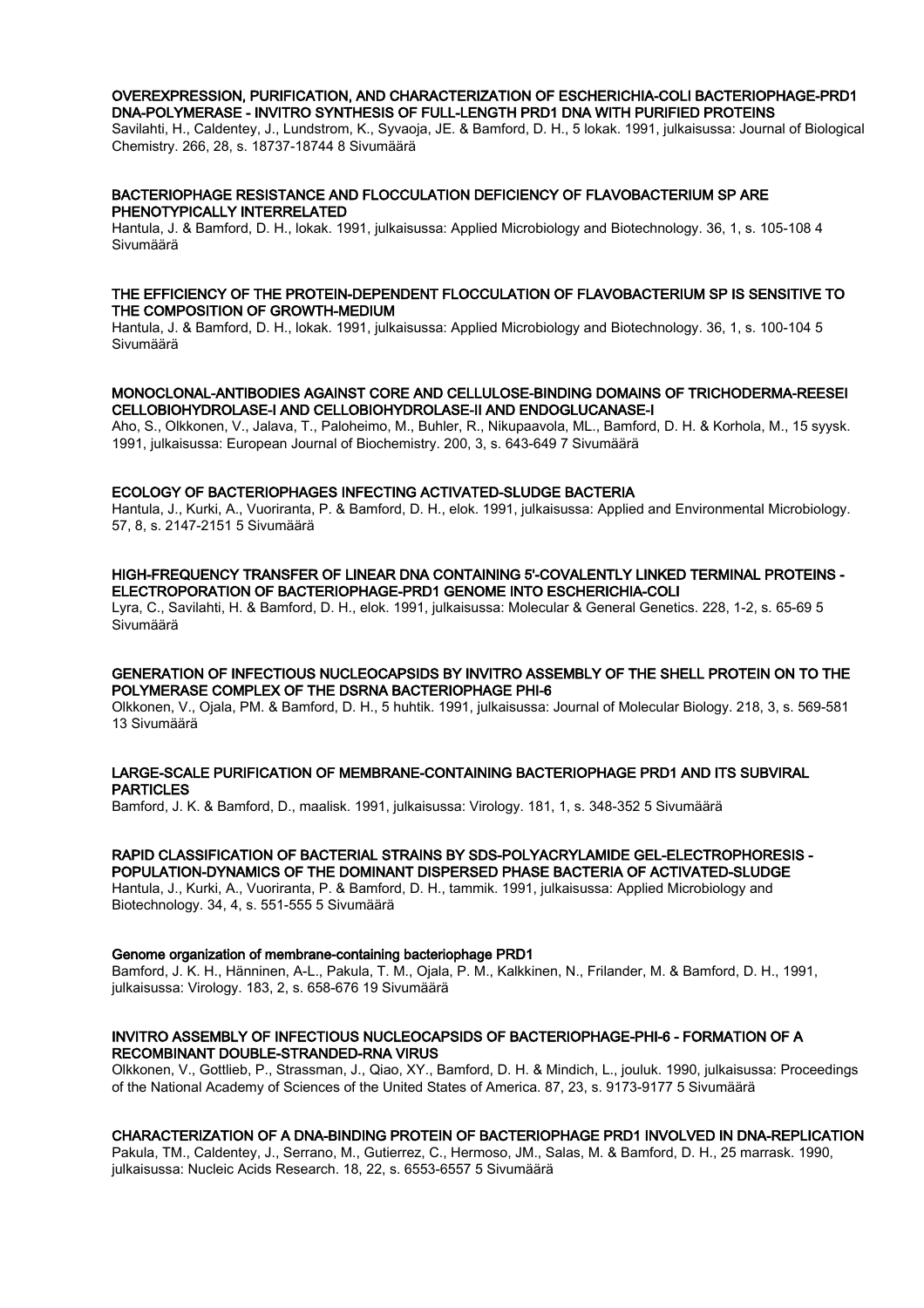## PURIFIED PHI-6 NUCLEOCAPSIDS ARE CAPABLE OF PRODUCTIVE INFECTION OF HOST-CELLS WITH PARTIALLY DISRUPTED OUTER MEMBRANES

Ojala, PM., Romantschuk, M. & Bamford, D. H., lokak. 1990, julkaisussa: Virology. 178, 2, s. 364-372 9 Sivumäärä

### CAPSOMER PROTEINS OF BACTERIOPHAGE PRD1, A BACTERIAL-VIRUS WITH A MEMBRANE

Bamford, J. K. & Bamford, D. H., elok. 1990, julkaisussa: Virology. 177, 2, s. 445-451 7 Sivumäärä

#### DETERMINATION OF TAXONOMIC RESOLUTION CAPACITY OF CONVENTIONAL ONE-DIMENSIONAL SDS-POLYACRYLAMIDE GEL-ELECTROPHORESIS OF WHOLE-CELL PROTEINS USING ENTEROBACTERIACEAE

Hantula, J., Korhonen, T. & Bamford, D. H., elok. 1990, julkaisussa: FEMS Microbiology Letters. 70, 3, s. 325-330 6 Sivumäärä

### STUDIES OF VIRUS STRUCTURE BY LASER RAMAN-SPECTROSCOPY .33. STRUCTURAL STUDY OF THE LIPID-CONTAINING BACTERIOPHAGE PRD1 AND ITS CAPSID AND DNA COMPONENTS BY LASER RAMAN-**SPECTROSCOPY**

Bamford, D. H., Bamford, J. K., Towse, SA. & Thomas, GJ., 26 kesäk. 1990, julkaisussa: Biochemistry. 29, 25, s. 5982- 5987 6 Sivumäärä

## COLLAGENOUS PROTEINS MULTIPLY

Bamford, D. H. & Bamford, J. K., 5 huhtik. 1990, julkaisussa: Nature. 344, 6266, s. 497-497 1 Sivumäärä

## STRUCTURE AND ASSEMBLY OF BACTERIOPHAGE-PRD1, AN ESCHERICHIA-COLI VIRUS WITH A MEMBRANE

Caldentey, J., Bamford, J. K. & Bamford, D. H., 1990, julkaisussa: Journal of Structural Biology. 104, 1-3, s. 44-51 8 Sivumäärä

### BACTERIOPHAGE PRD1 TERMINAL PROTEIN - EXPRESSION OF GENE-VIII IN ESCHERICHIA-COLI AND PURIFICATION OF THE FUNCTIONAL P8 PRODUCT

Savilahti, H., Caldentey, J. & Bamford, D. H., 21 jouluk. 1989, julkaisussa: Gene. 85, 1, s. 45-51 7 Sivumäärä

## THE ORGANIZATION OF THE RIGHT-END EARLY REGION OF BACTERIOPHAGE PRD1 GENOME

Pakula, TM., Savilahti, H. & Bamford, D. H., 21 jouluk. 1989, julkaisussa: Gene. 85, 1, s. 53-58 6 Sivumäärä

## QUANTITATION OF THE ADSORPTION AND PENETRATION STAGES OF BACTERIOPHAGE PHI-6 INFECTION

Olkkonen, V. M. & Bamford, D. H., heinäk. 1989, julkaisussa: Virology. 171, 1, s. 229-238 10 Sivumäärä

# COMPARISON OF THE AMINO-ACID SEQUENCE OF THE LYTIC ENZYME FROM BROAD-HOST-RANGE

BACTERIOPHAGE PRD1 WITH SEQUENCES OF OTHER CELL-WALL-PEPTIDOGLYCAN LYTIC ENZYMES Pakula, TM., Savilahti, H. & Bamford, D., 1 maalisk. 1989, julkaisussa: European Journal of Biochemistry. 180, 1, s. 149- 152 4 Sivumäärä

## FLOC FORMATION OF ACTIVATED-SLUDGE BACTERIA

Kurki, A., Hantula, J., Bamford, DH. & Vuoriranta, P., 1989, julkaisussa: Water Science and Technology. 21, 12, s. 1637- 1638 2 Sivumäärä

## CHEMICAL CROSSLINKING OF BACTERIOPHAGE-PHI-6 NUCLEOCAPSID PROTEINS

Hantula, J. & Bamford, D. H., elok. 1988, julkaisussa: Virology. 165, 2, s. 482-488 7 Sivumäärä

#### MONOCLONAL-ANTIBODIES TO THE MAJOR STRUCTURAL PROTEINS OF BACTERIOPHAGE-PHI-6

Olkkonen, V., Pekkala, PM. & Bamford, D. H., heinäk. 1988, julkaisussa: Virology. 165, 1, s. 317-320 4 Sivumäärä

## THE NUCLEOCAPSID OF BACTERIOPHAGE PHI-6 PENETRATES THE HOST CYTOPLASMIC MEMBRANE

Romantschuk, M., Olkkonen, V. & Bamford, D. H., kesäk. 1988, julkaisussa: EMBO Journal. 7, 6, s. 1821-1829 9 Sivumäärä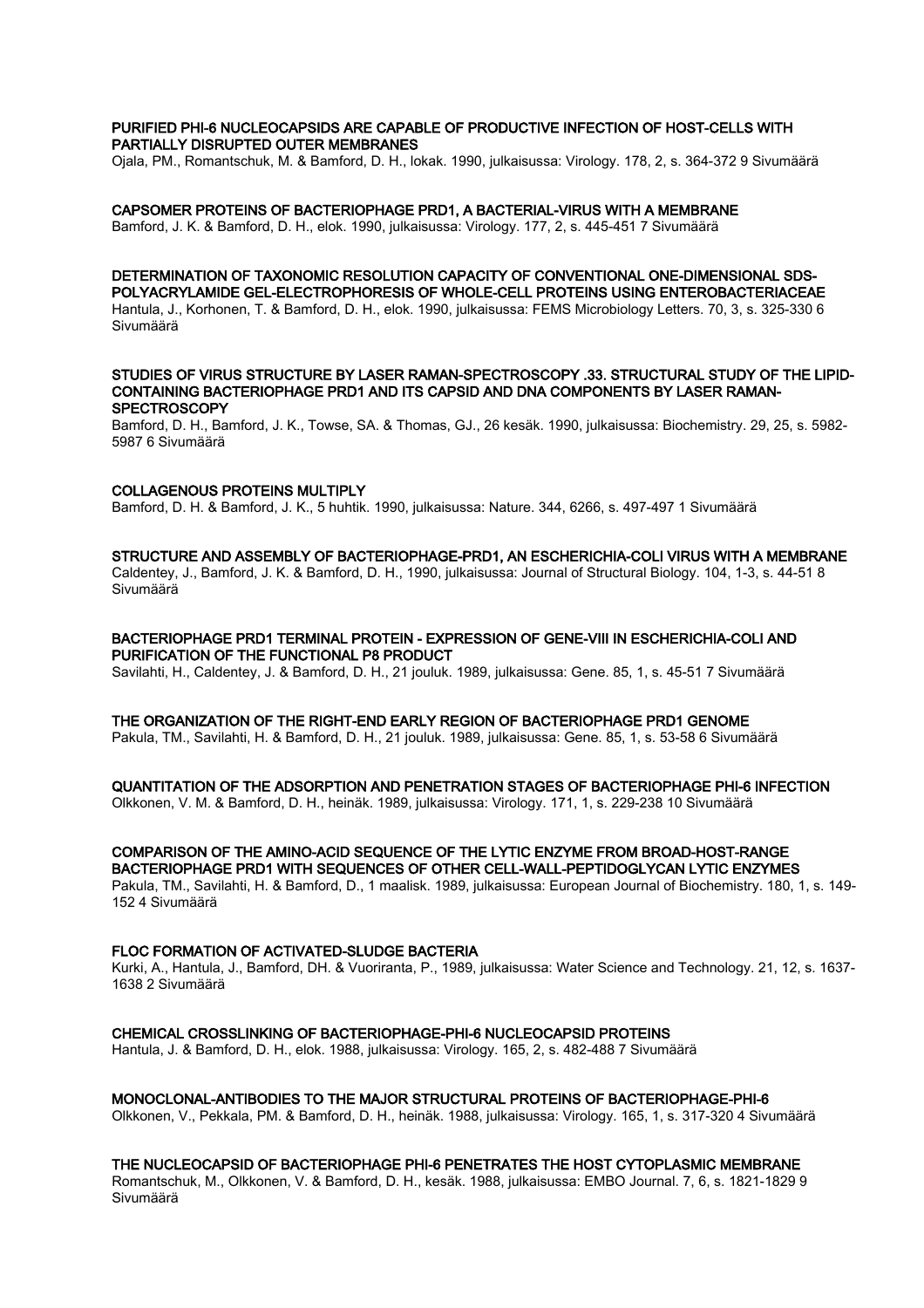### NUCLEOTIDE-SEQUENCE OF THE LARGE DOUBLE-STRANDED-RNA SEGMENT OF BACTERIOPHAGE-PHI-6 - GENES SPECIFYING THE VIRAL REPLICASE AND TRANSCRIPTASE

Mindich, L., Nemhauser, I., Gottlieb, P., Romantschuk, M., Carton, J., Frucht, S., Strassman, J., Bamford, D. H. & Kalkkinen, N., huhtik. 1988, julkaisussa: Journal of Virology. 62, 4, s. 1180-1185 6 Sivumäärä

#### NUCLEOTIDE-SEQUENCE OF THE MIDDLE DSRNA SEGMENT OF BACTERIOPHAGE-PHI-6 - PLACEMENT OF THE GENES OF MEMBRANE-ASSOCIATED PROTEINS

Gottlieb, P., Metzger, S., Romantschuk, M., Carton, J., Strassman, J., Bamford, D. H., Kalkkinen, N. & Mindich, L., maalisk. 1988, julkaisussa: Virology. 163, 1, s. 183-190 8 Sivumäärä

## PRODUCTION OF A POLYHEDRAL PARTICLE IN ESCHERICHIA-COLI FROM A CDNA COPY OF THE LARGE GENOMIC SEGMENT OF BACTERIOPHAGE-PHI-6

Gottlieb, P., Strassman, J., Bamford, D. H. & Mindich, L., tammik. 1988, julkaisussa: Journal of Virology. 62, 1, s. 181-187 7 Sivumäärä

## Lipid-containing bacteriophages

Mindich, L. & Bamford, D. H., 1988, The Bacteriophages. Calendar, R. (toim.). s. 475-520

## THE NUCLEOCAPSID OF THE LIPID-CONTAINING DOUBLE-STRANDED-RNA BACTERIOPHAGE PHI-6 CONTAINS A PROTEIN SKELETON CONSISTING OF A SINGLE POLYPEPTIDE SPECIES

Olkkonen, V. M. & Bamford, D. H., elok. 1987, julkaisussa: Journal of Virology. 61, 8, s. 2362-2367 6 Sivumäärä

## MEMBRANE-FUSION IN PROKARYOTES - BACTERIOPHAGE-PHI-6 MEMBRANE FUSES WITH THE PSEUDOMONAS-SYRINGAE OUTER-MEMBRANE

Bamford, D. H., Romantschuk, M. & Somerharju, PJ., toukok. 1987, julkaisussa: EMBO Journal. 6, 5, s. 1467-1473 7 Sivumäärä

## Chromosomally coded pili of Pseudomonas syringae pv phaseolicocola function as adhesions in early step of halo blight of bean

Romantschuk, M. & Bamford, D. H., 1987, Recognition in Microbe-Plant Symbiotic and Pathogenic interactions. Civerolo, EL., Collimer, A., Davis, RE. & Gillapsie, AG. (toim.).

# THE COMPLETE NUCLEOTIDE-SEQUENCE OF THE LEFT VERY EARLY REGION OF ESCHERICHIA-COLI BACTERIOPHAGE PRD1 CODING FOR THE TERMINAL PROTEIN AND THE DNA-POLYMERASE

Savilahti, H. & Bamford, D. H., 1987, julkaisussa: Gene. 57, 1, s. 121-130 10 Sivumäärä

## THE CAUSAL AGENT OF HALO BLIGHT IN BEAN, PSEUDOMONAS-SYRINGAE PV PHASEOLICOLA, ATTACHES TO STOMATA VIA ITS PILI

Romantschuk, M. & Bamford, D. H., huhtik. 1986, julkaisussa: Microbial Pathogenesis. 1, 2, s. 139-148 10 Sivumäärä

## LINEAR DNA-REPLICATION - INVERTED TERMINAL REPEATS OF 5 CLOSELY RELATED ESCHERICHIA-COLI **BACTERIOPHAGES**

Savilahti, H. & Bamford, D. H., 1986, julkaisussa: Gene. 49, 2, s. 199-205 7 Sivumäärä

## Role of fimbriae and pili in the attachment of Klebsiella, Enterobacter and Pseudomonas to plant surfaces

Korhonen, T., Haahtela, K., Romantschuk, M. & Bamford, D. H., 1986, Recognition in Microbe-Plant Symbiotic and Pathogenic Interactions. Lugtenberg, B. (toim.). s. 229-241

## CDNA CLONING OF PORTIONS OF THE BACTERIOPHAGE-PHI-6 GENOME

Mindich, L., Mackenzie, G., Strassman, J., McGraw, T., Metzger, S., Romantschuk, M. & Bamford, DH., 1985, julkaisussa: Journal of Bacteriology. 162, 3, s. 992-999 8 Sivumäärä

## FUNCTION OF PILI IN BACTERIOPHAGE-PHI-6 PENETRATION

Romantschuk, M. & Bamford, D. H., 1985, julkaisussa: Journal of General Virology. 66, NOV, s. 2461-2469 9 Sivumäärä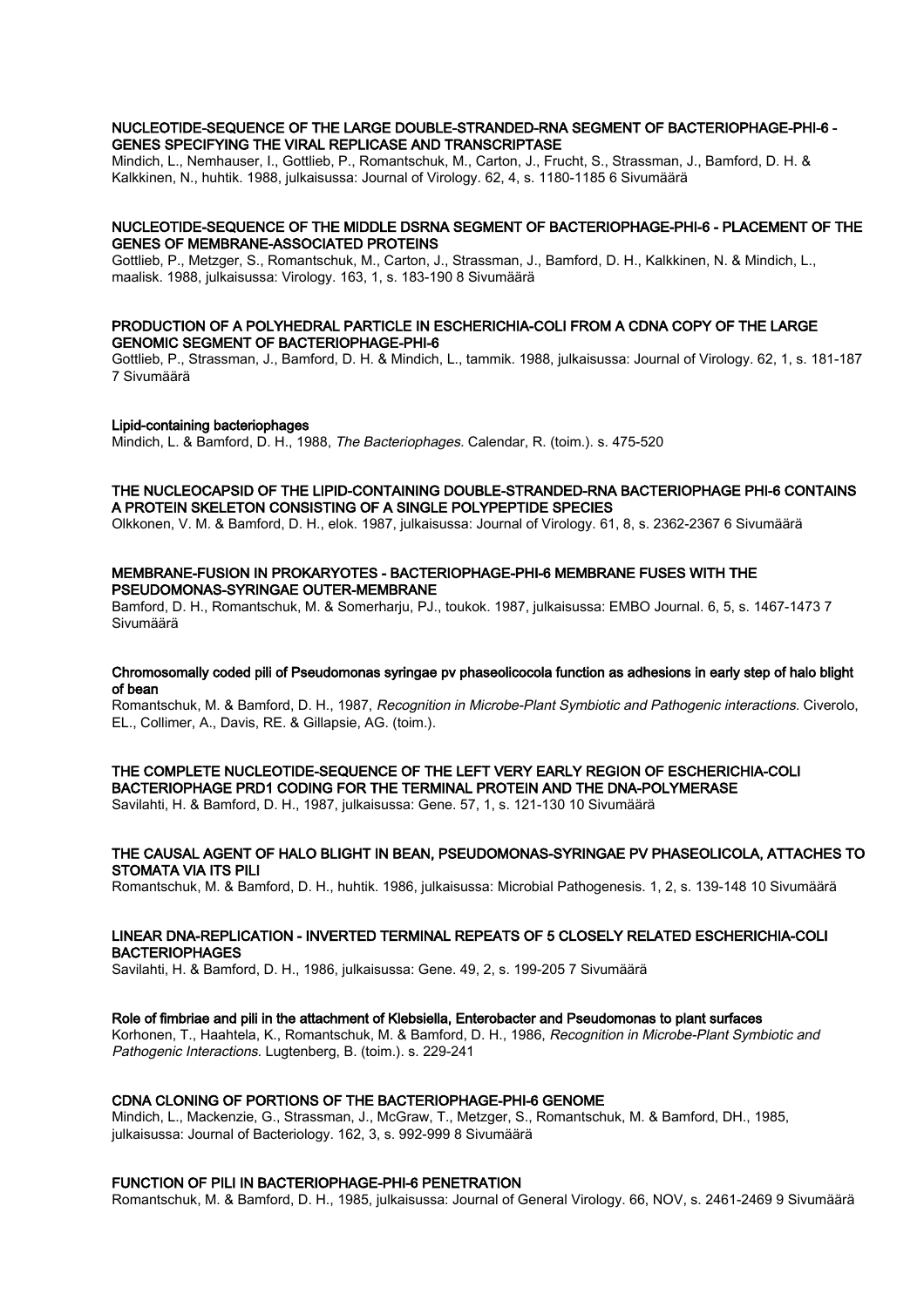## CHARACTERIZATION OF THE DNA-PROTEIN COMPLEX AT THE TERMINI OF THE BACTERIOPHAGE PRD1 GENOME

Bamford, D. H. & Mindich, L., 1984, julkaisussa: Journal of Virology. 50, 2, s. 309-315 7 Sivumäärä

### IDENTIFICATION OF A PROTEIN-BOUND TO THE TERMINI OF BACTERIOPHAGE-PRD1 DNA

Bamford, DH., McGraw, T., Mackenzie, G. & Mindich, L., 1983, julkaisussa: Journal of Virology. 47, 2, s. 311-316 6 Sivumäärä

#### ASSEMBLY OF BACTERIOPHAGE PRD1: PARTICLE FORMATION WITH WILD-TYPE AND MUTANT VIRUSES

Mindich, L., Bamford, D., McGraw, T. & Mackenzie, G., 1982, julkaisussa: Journal of Virology. 44, 3, s. 1021-1030 10 Sivumäärä

## CHANGES IN MUSCLE SUB-CELLULAR FRACTIONS OF BALTIC HERRING (CLUPEA-HARENGUS-MEMBRAS) DURING COLD AND FROZEN STORAGE

Karvinen, VP., Bamford, D. H. & Granroth, B., 1982, julkaisussa: Journal of the Science of Food and Agriculture. 33, 8, s. 763-770 8 Sivumäärä

## FURTHER ELECTRON-MICROSCOPIC STUDIES ON THE INFECTION PROCESS OF THE LIPID-CONTAINING BACTERIOPHAGE-PHI-6

Bamford, D. H. & Lounatmaa, K., 1982, julkaisussa: Journal of General Virology. 61, JUL, s. 149-152 4 Sivumäärä

## ISOLATION OF NONSENSE MUTANTS OF LIPID-CONTAINING BACTERIOPHAGE-PRD1

Mindich, L., Bamford, D., Goldthwaite, C., Laverty, M. & Mackenzie, G., 1982, julkaisussa: Journal of Virology. 44, 3, s. 1013-1020 8 Sivumäärä

## STRUCTURE OF THE LIPID-CONTAINING BACTERIOPHAGE-PRD1 - DISRUPTION OF WILD-TYPE AND NONSENSE MUTANT PHAGE PARTICLES WITH GUANIDINE-HYDROCHLORIDE

Bamford, DH. & Mindich, L., 1982, julkaisussa: Journal of Virology. 44, 3, s. 1031-1038 8 Sivumäärä

#### COMPARISON OF THE LIPID-CONTAINING BACTERIOPHAGE-PRD1, BACTERIOPHAGE-PR3, BACTERIOPHAGE-PR4, BACTERIOPHAGE-PR5 AND BACTERIOPHAGE-L17

Bamford, D. H., Rouhiainen, L., Takkinen, K. & Soderlund, H., 1981, julkaisussa: Journal of General Virology. 57, DEC, s. 365-373 9 Sivumäärä

#### Lipid-containing bacterial viruses: disruption studies on Phi-6

Bamford, D. H., 1981, julkaisussa: Progress in Clinical and Biological Research . 64, s. 477-489

#### PHI-6-RESISTANT PHAGE-PRODUCING MUTANTS OF PSEUDOMONAS-PHASEOLICOLA

Romantschuk, M. & Bamford, D. H., 1981, julkaisussa: Journal of General Virology. 56, OCT, s. 287-295 9 Sivumäärä

Attachment and penetration of lipid-containing bacteriophages

Palva, E. T. & Bamford, D. H., 1980, Receptors and Recognition, Series B. Philipson, L. & Randall, L. (toim.). s. 95-114

## ELECTRON-MICROSCOPY OF CELLS INFECTED WITH NONSENSE MUTANTS OF BACTERIOPHAGE-PHI-6

Bamford, D. H. & Mindich, L., 1980, julkaisussa: Virology. 107, 1, s. 222-228 7 Sivumäärä

## STRUCTURE OF THE LIPID-CONTAINING BACTERIOPHAGE-PHI-6 - DISRUPTION BY TRITON X-100 TREATMENT

Bamford, D. H. & Palva, E. T., 1980, julkaisussa: Biochimica et Biophysica Acta. 601, 2, s. 245-259 15 Sivumäärä

## LIPID-CONTAINING BACTERIOPHAGE-PR4 - STRUCTURE AND LIFE-CYCLE

Lundstrom, KH., Bamford, D. H., Palva, E. T. & Lounatmaa, K., 1979, julkaisussa: Journal of General Virology. 43, JUN, s. 583-592 10 Sivumäärä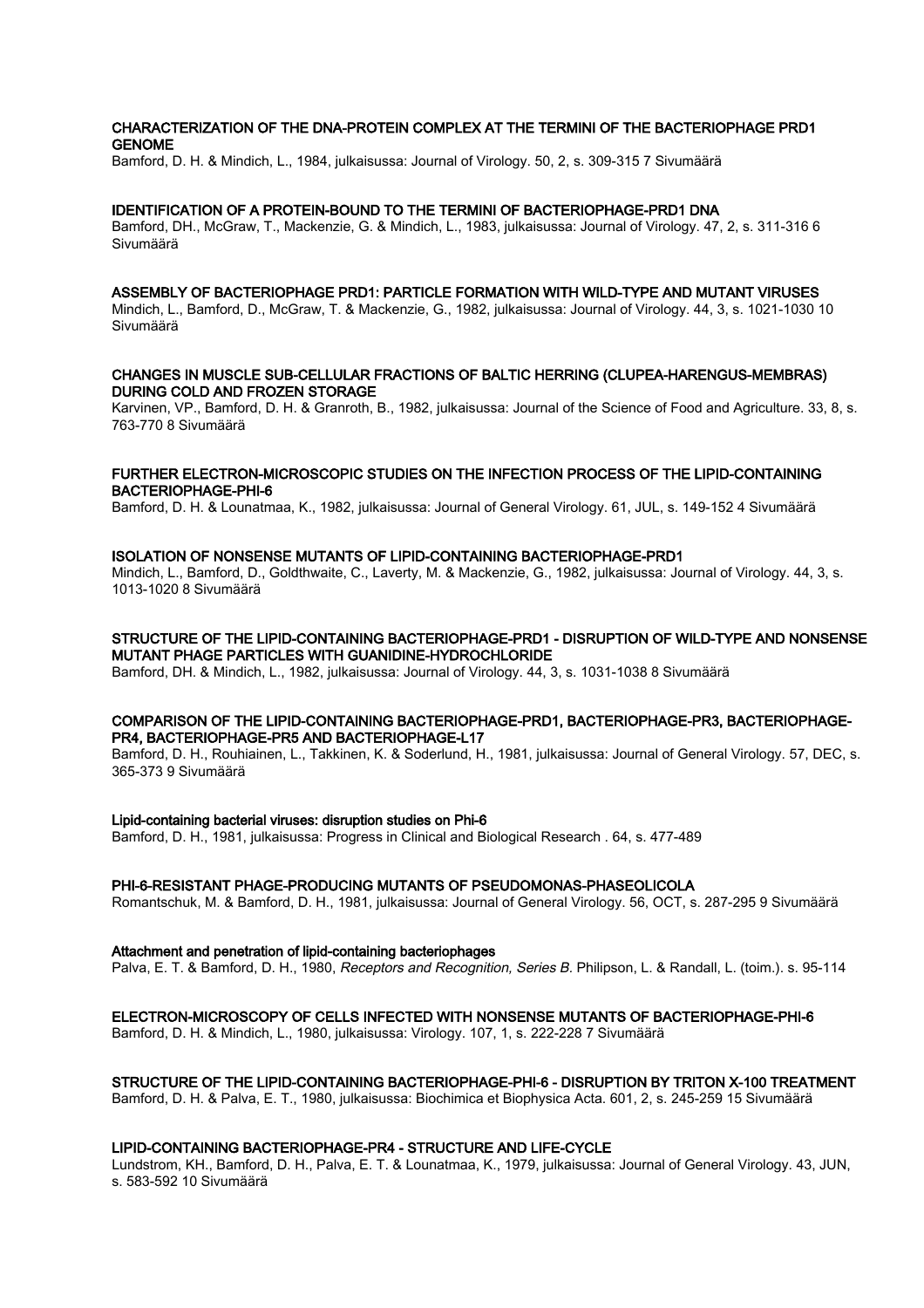## FREEZE-FRACTURING OF PSEUDOMONAS-PHASEOLICOLA INFECTED BY LIPID-CONTAINING BACTERIOPHAGE PHI-

Bamford, D. H. & Lounatmaa, K., 1978, julkaisussa: Journal of General Virology. 39, APR, s. 161-170 10 Sivumäärä

### GENETICS OF PLAQUE-SIZE MUTANTS OF DOUBLE-STRANDED-RNA BACTERIOPHAGE-PSI-6

Liljestrom, PT. & Bamford, D. H., 1978, julkaisussa: Hereditas. 88, 1, s. 135-137 3 Sivumäärä

#### MUTAGENICITY AND TOXICITY OF AMITROLE .1. DROSOPHILA TESTS

Laamanen, I., Sorsa, M., Bamford, D., Gripenberg, U. & Meretoja, T., 1976, julkaisussa: Mutation Research - Reviews. 40 , 3, s. 185-190 6 Sivumäärä

#### MUTAGENICITY AND TOXICITY OF AMITROLE .2. HUMAN LYMPHOCYTE CULTURE TESTS

Meretoja, T., Gripenberg, U., Bamford, DH., Laamanen, I. & Sorsa, M., 1976, julkaisussa: Mutation Research - Reviews. 40, 3, s. 191-195 5 Sivumäärä

## MUTAGENICITY AND TOXICITY OF AMITROLE .3. MICROBIAL TESTS

Bamford, DH., Sorsa, M., Gripenberg, U., Laamanen, I. & Meretoja, T., 1976, julkaisussa: Mutation Research - Reviews. 40, 3, s. 197-202 6 Sivumäärä

## ULTRASTRUCTURE AND LIFE-CYCLE OF LIPID-CONTAINING BACTERIOPHAGE-PHI6

Bamford, D. H., Palva, E. T. & Lounatmaa, K., 1976, julkaisussa: Journal of General Virology. 32, AUG, s. 249-259 11 Sivumäärä

# Aktiviteetit

#### Electrophoresis (Lehti) Dennis Bamford (Arvioitsija (reviewer)) 12 huhtik. 2017

#### Journal of Virology (Lehti)

Dennis Bamford (Arvioitsija (reviewer)) 17 maalisk. 2017

## Evaluation of application for professorship

Dennis Bamford (Konsultti) 9 maalisk. 2017

# Journal of Virology (Lehti)

Dennis Bamford (Arvioitsija (reviewer)) 1 maalisk. 2017

# Instruct Executive Meeting

Dennis Bamford (Osallistuja) 23 helmik. 2017

## Elina Laanto

Dennis Bamford (Isäntä) 1 helmik. 2017 → 31 heinäk. 2017

## Proceedings of the National Academy of Sciences of the United States of America (Lehti)

Dennis Bamford (Arvioitsija (reviewer)) 1 helmik. 2017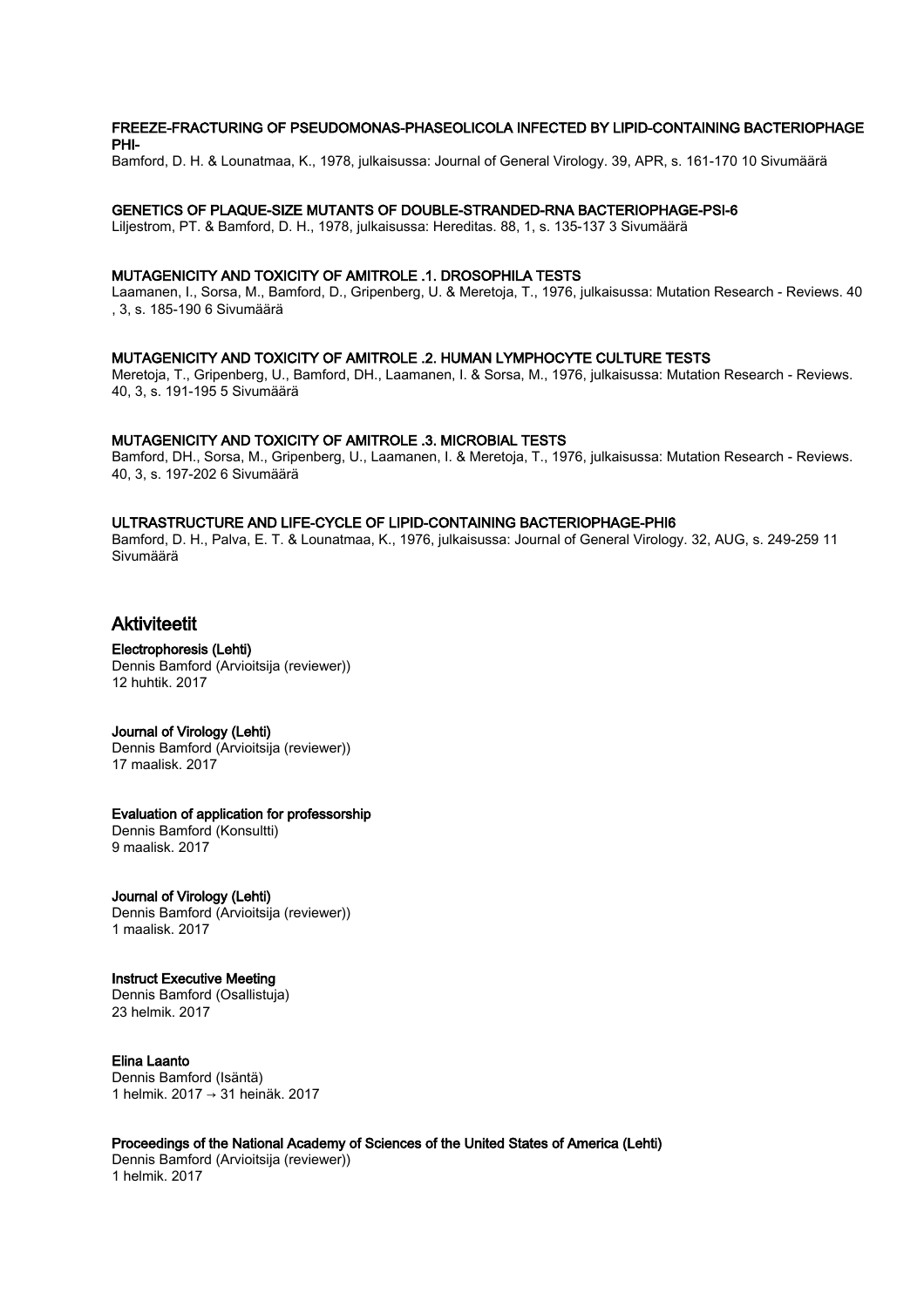## Structure (Lehti)

Dennis Bamford (Arvioitsija (reviewer)) 27 tammik. 2017

Opponent of doctoral dissertation Dennis Bamford (Vastaväittäjä)

12 jouluk. 2016

# Opponent of doctoral dissertation

Dennis Bamford (Ohjaaja) 12 jouluk. 2016

## Institut Pasteur

Dennis Bamford (Vieraileva tutkija) 11 jouluk. 2016 → 13 jouluk. 2016

## The City College of New York

Dennis Bamford (Vieraileva tutkija) 5 jouluk. 2016 → 7 jouluk. 2016

## National Institute of Health

Dennis Bamford (Vieraileva tutkija) 3 jouluk. 2016 → 4 jouluk. 2016

# University of South Florida

Dennis Bamford (Vieraileva tutkija) 1 jouluk. 2016 → 2 jouluk. 2016

## University of Pittsburg

Dennis Bamford (Vieraileva tutkija) 28 marrask. 2016 → 30 marrask. 2016

# Instruct, University of Oxford

Dennis Bamford (Muu rooli) 16 marrask. 2016 → 17 marrask. 2016

# Instruct, University of Oxford

Dennis Bamford (Vieraileva tutkija) 16 marrask. 2016 → 18 marrask. 2016

# Opponent of doctoral dissertation

Dennis Bamford (Vastaväittäjä) 28 lokak. 2016

# Journal of Virological Methods (Lehti)

Dennis Bamford (Arvioitsija (reviewer)) 7 syysk. 2016

## mBio (Lehti)

Dennis Bamford (Arvioitsija (reviewer)) 1 heinäk. 2016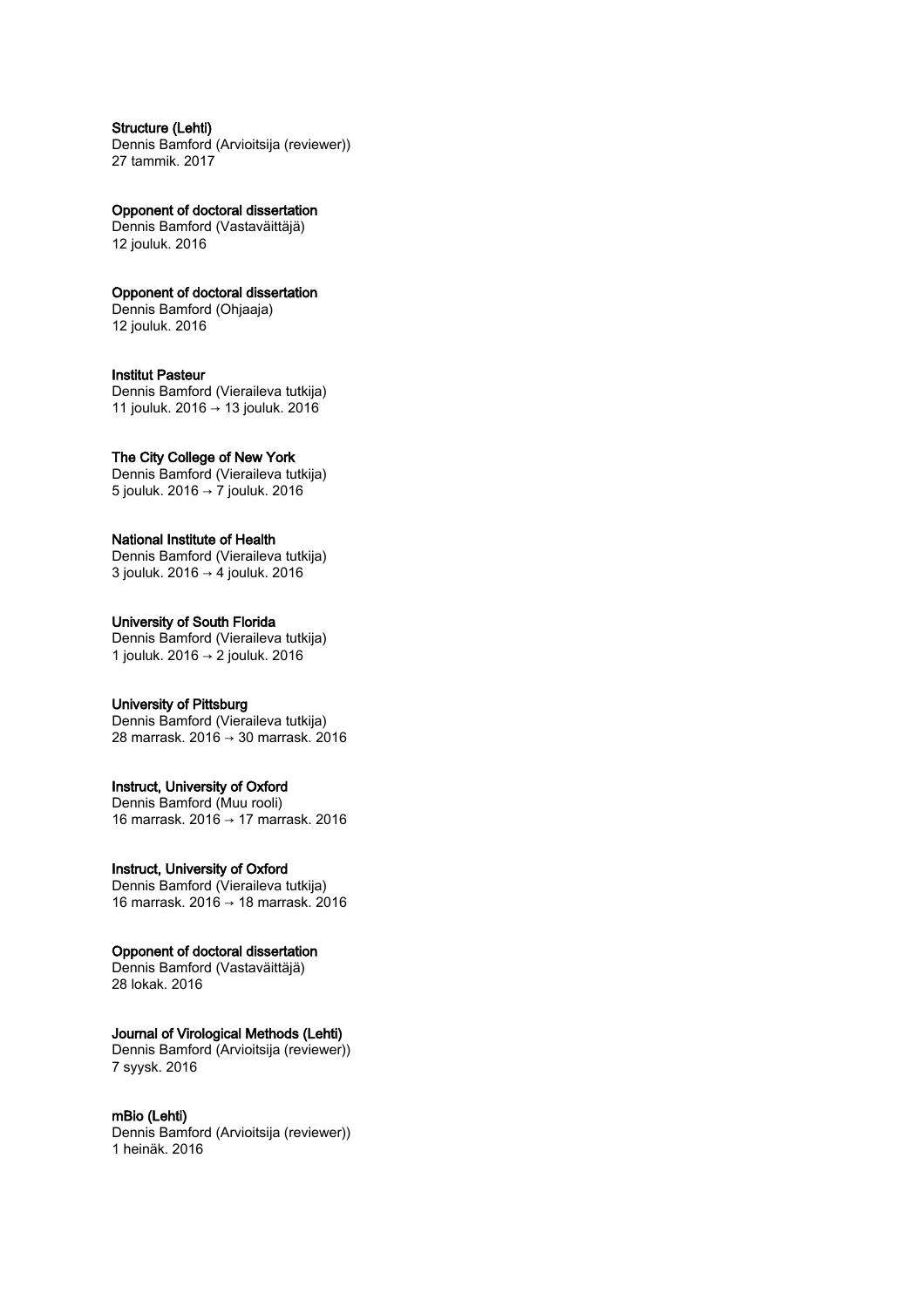## Journal of Virology (Lehti)

Dennis Bamford (Arvioitsija (reviewer)) heinäk. 2016

## mBio (Lehti)

Dennis Bamford (Arvioitsija (reviewer)) kesäk. 2016

Proceedings of the National Academy of Sciences of the United States of America (Lehti) Dennis Bamford (Arvioitsija (reviewer))

helmik. 2016

Proceedings of the National Academy of Sciences of the United States of America (Lehti) Dennis Bamford (Arvioitsija (reviewer)) tammik. 2016

Viruses (Basel) (Lehti) Dennis Bamford (Arvioitsija (reviewer)) tammik. 2016

Publication Forum/Julkaisufoorumi (Ulkoinen yksikkö)

Dennis Bamford (Jäsen)  $2016 \rightarrow 2019$ 

## Opponent of doctoral dissertation

Dennis Bamford (Vastaväittäjä) 3 jouluk. 2015

Proceedings of the National Academy of Sciences of the United States of America (Lehti)

Dennis Bamford (Arvioitsija (reviewer)) marrask. 2015

## Okinawa Institute of Science and Technology seminar

Dennis Bamford (Puhuja: esitelmän pitäjä) 28 lokak. 2015

## dsRNA virus symposium

Dennis Bamford (Puhuja: pääpuhuja (keynote)) 3 lokak. 2015 → 11 lokak. 2015

## Phages 2015

Dennis Bamford (Puhuja: pääpuhuja (keynote)) 1 syysk. 2015 → 2 syysk. 2015

## XXIV Biennal Conference on Phage/Virus Assembly

Dennis Bamford (Posteriesitys) 7 kesäk. 2015 → 12 kesäk. 2015

# Opponent of doctoral dissertation

Dennis Bamford (Vastaväittäjä) 5 kesäk. 2015

# Instruct Biennal Meeting 2015

Dennis Bamford (Posteriesitys) 20 toukok. 2015 → 22 toukok. 2015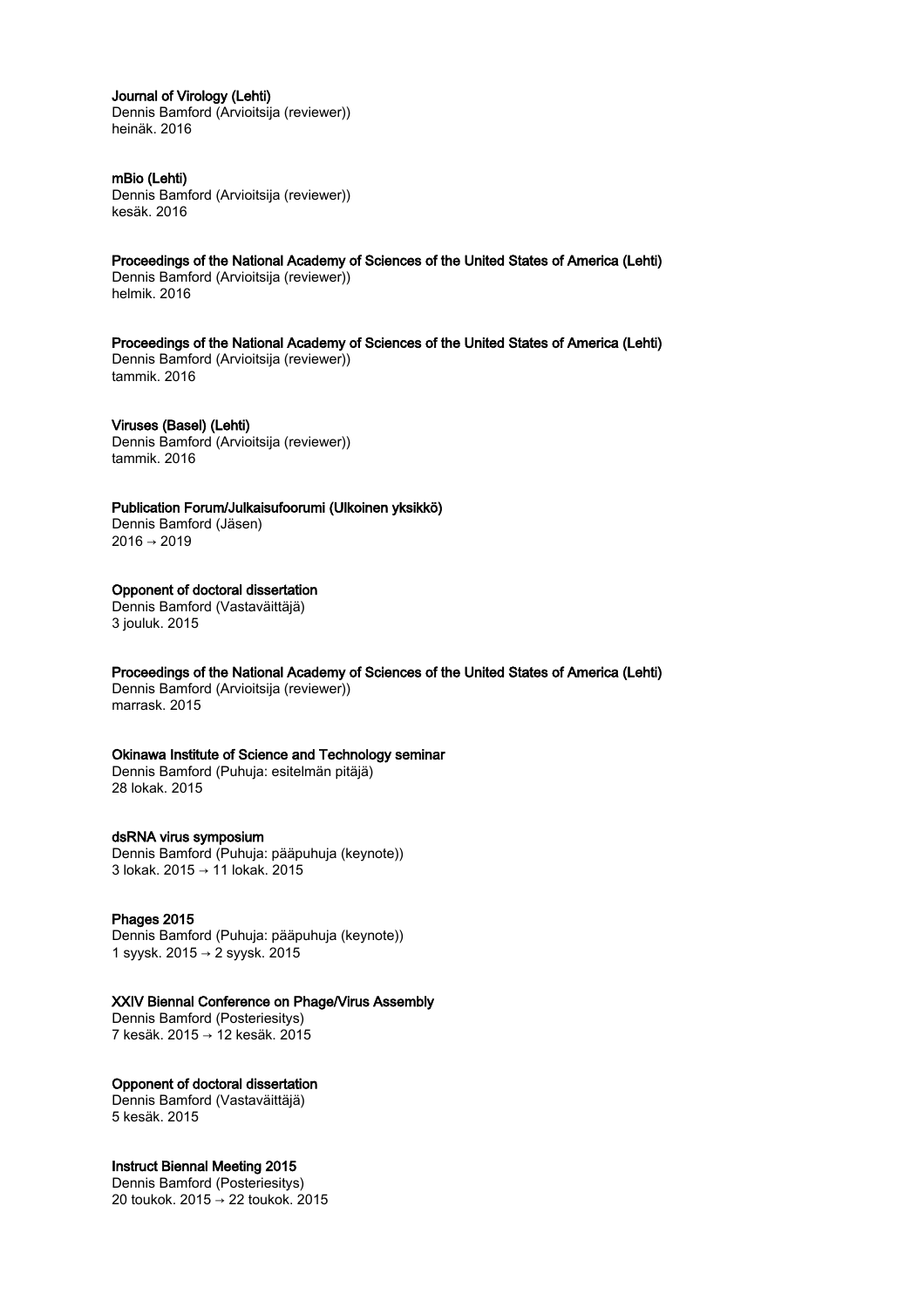# ESFRI Instruct (Ulkoinen yksikkö)

Dennis Bamford (Jäsen) 14 huhtik. 2015 → 15 huhtik. 2015

Seminar presentation Dennis Bamford (Puhuja: esitelmän pitäjä) 29 maalisk. 2015

## Physical Virology: From Structure to Evolution

Dennis Bamford (Puhuja: pääpuhuja (keynote)) 9 maalisk. 2015 → 11 maalisk. 2015

Irma Orentaite Dennis Bamford (Isäntä) 20 tammik. 2015 → …

## Journal of Virological Methods (Lehti)

Dennis Bamford (Arvioitsija (reviewer)) 2015

## Journal of Virology (Lehti)

Dennis Bamford (Arvioitsija (reviewer)) 2015

#### Journal of Virology (Lehti) Dennis Bamford (Arvioitsija (reviewer)) 2015

# Journal of Virology (Lehti)

Dennis Bamford (Arvioitsija (reviewer)) 2015

## PLoS One (Lehti)

Dennis Bamford (Arvioitsija (reviewer)) 2015

# Reviewer (Lehti)

Dennis Bamford (Arvioitsija (reviewer)) 2015

# Emmanuelle Quemin

Dennis Bamford (Isäntä) 24 marrask. 2014 → 13 jouluk. 2014

# Isaac Santos Perez

Dennis Bamford (Isäntä) 1 marrask. 2014 → 28 helmik. 2015

# Irma Orentaite

Dennis Bamford (Isäntä) 10 lokak. 2014 → 10 jouluk. 2014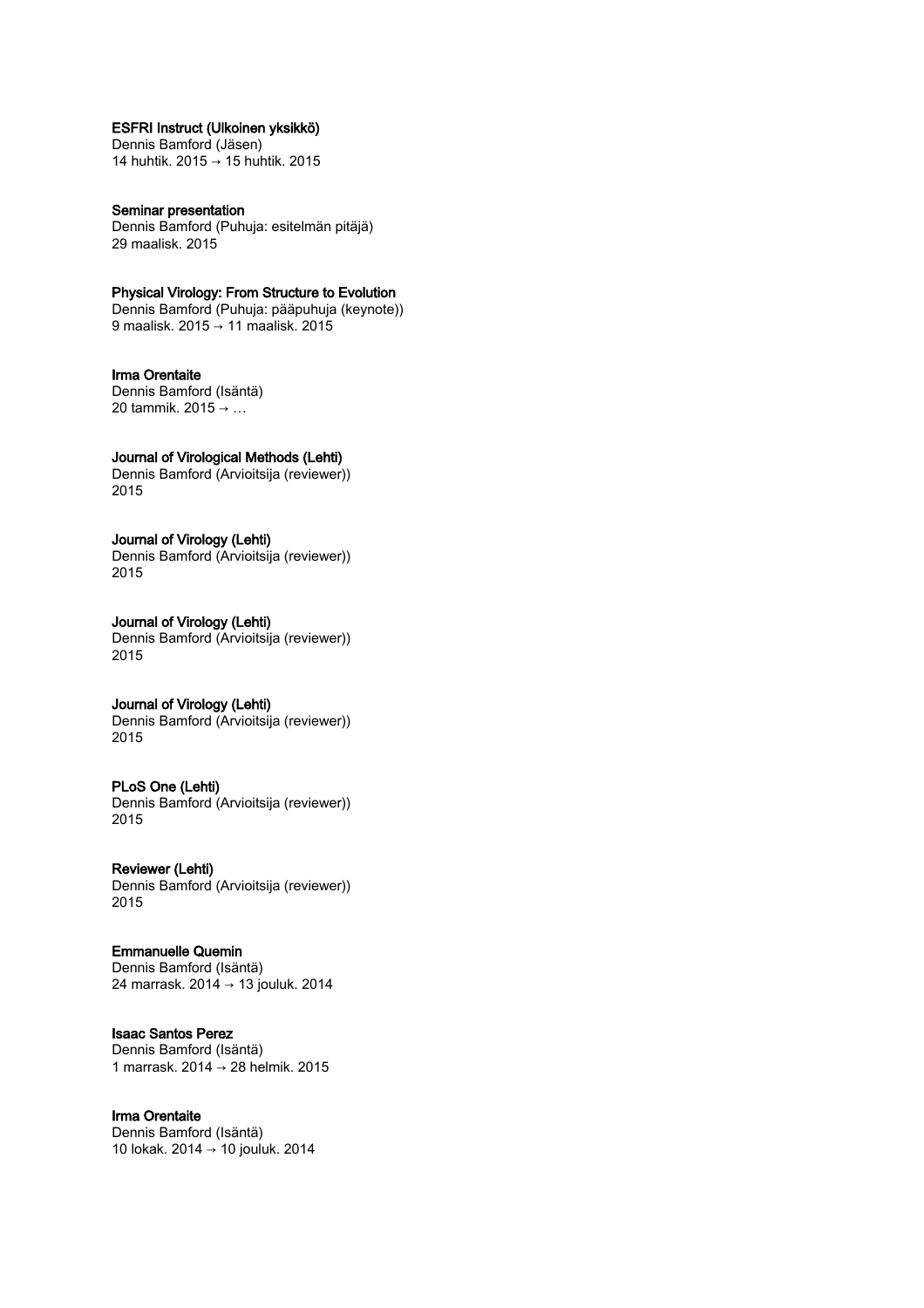Phages 2014

Dennis Bamford (Puhuja: pääpuhuja (keynote)) 16 syysk. 2014

Extremophiles 2014 Dennis Bamford (Puhuja: esitelmän pitäjä) 7 syysk. 2014

Robert Sinclair Dennis Bamford (Isäntä) 31 elok. 2014 → 6 syysk. 2014

Viruses of Microbes Dennis Bamford (Puhuja: esitelmän pitäjä) 13 heinäk. 2014 → 19 heinäk. 2014

University of Oxford Dennis Bamford (Vieraileva tutkija) 7 heinäk. 2014 → 10 heinäk. 2014

Rytis Grigonis Dennis Bamford (Isäntä) 1 heinäk. 2014 → 31 elok. 2014

FASEB Summer Conference on Virus Assembly Dennis Bamford (Puhuja: pääpuhuja (keynote)) 29 kesäk. 2014 → 4 heinäk. 2014

# Diego Charro

Dennis Bamford (Isäntä) 16 kesäk. 2014 → 26 kesäk. 2014

## Emmanuelle Quemin

Dennis Bamford (Isäntä) 1 huhtik. 2014 → 11 heinäk. 2014

## European Academy of Microbiology

Dennis Bamford (Vieraileva tutkija) 27 maalisk. 2014 → 30 maalisk. 2014

## Virology Days 2014

Dennis Bamford (Järjestäjätoimikunnan jäsen) 27 maalisk. 2014 → 28 maalisk. 2014

## Institut Pasteur invited seminar

Dennis Bamford (Puhuja: esitelmän pitäjä) 5 maalisk. 2014

# Max Planck Institute invited seminar

Dennis Bamford (Puhuja: esitelmän pitäjä) 12 helmik. 2014 → 13 helmik. 2014

Exploiting bacteriophages for bioscience, biotechnology, and medicine

Dennis Bamford (Osallistuja) 22 tammik. 2014 → 24 tammik. 2014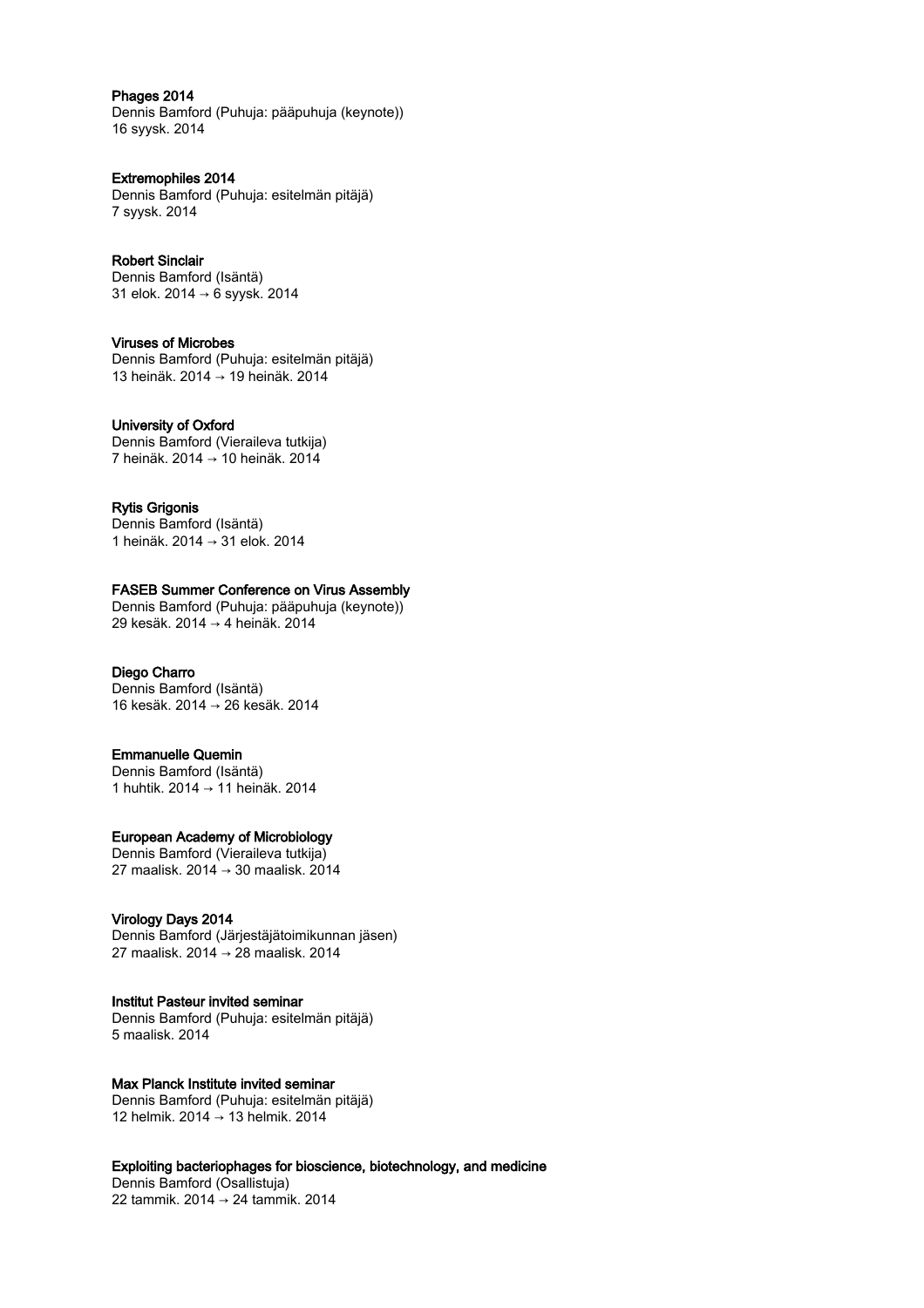## Archives of Virology (Lehti)

Dennis Bamford (Arvioitsija (reviewer)) 2014

BioMed Central (Kustantaja) Dennis Bamford (Arvioitsija (reviewer)) 2014

# Co-supervisor of doctoral thesis

Dennis Bamford (Sivuohjaaja)  $2014 \rightarrow ...$ 

## Current Trends in Microbiology (Lehti)

Dennis Bamford (Arvioitsija (reviewer)) 2014

# Environmental Microbiology (Lehti)

Dennis Bamford (Arvioitsija (reviewer)) 2014

## Journal of Virology (Lehti)

Dennis Bamford (Arvioitsija (reviewer)) 2014

## Journal of Virology (Lehti) Dennis Bamford (Arvioitsija (reviewer)) 2014

# Journal of Virology (Lehti)

Dennis Bamford (Arvioitsija (reviewer)) 2014

# Member of thesis examination board

Dennis Bamford (Jäsenyys seurantaryhmässä) 2014

# Molecular Microbiology (Lehti)

Dennis Bamford (Arvioitsija (reviewer)) 2014

# Nucleic Acids Research (Lehti) Dennis Bamford (Arvioitsija (reviewer))

2014

Proceedings of the National Academy of Sciences of the United States of America (Lehti)

Dennis Bamford (Arvioitsija (reviewer)) 2014

# Supervisor of Doctoral thesis

Dennis Bamford (Ohjaaja)  $2014 \rightarrow ...$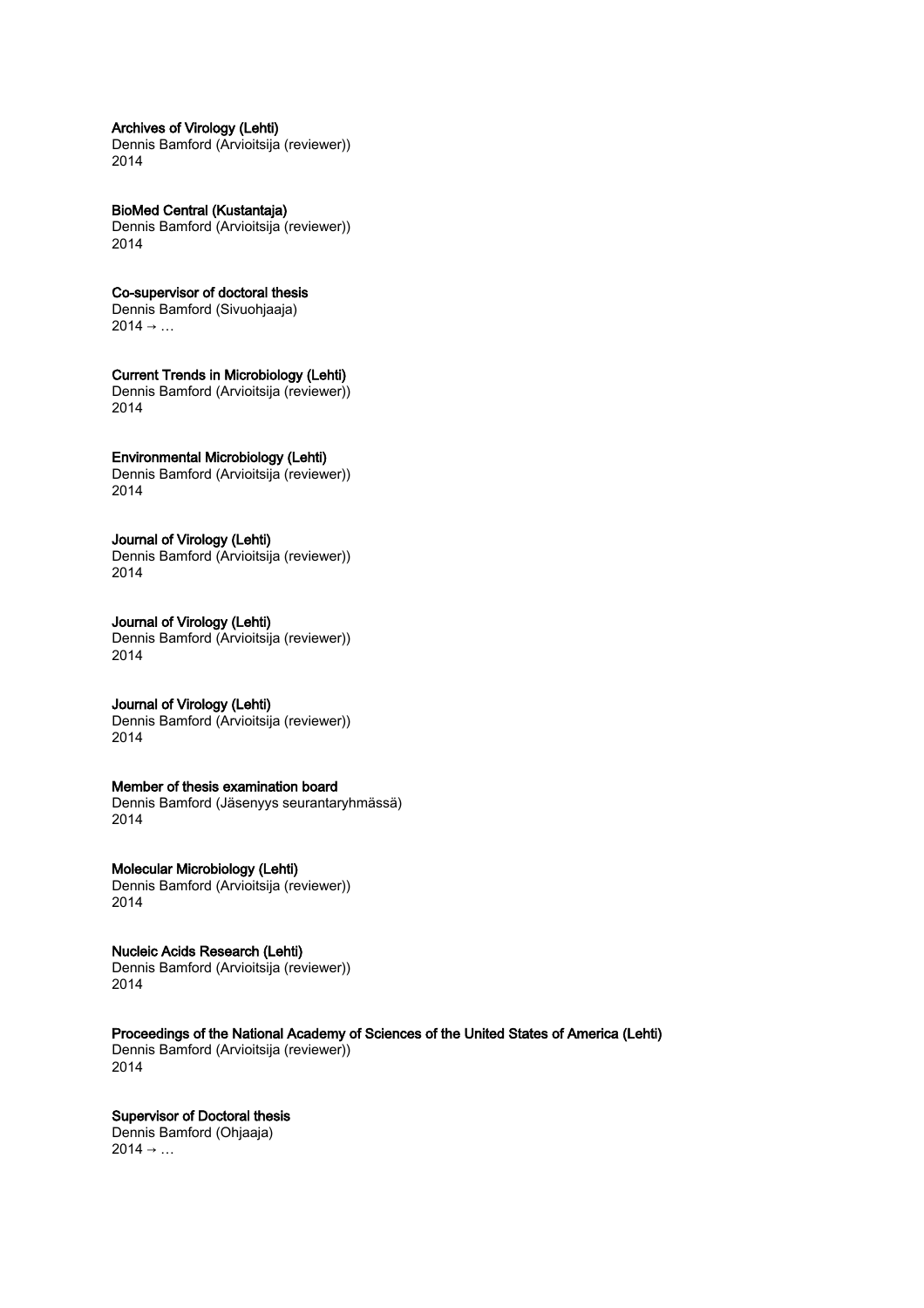# Virology (Lehti)

Dennis Bamford (Arvioitsija (reviewer)) 2014

# International Symposium on Giant Virus Biology

Dennis Bamford (Osallistuja) 17 marrask. 2013 → 20 marrask. 2013

## 5th European Congress of Virology

Dennis Bamford (Puhuja: pääpuhuja (keynote)) 11 syysk. 2013 → 14 syysk. 2013

## XXIII Biennial Conference on Phage/Virus Assembly

Dennis Bamford (Osallistuja) 8 syysk. 2013 → 13 syysk. 2013

The 2013 Archaea: Ecology, Metabolism, and Molecular Biology Gordon Research Conference

Dennis Bamford (Posteriesitys) 28 heinäk. 2013 → 2 elok. 2013

## ICTV committee meeting

Dennis Bamford (Puhuja: esitelmän pitäjä) 14 heinäk. 2013 → 17 heinäk. 2013

# 32nd Annual American Society for Virology

Dennis Bamford (Puhuja: pääpuhuja (keynote)) 20 kesäk. 2013 → 24 kesäk. 2013

## The XII Spanish National Congress of Virology

Dennis Bamford (Puhuja: esitelmän pitäjä) 9 kesäk. 2013 → 12 kesäk. 2013

## Instruct Biennial Structural Biology Conference 2013

Dennis Bamford (Tieteellisen komitean jäsen) 22 toukok. 2013 → 24 toukok. 2013

# Virology Days 2013

Dennis Bamford (Osallistuja) 14 maalisk. 2013 → 15 maalisk. 2013

## European Academy of Microbiology (Ulkoinen yksikkö)

Dennis Bamford (Jäsen)  $2013 \rightarrow ...$ 

# EMBO Meeting on Viruses of Microbes

Dennis Bamford (Puhuja: pääpuhuja (keynote)) 16 heinäk. 2012

## Viruses of microbes EMBO meeting, scientific committee (Ulkoinen yksikkö)

Dennis Bamford (Jäsen) 16 heinäk. 2012

# 5th Monolith Summer Symposium

Dennis Bamford (Puhuja: esitelmän pitäjä) 1 kesäk. 2012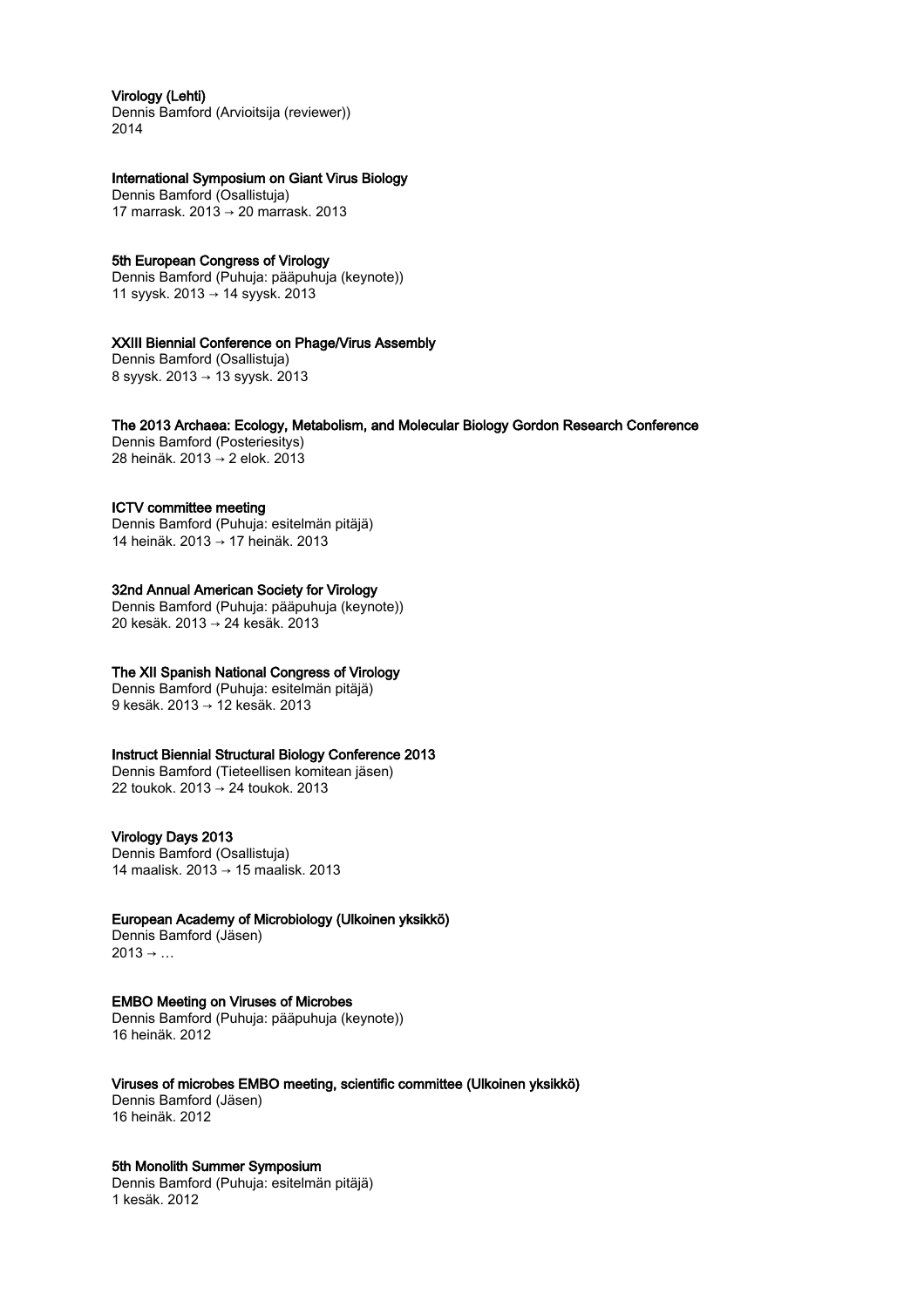Academy Professor Dennis Bamford (Palkinnonsaaja) 2012 → 2016

Supervisor of Doctoral thesis Dennis Bamford (Ohjaaja)  $2012 \rightarrow 2014$ 

# Aquatic Virus Workshop

Dennis Bamford (Puhuja: esitelmän pitäjä) 30 lokak. 2011

# Phage/Virus assembly meeting

Dennis Bamford (Puhuja: esitelmän pitäjä) 9 lokak. 2011

## EU Cost meeting on novel non-transgenic strategies for plant virus control

Dennis Bamford (Puhuja: esitelmän pitäjä) 12 syysk. 2011

# British Scandinavian meeting in microbiology and infection

Dennis Bamford (Puhuja: esitelmän pitäjä) 25 toukok. 2011

# Viruses of the environment

Dennis Bamford (Puhuja: esitelmän pitäjä) 22 maalisk. 2011

## Virology symposium

Dennis Bamford (Puhuja: esitelmän pitäjä) 14 maalisk. 2011

# EU ESFRI Instruct (Ulkoinen yksikkö)

Dennis Bamford (Hallituksen jäsen)  $2011 \rightarrow ...$ 

International Commitee on Taxonomy of Viruses (Ulkoinen yksikkö) Dennis Bamford (Hallituksen jäsen)  $2011 \rightarrow ...$ 

3rd Sino-Finn Life Science Forum Dennis Bamford (Puhuja: esitelmän pitäjä) 30 lokak. 2010

20th Biocity Symposium Dennis Bamford (Puhuja: esitelmän pitäjä) 20 elok. 2010

3rd Mathematical Virology Workshop Dennis Bamford (Puhuja: esitelmän pitäjä) 16 elok. 2010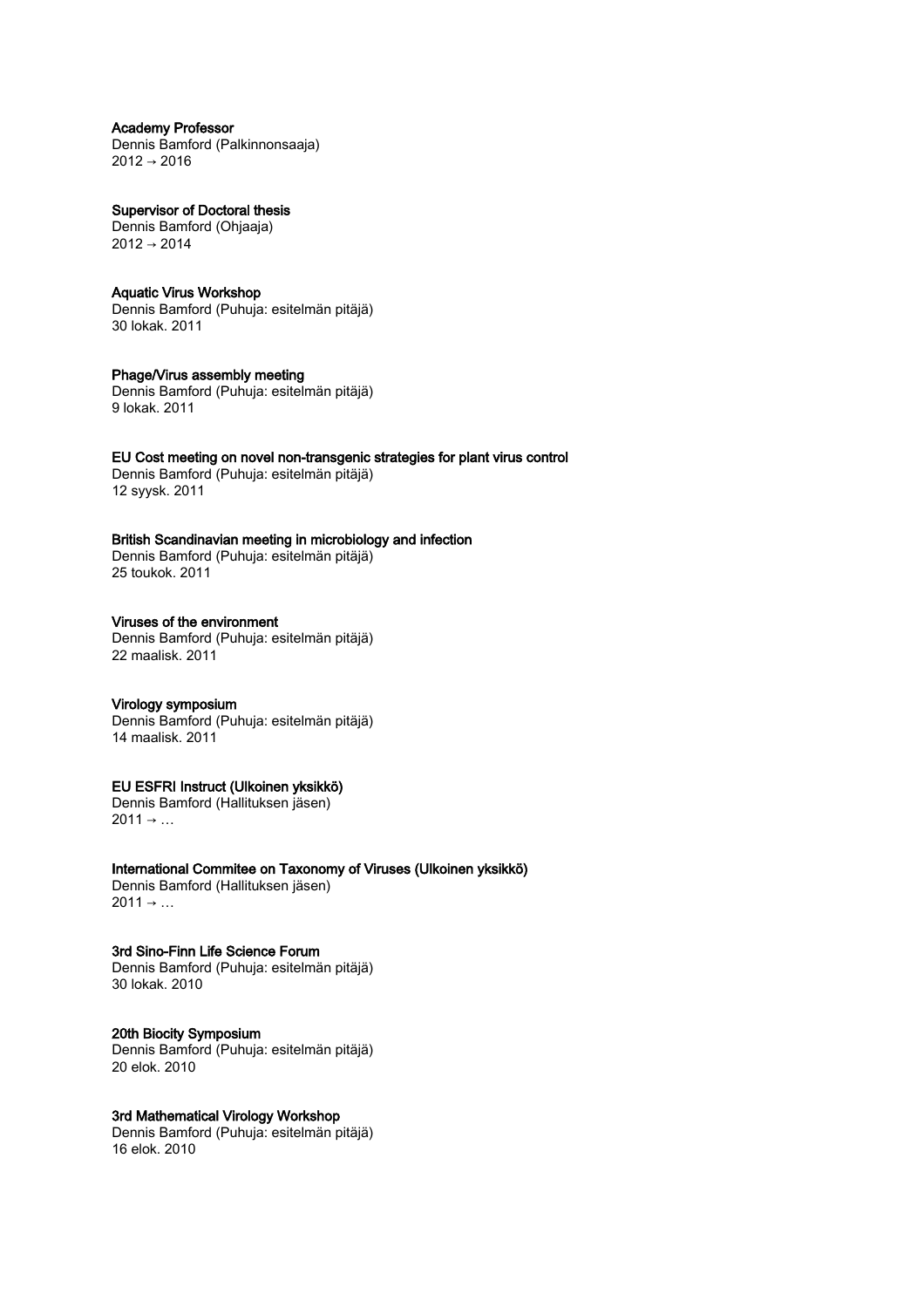## An Intitute Pasteur Meeting, Scientific committee (Ulkoinen yksikkö)

Dennis Bamford (Jäsen) 21 kesäk. 2010 → 25 kesäk. 2010

## Conference on Viruses of Microbes

Dennis Bamford (Puhuja: esitelmän pitäjä) 21 kesäk. 2010

## ESF-EMBO Symposium on antiviral applications of RNA interference

Dennis Bamford (Puhuja: esitelmän pitäjä) 30 toukok. 2010

# INSTRUCT annual meeting

Dennis Bamford (Puhuja: esitelmän pitäjä) 29 huhtik. 2010

## Society for General Microbiology, UK annual meeting

Dennis Bamford (Puhuja: esitelmän pitäjä) 29 maalisk. 2010

## INSTRUCT workshop on correlative microscopy

Dennis Bamford (Puhuja: esitelmän pitäjä) 13 tammik. 2010

## Co-Supervisor of Doctoral thesis

Dennis Bamford (Sivuohjaaja)  $2010 \rightarrow 2014$ 

# EU ESFRI Instruct (Ulkoinen yksikkö)

Dennis Bamford (Jäsen)  $2010 \rightarrow ...$ 

## Pre-examinator of Doctoral thesis

Dennis Bamford (Esitarkastaja) 2010

## Colloquium on Genome Structure, Function and Evolution

Dennis Bamford (Puhuja: pääpuhuja (keynote)) 5 jouluk. 2009

## Wuhan University invited seminar

Dennis Bamford (Puhuja: esitelmän pitäjä) 27 marrask. 2009

# Irish higher education authority (Ulkoinen yksikkö)

Dennis Bamford (Jäsen) 17 marrask. 2009 → 19 marrask. 2009

# EU COST Workshop on Plant Virus Control based on RNA based Vaccines

Dennis Bamford (Puhuja: esitelmän pitäjä) 12 syysk. 2009

# International EU COST training school on dsRNA production for plant virus protection

Dennis Bamford (Järjestäjätoimikunnan jäsen) 7 syysk. 2009 → 12 syysk. 2009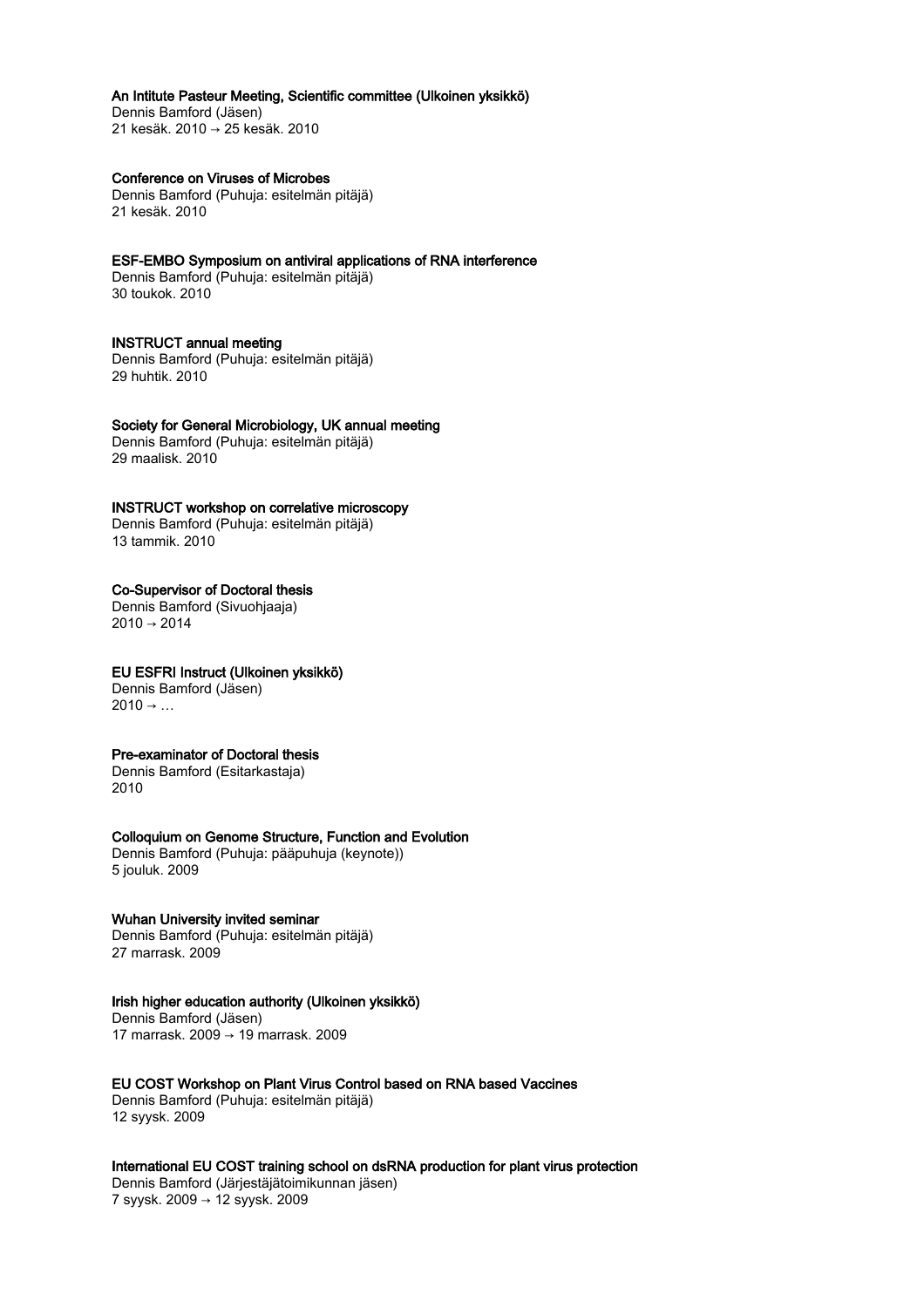## 5th Smögen Summer Symposium on Virology

Dennis Bamford (Puhuja: pääpuhuja (keynote)) 22 elok. 2009

III Workshop on Structural Biology Dennis Bamford (Puhuja: pääpuhuja (keynote)) 4 kesäk. 2009

6th International Virus Assembly Symposium Dennis Bamford (Puhuja: esitelmän pitäjä) 3 toukok. 2009

## Tieteen päivät 2009 Virusten alku

Dennis Bamford (Puhuja: esitelmän pitäjä) 8 tammik. 2009

# 3rd FEMS Congress of European Microbiologists (Ulkoinen yksikkö)

Dennis Bamford (Jäsen) 2009

# European co-operation in science and technology (COST) (Ulkoinen yksikkö)

Dennis Bamford (Jäsen)  $2009 \rightarrow 2013$ 

#### 1st Sino-Finn Life Science Forum

Dennis Bamford (Puhuja: esitelmän pitäjä) 26 lokak. 2008

# FASEB Conference on Virus Assembly

Dennis Bamford (Puhuja: esitelmän pitäjä) 22 kesäk. 2008

# VIZIER/SPINE2 Workshop on Structural Virology

Dennis Bamford (Puhuja: esitelmän pitäjä) 14 kesäk. 2008

## EU ESFRI INSTRUCT Working Group (Ulkoinen yksikkö)

Dennis Bamford (Puheenjohtaja) 2008 → 2009

Member of thesis advisory committee

Dennis Bamford (Jäsenyys seurantaryhmässä)  $2008 \rightarrow 2014$ 

# Supervisor of Doctoral thesis

Dennis Bamford (Ohjaaja)  $2008 \rightarrow 2012$ 

# Murnau Conference on Structural Biology

Dennis Bamford (Puhuja: esitelmän pitäjä) 7 syysk. 2007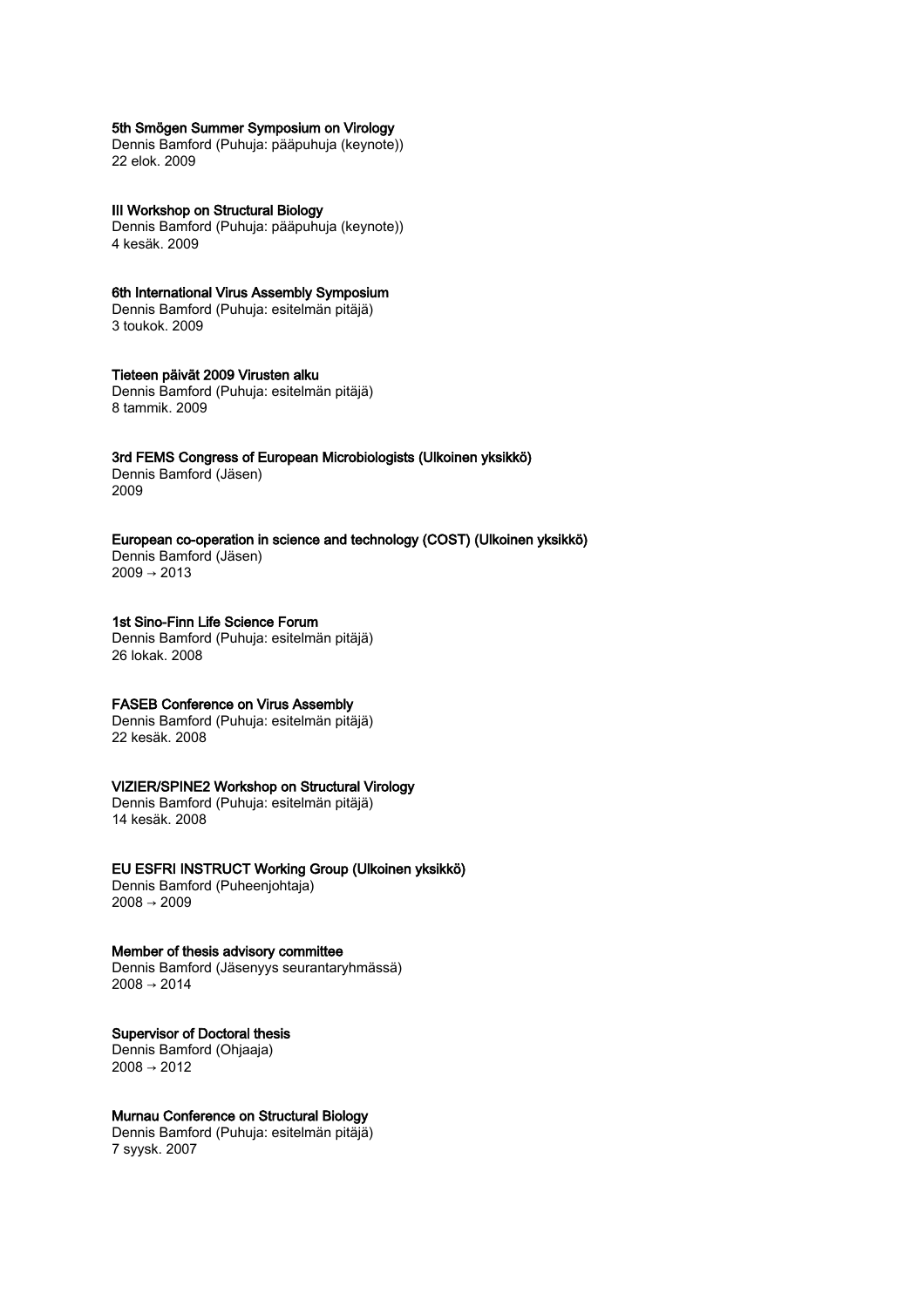# VIZIER/EMBO workshop on RNA viruses: replication, evolution and drug design

Dennis Bamford (Puhuja: esitelmän pitäjä) 27 elok. 2007

## Gordon conference on Structural, Functional and Evolutionary Genomics

Dennis Bamford (Puhuja: esitelmän pitäjä) 29 heinäk. 2007

#### Structure-Function Analysis of Viruses

Dennis Bamford (Puhuja: pääpuhuja (keynote)) 31 toukok. 2007

## Symposium on Virology

Dennis Bamford (Puhuja: esitelmän pitäjä) 12 huhtik. 2007

# EMBL-RNA virus symposium

Dennis Bamford (Puhuja: esitelmän pitäjä) 6 maalisk. 2007

## Tieteen päivät 2007 Elämän rajoilla

Dennis Bamford (Puhuja: esitelmän pitäjä) 13 tammik. 2007

## Co-supervisor of doctoral thesis

Dennis Bamford (Sivuohjaaja)  $2007 \rightarrow 2010$ 

# EMBL Hamburg outstation (Ulkoinen yksikkö)

Dennis Bamford (Hallituksen jäsen) 2007

# Supervisor of Doctoral thesis

Dennis Bamford (Ohjaaja) 2007 → 2009

## Supervisor of Doctoral thesis

Dennis Bamford (Ohjaaja)  $2007 \rightarrow 2010$ 

## Supervisor of Doctoral thesis

Dennis Bamford (Ohjaaja) 2007 → 2010

# The Wistar Symposium on Virus Structure and Evolution

Dennis Bamford (Puhuja: esitelmän pitäjä) 17 marrask. 2006

# University of Missouri-Kansas City invited seminar

Dennis Bamford (Puhuja: esitelmän pitäjä) 15 marrask. 2006

# 9th International Symposium on dsRNA viruses

Dennis Bamford (Puhuja: esitelmän pitäjä) 22 lokak. 2006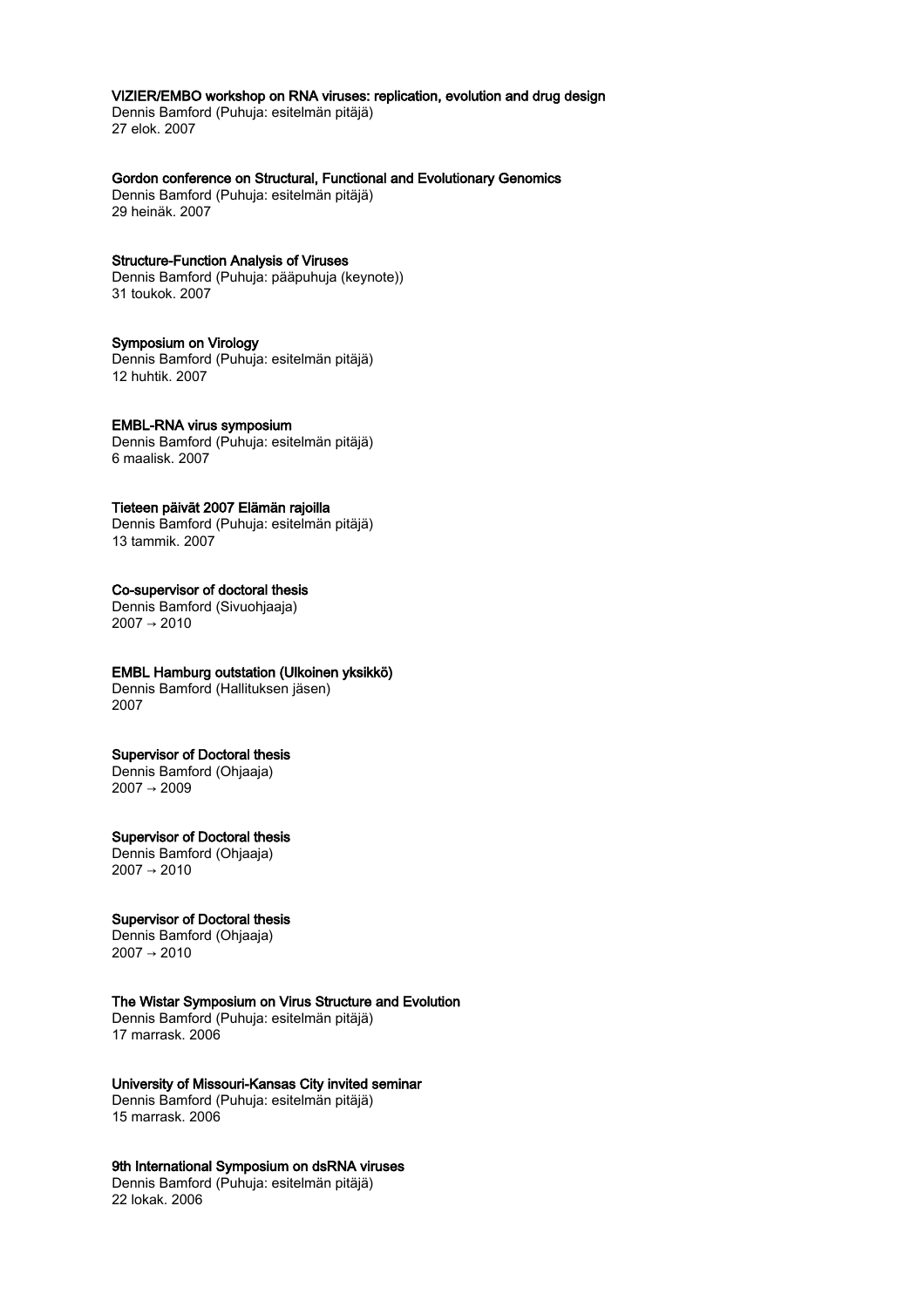## EMBO Workshop on Plant Virology

Dennis Bamford (Puhuja: esitelmän pitäjä) 3 heinäk. 2006

#### ETH Symposium

Dennis Bamford (Puhuja: esitelmän pitäjä) 29 kesäk. 2006

### Structure and Function of Large Molecular Assemblies

Dennis Bamford (Puhuja: esitelmän pitäjä) 11 kesäk. 2006

## Aminoff Symposium on Virus Structure

Dennis Bamford (Puhuja: esitelmän pitäjä) 8 kesäk. 2006

## Virus Structure and Evolution Meeting

Dennis Bamford (Puhuja: esitelmän pitäjä) 27 toukok. 2006

## ASM

Dennis Bamford (Puhuja: esitelmän pitäjä) 24 toukok. 2006

## Baylor College of Medicine invited seminar

Dennis Bamford (Puhuja: esitelmän pitäjä) 17 toukok. 2006

## University of Alabama invited seminar

Dennis Bamford (Puhuja: esitelmän pitäjä) 16 toukok. 2006

# Texas/ Evergreen Phage/ Virus Genomics and Ecology Meeting

Dennis Bamford (Puhuja: pääpuhuja (keynote)) 13 toukok. 2006

## Virus Assembly Symposium

Dennis Bamford (Puhuja: esitelmän pitäjä) 1 toukok. 2006

## University of Leeds invited seminar

Dennis Bamford (Puhuja: esitelmän pitäjä) 3 huhtik. 2006

#### Biocenter days

Dennis Bamford (Puhuja: esitelmän pitäjä) 23 maalisk. 2006

# Public Health Research Institute

Dennis Bamford (Puhuja: esitelmän pitäjä) 8 maalisk. 2006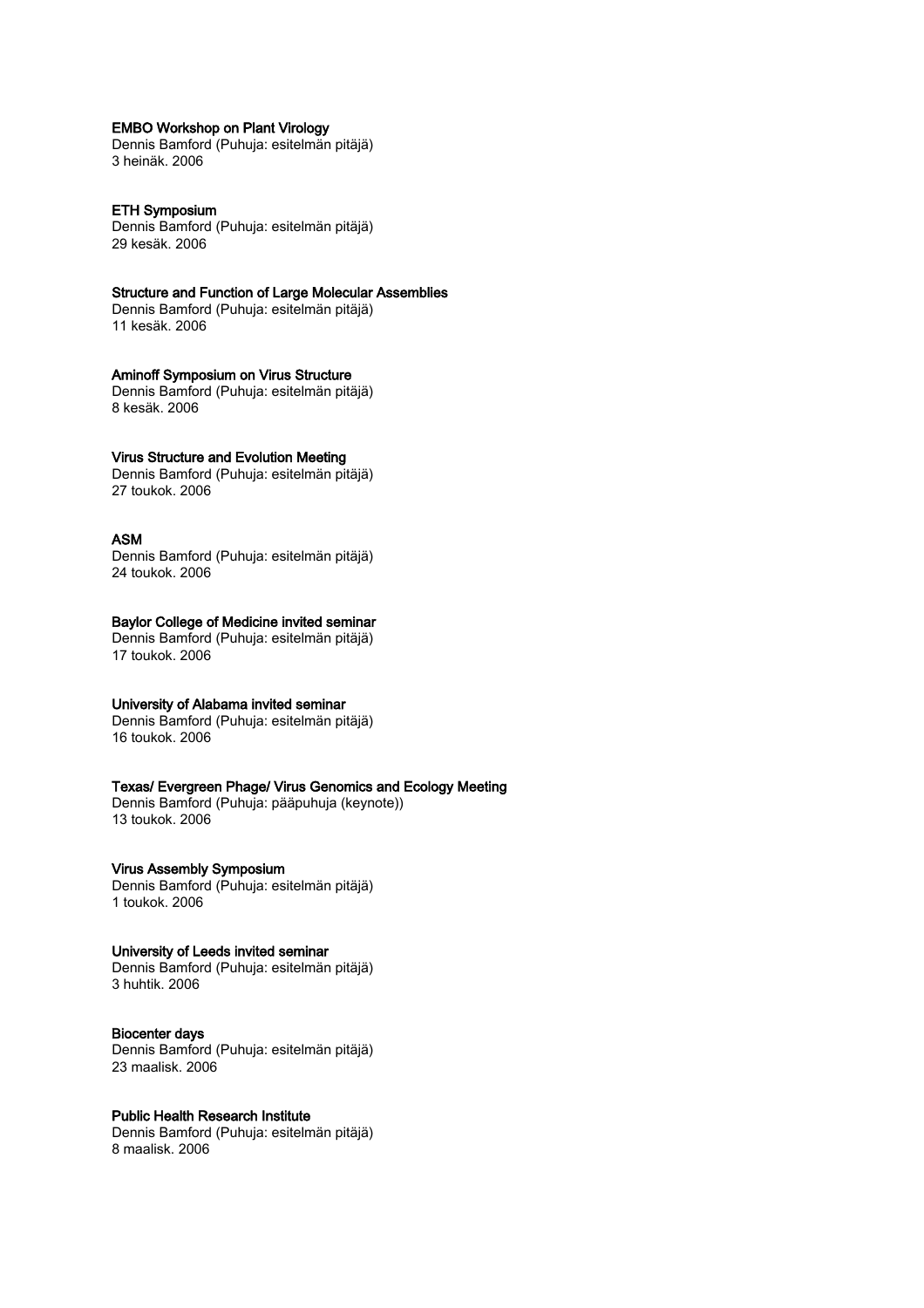## Rockefeller University invited seminar

Dennis Bamford (Puhuja: esitelmän pitäjä) 7 maalisk. 2006

## National Institute of Health invited seminar

Dennis Bamford (Puhuja: esitelmän pitäjä) 6 maalisk. 2006

## Wuhan University invited seminar

Dennis Bamford (Puhuja: esitelmän pitäjä) 16 helmik. 2006

## Shanghai Institute of Materia Medica

Dennis Bamford (Puhuja: esitelmän pitäjä) 9 helmik. 2006

# Co-supervisor of Doctoral thesis

Dennis Bamford (Ohjaaja)  $2006 \rightarrow 2010$ 

# Director of Finnish Center of Excellence in Virus Research

Dennis Bamford (Palkinnonsaaja)  $2006 \rightarrow 2011$ 

## EMBO (Ulkoinen yksikkö)

Dennis Bamford (Jäsen)  $2006 \rightarrow ...$ 

# Journal of General Virology (Lehti)

Dennis Bamford (Toimituskunnan jäsen (member of editorial board))  $2006 \rightarrow 2010$ 

## Journal of Virology (Lehti)

Dennis Bamford (Toimituskunnan jäsen (member of editorial board))  $2006 \rightarrow 2011$ 

Societas biochemica, biophysica et microbiologica Fenniae (Ulkoinen yksikkö) Dennis Bamford (Asiantuntijajäsen)  $2006 \rightarrow ...$ 

Supervisor of Doctoral thesis Dennis Bamford (Ohjaaja)  $2006 \rightarrow 2010$ 

# Archives of Virology (Lehti) Dennis Bamford (Arvioitsija (reviewer))

 $2005 \rightarrow 2010$ 

Artti Foundation (Ulkoinen yksikkö) Dennis Bamford (Puheenjohtaja) 2005

## Biochemistry (Lehti)

Dennis Bamford (Arvioitsija (reviewer))  $2005 \rightarrow 2010$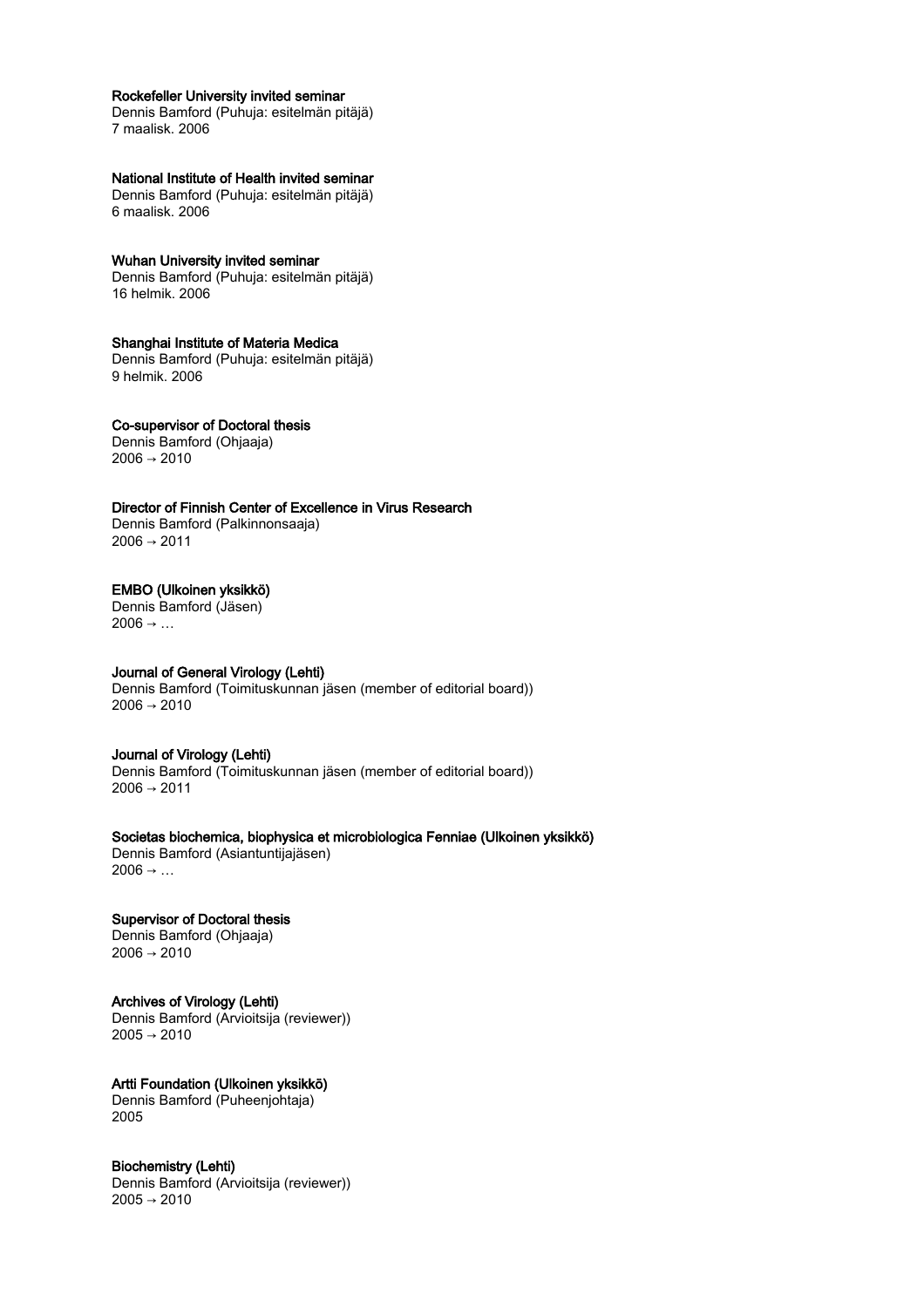Cell (Lehti) Dennis Bamford (Arvioitsija (reviewer)) 2005 → 2010

EMBO Journal (Lehti) Dennis Bamford (Arvioitsija (reviewer))  $2005 \rightarrow 2010$ 

European Journal of Biochemistry (Lehti) Dennis Bamford (Arvioitsija (reviewer)) 2005 → 2010

FEMS Microbiology Letters (Lehti) Dennis Bamford (Arvioitsija (reviewer))  $2005 \rightarrow 2010$ 

# Gene (Lehti)

Dennis Bamford (Arvioitsija (reviewer))  $2005 \rightarrow 2010$ 

# Journal of Bacteriology (Lehti)

Dennis Bamford (Arvioitsija (reviewer))  $2005 \rightarrow 2010$ 

#### Journal of General Virology (Lehti)

Dennis Bamford (Arvioitsija (reviewer))  $2005 \rightarrow 2010$ 

# Journal of Molecular Biology (Lehti)

Dennis Bamford (Arvioitsija (reviewer))  $2005 \rightarrow 2010$ 

## Journal of Virology (Lehti)

Dennis Bamford (Arvioitsija (reviewer)) 2005 → 2010

## Microbiology (Lehti)

Dennis Bamford (Arvioitsija (reviewer))  $2005 \rightarrow 2010$ 

## Molecular Cell (Lehti)

Dennis Bamford (Arvioitsija (reviewer))  $2005 \to 2010$ 

Nature (Lehti)

Dennis Bamford (Arvioitsija (reviewer))  $2005 \to 2010$ 

Nature Reviews, Microbiology (Lehti)

Dennis Bamford (Arvioitsija (reviewer))  $2005 \rightarrow 2010$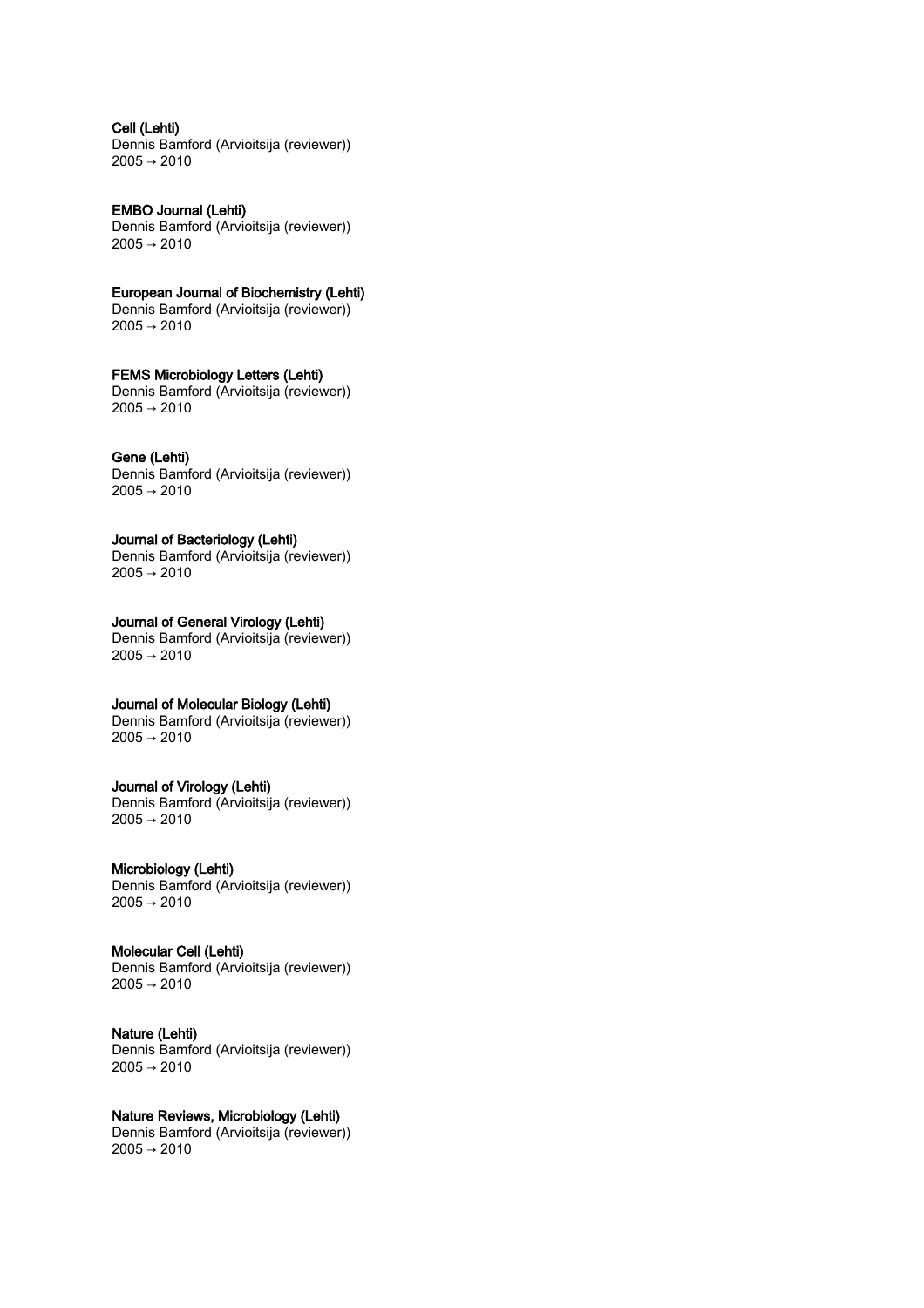## Plasmid (Lehti)

Dennis Bamford (Arvioitsija (reviewer))  $2005 \rightarrow 2010$ 

## Proceedings of the National Academy of Sciences of the United States of America (Lehti)

Dennis Bamford (Arvioitsija (reviewer))  $2005 \rightarrow 2010$ 

## RNA (Lehti)

Dennis Bamford (Arvioitsija (reviewer))  $2005 \rightarrow 2010$ 

## Reviewer (Lehti)

Dennis Bamford (Arvioitsija (reviewer))  $2005 \rightarrow 2010$ 

## Science (Lehti)

Dennis Bamford (Arvioitsija (reviewer))  $2005 \rightarrow 2010$ 

# Supervisor of Doctoral thesis

Dennis Bamford (Ohjaaja)  $2005 \rightarrow 2008$ 

## Virology (Lehti)

Dennis Bamford (Arvioitsija (reviewer))  $2005 \rightarrow 2010$ 

# Artti Foundation (Ulkoinen yksikkö)

Dennis Bamford (Hallituksen jäsen)  $2004 \rightarrow 2005$ 

# Faculty of Biosciences, University of Helsinki (Ulkoinen yksikkö)

Dennis Bamford (Jäsen) 2004 → 2009

Fellowship fond board (Bio- and Natural Sciences), University of Helsinki (Ulkoinen yksikkö) Dennis Bamford (Hallituksen jäsen)  $2004 \rightarrow 2010$ 

# Supervisor of Doctoral thesis Dennis Bamford (Ohjaaja)

2004 → 2008

# Supervisor of Doctoral thesis

Dennis Bamford (Ohjaaja)  $2003 \rightarrow 2009$ 

# Academy Professor

Dennis Bamford (Palkinnonsaaja) 2002 → 2007

# Finnish Academy of Science and Letters (Ulkoinen yksikkö)

Dennis Bamford (Jäsen)  $2002 \rightarrow \ldots$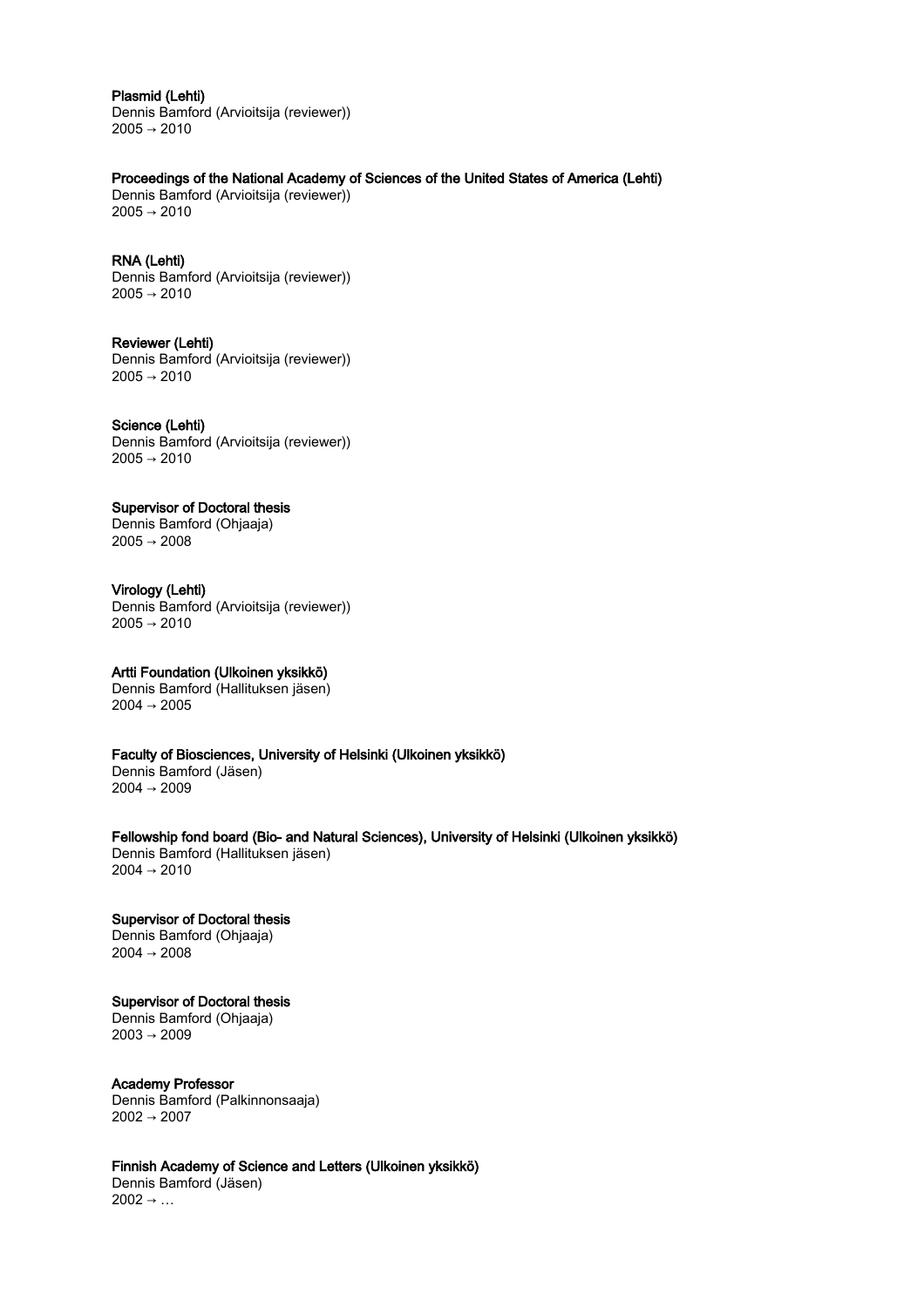Supervisor of Doctoral thesis

Dennis Bamford (Ohjaaja) 2002 → 2006

Director of Program on Structural Virology a National Center of Excellence Dennis Bamford (Palkinnonsaaja)  $2000 \rightarrow 2005$ 

Research Group Organization in Molecular Biosciences, University of Helsinki (Ulkoinen yksikkö) Dennis Bamford (Puheenjohtaja) 2000 → 2006

UNESCO Associated Center of Excellence (Ulkoinen yksikkö) Dennis Bamford (Hallituksen jäsen)  $2000 \rightarrow 2005$ 

## Viikki Graduate School in Biosciences (Ulkoinen yksikkö)

Dennis Bamford (Jäsen)  $2000 \rightarrow ...$ 

Societas biochemica, biophysica et microbiologica Fenniae (Ulkoinen yksikkö) Dennis Bamford (Puheenjohtaja)

 $1999 \rightarrow 2005$ 

# Biocentrum Helsinki (Ulkoinen yksikkö)

Dennis Bamford (Jäsen)  $1995 \rightarrow 2013$ 

American Association of Advancement of Science (Ulkoinen yksikkö)

Dennis Bamford (Jäsen)  $1992 \rightarrow ...$ 

# American Society of Microbiology (Ulkoinen yksikkö)

Dennis Bamford (Jäsen)  $1979 \rightarrow \ldots$ 

Societas biochemica, biophysica et microbiologica Fenniae (Ulkoinen yksikkö) Dennis Bamford (Jäsen)  $1977 \rightarrow \dots$ 

The Scandinavian Association of Geneticists (Ulkoinen yksikkö) Dennis Bamford (Jäsen)

 $1975 → ...$ 

# Societas Genetica Fennica (Ulkoinen yksikkö)

Dennis Bamford (Jäsen)  $1974 - ...$ 

# Palkinnot

2005 Prize for scientific innovation, University of Helsinki Bamford, Dennis H. (Vastaanottaja), 2005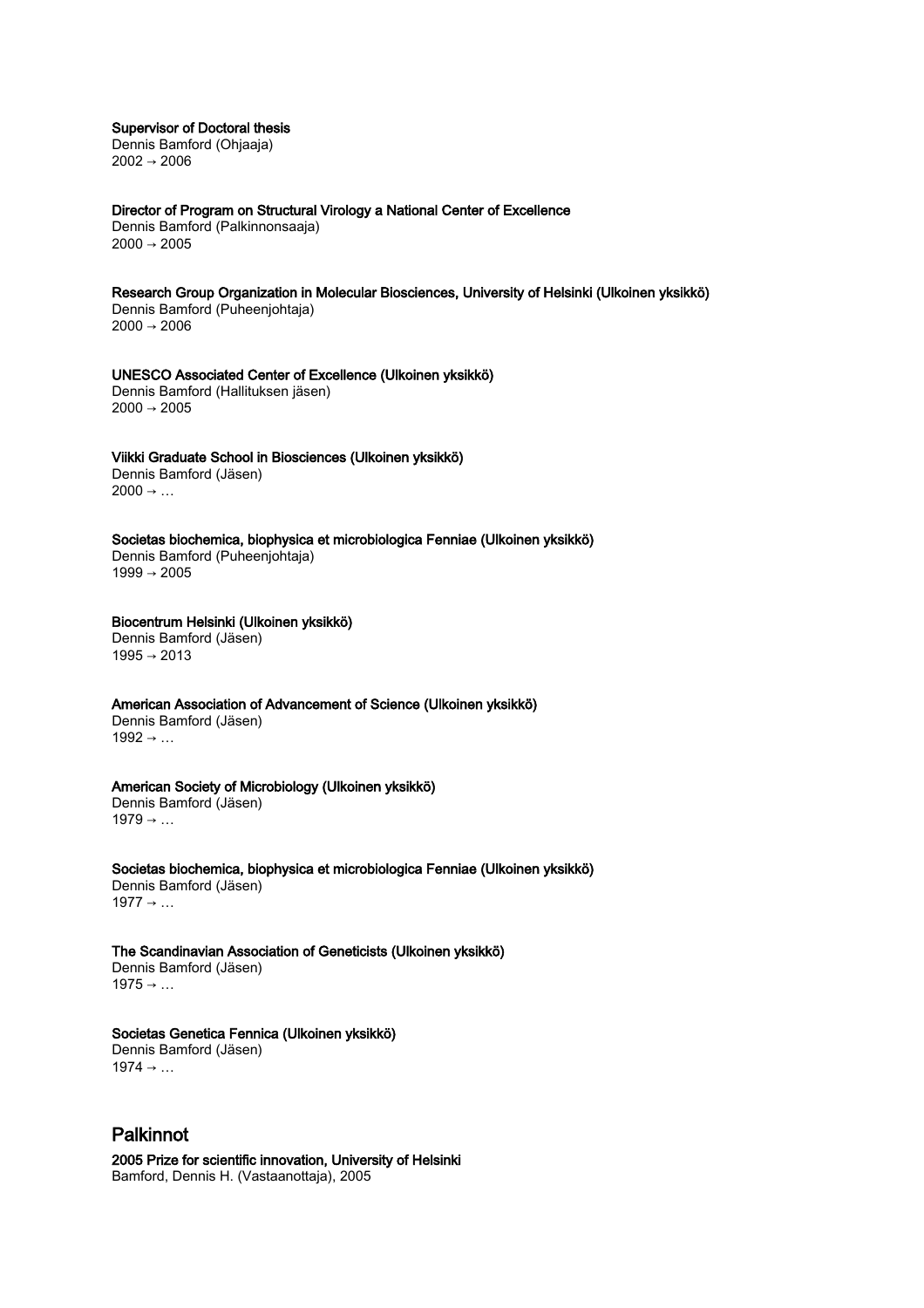## Commander of the order of the Finnish Lion

Bamford, Dennis H. (Vastaanottaja), 2008

# Lehdistö/media

# A Mathematical Approach To Virus Classification

Dennis Bamford 02/03/2017 1 kohde/ Medianäkyvyys

## Kansanterveys-lehti: Mikrobit ja me

Dennis Bamford 01/08/2007 1 Mediatuotos

## Mathematics supports a new way to classify viruses based on structure

Dennis Bamford & Janne Ravantti 22/02/2017 → 27/02/2017 2 kohdetta/ Medianäkyvyys

# Mathematics supports a new way to classify viruses based on structure -- ScienceDaily

Dennis Bamford & Janne Ravantti 23/02/2017 1 kohde/ Medianäkyvyys

## Researchers find new evidence to support structure-based classification system for viruses

Dennis Bamford & Janne Ravantti 23/02/2017 → 24/02/2017 2 kohdetta/ Medianäkyvyys

#### Virologists investigating novel applications for viruses

Dennis Bamford & Minna Poranen 26/01/2016 2 kohdetta/ Medianäkyvyys

## Virologists investigating novel applications for viruses 26 Jan 20161

Dennis Bamford & Minna Poranen 26/01/2016 1 kohde/ Medianäkyvyys

## YLE Radio 1 Vuoden 2009 Nobelin palkinnot Episode: Kemian Nobel palkinto 2009 ribosomitutkijoille

Dennis Bamford 14/10/2009 1 Mediatuotos

# YLE Radio Suomi Lähikuvassa Dennis Bamford

Dennis Bamford 15/12/2008 1 Mediatuotos

# YLE Teema Lähikuvassa Dennis Bamford

Dennis Bamford 31/08/2007 1 Mediatuotos